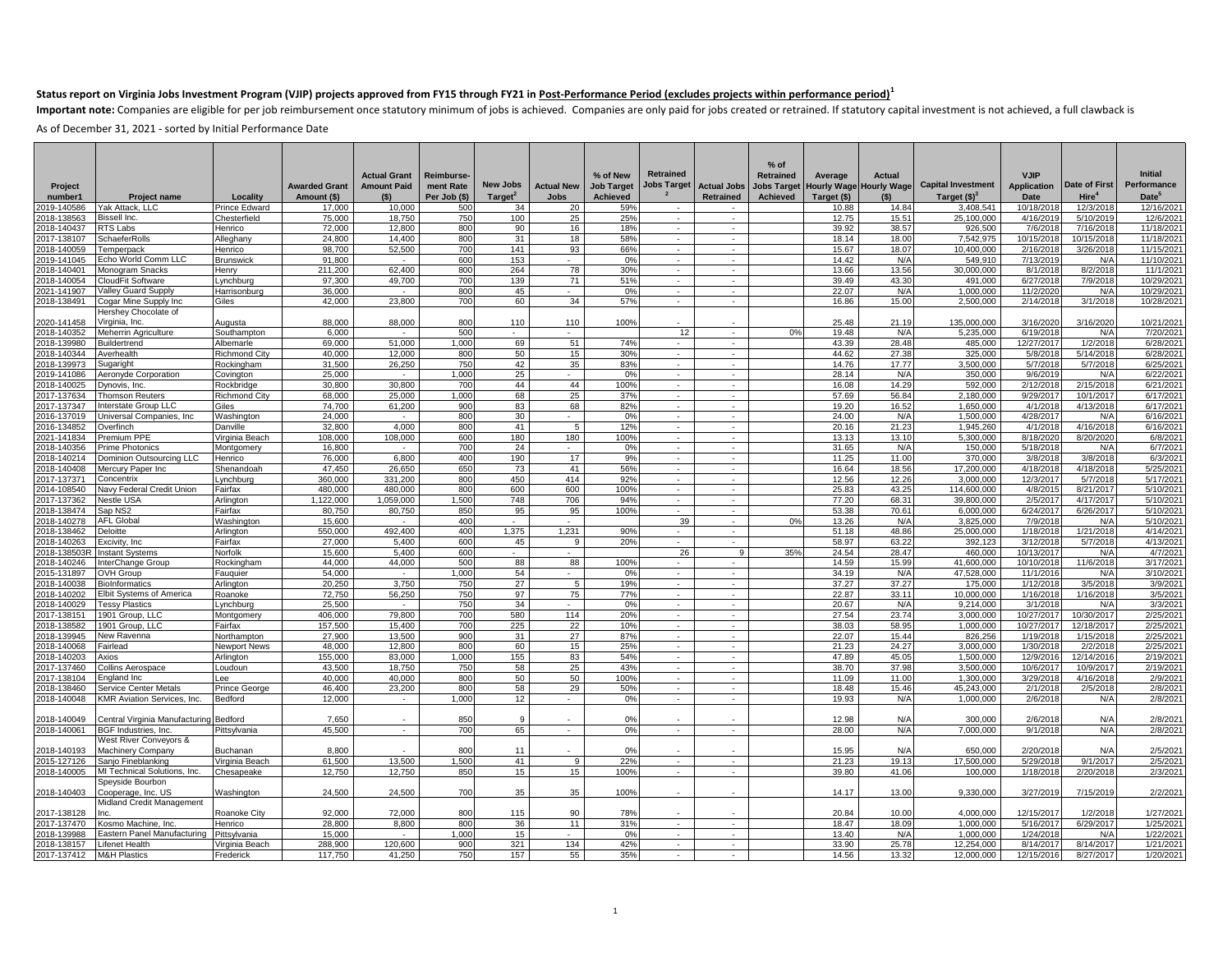Important note: Companies are eligible for per job reimbursement once statutory minimum of jobs is achieved. Companies are only paid for jobs created or retrained. If statutory capital investment is not achieved, a full cl

| 35.000<br>1.000<br>35<br>17%<br>22.36<br>32.98<br>5.200.000<br>9/7/201<br>1/1/2018<br>1/12/2021<br>2018-138265<br>Unison Ltd<br>Pittsylvania<br>6.000<br>6<br>$\sim$<br>76,800<br>800<br>96<br>63<br>66%<br>27.45<br>29.21<br>1,785,000<br>9/1/201<br>11/6/2017<br>1/11/2021<br>2017-138074<br>50,400<br>n.<br>Powerschool<br>Roanoke City<br>$\sim$<br>59<br>47<br>59.000<br>25.50<br>6/28/201<br>7/10/2017<br>2016-136952<br><b>ST Tissue LLC</b><br>Isle of Wight<br>49.000<br>1.000<br>80%<br>20.40<br>40.000.000<br>12/16/2020<br>$\sim$<br>×<br>2018-138520<br>O'Sullivan Films Corporation<br>Winchester<br>46,055<br>755<br>61<br>0%<br>20.87<br>N/A<br>10,464,000<br>10/1/201<br>12/9/2020<br>N/A<br>$\sim$<br>$\sim$<br>$\sim$<br>12,600<br>900<br>64<br>14<br>22%<br>45.32<br>48.03<br>1/30/2017<br>12/8/202<br>VideoBlocks<br>57,600<br>3.857.350<br>1/15/201<br>2017-137468<br>Arlington<br>$\sim$<br>$\sim$<br>770.000<br>633.500<br>1.100<br>905<br>12.64<br>163.000.000<br>5/8/2017<br>12/8/2020<br>2016-136966<br>Amazon<br>Frederick<br>700<br>82%<br>a.<br>in 19<br>14.86<br>4/9/201<br>240,000<br>17,400<br>600<br>400<br>29<br>7%<br>34.36<br>33.48<br>820,000<br>4/11/201<br>5/9/2017<br>12/8/202<br>2017-137716<br>Mission Services, Inc.<br>Fairfax<br>$\sim$<br>in 19<br>40.96<br>45,900<br>900<br>51<br>0%<br>N/A<br>1,600,000<br>1/12/201<br>N/A<br>12/4/202<br>2017-137451<br><b>UDig LLC</b><br>Henrico<br>÷.<br>$\sim$<br>$\sim$<br>$\sim$<br>16,000<br>34<br>2017-137405<br>17.000<br>500<br>32<br>94%<br>23.56<br>27.12<br>6.000.000<br>3/9/201<br>N/A<br>11/9/2020<br>Sumitomo Verona<br>Augusta<br>$\sim$<br>$\sim$<br>18,000<br>900<br>897,000<br>11/1/201<br>N/A<br>11/5/2020<br>2018-138615<br>20<br>0%<br>20.55<br>N/A<br>Provides U.S. Inc.<br>Augusta<br>$\sim$<br>$\sim$<br>$\sim$<br>$\sim$<br>116,000<br>115.200<br>800<br>145<br>145<br>100%<br>22.21<br>18.79<br>47.700.000<br>2/16/201<br>4/2/2018<br>10/20/2020<br>2015-129649<br>Aldi Food, Inc.<br>Dinwiddie<br>$\sim$<br>$\sim$<br>39,200<br>800<br>49<br>14<br>29%<br>14.08<br>14.00<br>925,000<br>6/4/201<br>10/16/2020<br>2018-138495<br>NorrisBuilt Fabrication, LLC<br>Wise<br>11,200<br>a.<br>n.<br>6/1/201<br>100<br>33<br>33%<br>83.74<br>65.03<br>2,485,000<br>Park Hotels & Resorts<br>Fairfax<br>100,000<br>33,000<br>1,000<br>10/17/201<br>10/17/2016<br>10/14/2020<br>2017-137366<br>$\sim$<br>÷.<br>2017-138150<br>Charlottesville<br>31,000<br>12.000<br>1,000<br>31<br>12<br>39%<br>56.14<br>45.72<br>1.005.000<br>6/22/201<br>10/6/2017<br>10/13/2020<br>Astraea<br>$\sim$<br>$\sim$<br>78<br>64<br>20.58<br>43.900.000<br>4/19/2017<br>9/29/2020<br>2016-134586<br>58.500<br>48.000<br>750<br>82%<br>22.17<br>2/27/2017<br>Shamrock Foods Company<br>Augusta<br>$\sim$<br>$\sim$<br>Windward IT Solutions<br>84.875<br>13.125<br>875<br>97<br>15<br>15%<br>58.28<br>68.31<br>825,000<br>12/1/201<br>12/1/2016<br>9/23/2020<br>2017-137504<br>Fairfax<br>$\sim$<br>129<br>96.750<br>96.750<br>750<br>129<br>100%<br>24.91<br>32.99<br>2.550.000<br>4/15/2018<br>9/16/2020<br>2018-138585<br>Ocean Network Express, Inc.<br><b>Richmond City</b><br>3/2/201<br>14.400<br>24.00<br>3.000.000<br>12/29/201<br>9/14/2020<br>2016-133747<br>Chemres<br>Chesapeake<br>8.100<br>900<br>16<br>5<br>31%<br>24.84<br>2/13/2017<br>$\sim$<br>$\sim$<br>24,000<br>30<br>17.63<br>24,000<br>800<br>30<br>100%<br>23.60<br>7,500,000<br>4/17/201<br>5/15/2017<br>8/25/2020<br>2017-137473<br>Mythics, Inc.<br>Virginia Beach<br>$\sim$<br>$\sim$<br>2017-138076<br>12.000<br>750<br>16<br>16.25<br>N/A<br>450.000<br>4/21/201<br>N/A<br>8/25/202<br>Draftco, Inc.<br>Augusta<br>$\sim$<br>$\sim$<br>0%<br>$\sim$<br>$\sim$<br>2019-140468<br>157,500<br>700<br>225<br>0%<br>τ<br>15.96<br>N/A<br>2,800,000<br>8/2/201<br>N/A<br>8/25/2020<br><b>Target Corporation</b><br>Suffolk<br>$\sim$<br>à.<br>$\sim$<br>Spectrum Brands Blacksburg<br>73,200<br>2017-137624<br>Montgomery<br>71.200<br>400<br>183<br>178<br>97%<br>15.53<br>14.93<br>7.281.737<br>2/24/2017<br>N/A<br>8/11/2020<br>2018-138273<br>60.000<br>40.500<br>500<br>120<br>73<br>61%<br>11.92<br>10.00<br>1.000.000<br>7/27/2017<br>8/7/2017<br>8/10/2020<br>Aquatic<br>Halifax<br>$\sim$<br>$\sim$<br>22<br>17,600<br>800<br>22<br>100%<br>15.24<br>15.37<br>10/10/201<br>2/15/2018<br>2017-137698<br>Ariake USA<br>Harrisonburg<br>17,600<br>17,000,000<br>8/6/2020<br>$\sim$<br>$\sim$<br>2019-140858<br>10,800<br>10.800<br>600<br>18<br>18<br>100%<br>13.81<br>15.32<br>400,000<br>1/18/201<br>2/6/2019<br>8/6/2020<br>Penny Plate, Llc<br>Augusta<br>$\sim$<br>$\sim$<br>Lighthouse Instruments,<br>8.500<br>8.500<br>850<br>10<br>10<br>100%<br>29.09<br>36.30<br>4.885.000<br>1/1/2018<br>7/24/2020<br>2018-138573<br>L.C.<br>Albemarle<br>11/9/2017<br>4,500<br>112<br>24.25<br>105,701<br>9/2/2016<br>6/30/2020<br>2016-136985<br>84,000<br>750<br>6<br>5%<br>31.71<br>10/31/2016<br>Vorsight<br>Arlington<br>$\sim$<br>$\sim$<br>55<br>55,000<br>1.000<br>55<br>3.500.000<br>9/8/201<br>6/10/2020<br>2015-128619<br>OSG<br>55.000<br>100%<br>16.00<br>11.85<br>9/11/2017<br>Greensville<br>$\sim$<br>$\sim$<br>65<br>017-137430<br>MicroHealth, LLC<br>48,750<br>48,750<br>750<br>65<br>100%<br>$\sim$<br>21.28<br>45.00<br>395,000<br>11/14/201<br>1/3/2017<br>6/8/2020<br>Fairfax<br>$\sim$<br>130<br>117,000<br>117.000<br>900<br>130<br>100%<br>19.99<br>15.43<br>11/6/201<br>12/1/2017<br>6/8/2020<br>2015-127514<br><b>IDX Corporation</b><br>$\sim$<br>$\sim$<br>7,200,000<br>Spotsylvania<br>2018-138578<br>22,500<br>22.500<br>900<br>25<br>25<br>100%<br>17.72<br>22.96<br>2.680.000<br>11/20/201<br>11/26/2018<br>6/8/2020<br><b>IDX Corporation</b><br>Spotsvlvania<br>÷.<br>Delta Pure Filtration, LLC<br>12,600<br>7,000<br>700<br>18<br>10<br>56%<br>15.44<br>13.52<br>2,000,000<br>2/20/201<br>6/4/2018<br>6/3/2020<br>2018-140052<br>Hanover<br>$\sim$<br>$\sim$<br>62.56<br>127,000<br>1,000<br>127<br>8<br>6%<br>51.74<br>3,866,343<br>3/22/201<br>3/27/2017<br>5/29/2020<br>2017-137654<br>Perrone Robotics<br>Albemarle<br>8,000<br>$\sim$<br>$\sim$<br>2015-130761<br>Eldor Corporation S.p.A.<br>Botetourt<br>399.000<br>253.500<br>1.500<br>266<br>169<br>64%<br>in 19<br>23.09<br>24.66<br>75.000.000<br>11/13/201<br>11/14/2016<br>5/26/2020<br>$\sim$<br>58,500<br>58,500<br>500<br>117<br>117<br>100%<br>19.56<br>19.56<br>6,000,000<br>N/A<br>5/13/2020<br>2018-138577R<br>2/1/201<br>NIBCO, Inc.<br>Augusta<br>$\sim$<br>$\sim$<br>76.500<br>750<br>102<br>0%<br>22.58<br>35.000.000<br>4/6/201<br>N/A<br>5/11/2020<br>2017-137648<br>Granules India<br>Fairfax<br>N/A<br>×.<br>$\sim$<br>$\sim$<br>٠<br>751,000<br>751,000<br>1.000<br>751<br>751<br>100%<br>33.78<br>31.49<br>110.000.000<br>10/1/201<br>10/10/2016<br>5/7/2020<br>2016-137003<br><b>Dollar Tree Stores</b><br>Chesapeake<br>$\sim$<br>$\sim$<br>14.26<br>615,000<br>12/1/201<br>4/24/2017<br>5/4/2020<br>2017-137676<br>21,250<br>10,625<br>625<br>34<br>17<br>50%<br>15.27<br>ComSonics<br>Augusta<br>$\sim$<br>$\sim$<br>54<br>29<br>34.91<br>4/8/202<br>2015-126975<br>59,400<br>31,900<br>1,100<br>54%<br>÷.<br>29.85<br>56,406,798<br>1/2/201<br>1/1/2017<br>Seppic<br>Henrico<br>$\sim$<br>4.500<br>22<br>23%<br>17.65<br>22.97<br>2/23/201<br>8/28/2017<br>19,800<br>900<br>$\sqrt{5}$<br>$\sim$<br>850,344<br>4/7/2020<br>2017-137642<br>$\sim$<br><b>IR Engraving</b><br>Henrico<br>2017-138097<br>Hutchins and Hutchins, Inc.<br>12,000<br>800<br>15<br>0%<br>14.24<br>N/A<br>224,000<br>4/12/2017<br>N/A<br>4/7/2020<br>Augusta<br>$\sim$<br>$\sim$<br>$\sim$<br>4/7/2020<br>9.600<br>12<br>12<br>100%<br>18.60<br>17.68<br>750,000<br>6/11/2018<br>2018-140074<br>Clarke Precision Machine, Inc Wythe<br>9.600<br>800<br>6/6/201<br>2016-136951<br>15,600<br>975<br>24.31<br>1,000,000<br>3/1/201<br>4/3/2020<br>VPT, Inc.<br>Montgomery<br>16<br>0%<br>$\sim$<br>N/A<br>N/A<br>$\sim$<br>11,050<br>850<br>13<br>43%<br>19.23<br>11/25/2016<br>2017-137380<br>25,500<br>30<br>20.00<br>6,100,000<br>11/8/201<br>4/2/2020<br>Dulles Glass and Mirror<br>Prince William<br>$\sim$<br>$\sim$<br>2017-138141<br>43.000<br>14.000<br>1.000<br>43<br>14<br>33%<br>19.65<br>24.41<br>106.303<br>11/5/2016<br>11/14/2016<br>3/24/2020<br><b>FoxGuard Solutions</b><br>Montgomery<br>$\sim$<br>$\sim$<br>Steel Dynamics Roanoke Baı<br>307<br>2017-137404<br>Division<br>Roanoke Citv<br>153,500<br>120.000<br>500<br>240<br>78%<br>17.73<br>15.38<br>28,000,000<br>1/19/201<br>N/A<br>3/20/2020<br>Discovery Communications,<br>850<br>240<br>0%<br>72.27<br>2018-140212<br>ncorporated<br>204.000<br>N/A<br>16,000,000<br>8/23/201<br>N/A<br>3/19/2020<br>Loudoun<br>KARN CUSTOM<br>WOODWORK INC<br>15.00<br>2017-137423<br><b>Richmond City</b><br>23.700<br>11.060<br>790<br>30<br>14<br>47%<br>15.31<br>2,550,000<br>12/22/2016<br>1/3/2017<br>3/18/2020<br>Thomas Automation<br>2015-128252<br>Management, LLC<br>Carroll<br>23.700<br>20,189<br>878<br>27<br>23<br>85%<br>38.00<br>29.53<br>750,000<br>8/2/201<br>8/1/2016<br>3/17/2020<br>2016-136948<br>Grayson Natural Farms, LLC<br>8,800<br>8,800<br>800<br>11<br>11<br>100%<br>17.00<br>17.91<br>2,100,000<br>10/12/201<br>8/8/2016<br>3/17/2020<br>Grayson<br>$\sim$<br>$\sim$<br>10<br>25.46<br>7.750<br>775<br>0%<br>N/A<br>300,000<br>1/1/201<br>N/A<br>3/17/2020<br>2017-137713<br>Aeroprobe Corporation<br>Montgomery<br>$\sim$<br>$\sim$<br>$\sim$<br>$\sim$<br>42.000<br>21.000<br>.500<br>28<br>14<br>50%<br>21.67<br>33.66<br>9.500.000<br>2/24/2020<br>2016-134861<br>SGS Carbide Tool Ltd<br>Danville<br>2/13/201<br>2/13/2017<br>732<br>2017-137040<br>732,000<br>732,000<br>1,000<br>732<br>100%<br>24.97<br>30.07<br>8,170,000<br>11/1/2016<br>11/1/2016<br>2/3/2020<br><b>CoStar Group</b><br><b>Richmond City</b><br>$\sim$<br>$\sim$<br>88<br>17.62<br>Salem<br>102.000<br>66,000<br>750<br>136<br>65%<br>17.06<br>7.000.000<br>8/12/201<br>8/29/2016<br>1/31/2020<br>Integer<br>$\sim$ | Project<br>number1 | <b>Project name</b> | Locality | <b>Awarded Grant</b><br>Amount (\$) | <b>Actual Grant</b><br><b>Amount Paid</b><br>(S) | Reimburse-<br>ment Rate<br>Per Job (\$) | New Jobs<br>Target <sup>2</sup> | <b>Actual New</b><br>Jobs | % of New<br><b>Job Target</b><br><b>Achieved</b> | <b>Retrained</b><br>Jobs Target | <b>Actual Jobs</b><br>Retrained | $%$ of<br>Retrained<br>Achieved | Average<br><b>Jobs Target Hourly Wage</b><br>Target (\$) | Actual<br><b>Hourly Wage</b><br>(5) | <b>Capital Investment</b><br>Target $(§)3$ | <b>VJIP</b><br><b>Application</b><br><b>Date</b> | Date of First<br>Hire <sup>4</sup> | <b>Initial</b><br>Performance<br>Date <sup>5</sup> |
|------------------------------------------------------------------------------------------------------------------------------------------------------------------------------------------------------------------------------------------------------------------------------------------------------------------------------------------------------------------------------------------------------------------------------------------------------------------------------------------------------------------------------------------------------------------------------------------------------------------------------------------------------------------------------------------------------------------------------------------------------------------------------------------------------------------------------------------------------------------------------------------------------------------------------------------------------------------------------------------------------------------------------------------------------------------------------------------------------------------------------------------------------------------------------------------------------------------------------------------------------------------------------------------------------------------------------------------------------------------------------------------------------------------------------------------------------------------------------------------------------------------------------------------------------------------------------------------------------------------------------------------------------------------------------------------------------------------------------------------------------------------------------------------------------------------------------------------------------------------------------------------------------------------------------------------------------------------------------------------------------------------------------------------------------------------------------------------------------------------------------------------------------------------------------------------------------------------------------------------------------------------------------------------------------------------------------------------------------------------------------------------------------------------------------------------------------------------------------------------------------------------------------------------------------------------------------------------------------------------------------------------------------------------------------------------------------------------------------------------------------------------------------------------------------------------------------------------------------------------------------------------------------------------------------------------------------------------------------------------------------------------------------------------------------------------------------------------------------------------------------------------------------------------------------------------------------------------------------------------------------------------------------------------------------------------------------------------------------------------------------------------------------------------------------------------------------------------------------------------------------------------------------------------------------------------------------------------------------------------------------------------------------------------------------------------------------------------------------------------------------------------------------------------------------------------------------------------------------------------------------------------------------------------------------------------------------------------------------------------------------------------------------------------------------------------------------------------------------------------------------------------------------------------------------------------------------------------------------------------------------------------------------------------------------------------------------------------------------------------------------------------------------------------------------------------------------------------------------------------------------------------------------------------------------------------------------------------------------------------------------------------------------------------------------------------------------------------------------------------------------------------------------------------------------------------------------------------------------------------------------------------------------------------------------------------------------------------------------------------------------------------------------------------------------------------------------------------------------------------------------------------------------------------------------------------------------------------------------------------------------------------------------------------------------------------------------------------------------------------------------------------------------------------------------------------------------------------------------------------------------------------------------------------------------------------------------------------------------------------------------------------------------------------------------------------------------------------------------------------------------------------------------------------------------------------------------------------------------------------------------------------------------------------------------------------------------------------------------------------------------------------------------------------------------------------------------------------------------------------------------------------------------------------------------------------------------------------------------------------------------------------------------------------------------------------------------------------------------------------------------------------------------------------------------------------------------------------------------------------------------------------------------------------------------------------------------------------------------------------------------------------------------------------------------------------------------------------------------------------------------------------------------------------------------------------------------------------------------------------------------------------------------------------------------------------------------------------------------------------------------------------------------------------------------------------------------------------------------------------------------------------------------------------------------------------------------------------------------------------------------------------------------------------------------------------------------------------------------------------------------------------------------------------------------------------------------------------------------------------------------------------------------------------------------------------------------------------------------------------------------------------------------------------------------------------------------------------------------------------------------------------------------------------------------------------------------------------------------------------------------------------------------------------------------------------------------------------------------------------------------------------------------------------------------------------------------------------------------------------------------------------------------------------------------------------------------------------------------------------------------------------------------------------------------------------------------------------------------------------------------------------------------------------------------------------------------------------------------------------------------------------------------------------------------------------------------------------------------------------------------------------------------------------------------------------------------------------------------------------------------------------------------------------------------------------------------------------------------------------------------------------------------------------------------------------------------------------------------------------------------------------------------------------------------------------------------------------------------------------------------------------------------------------------------------------------------------------------------------------------------------------------------------------------------------------------------------------------------------------------------------------------------------------------------------------------------------------------------------------------------------------------------------------------------------------------------------------------------------------------------------------------------------------------------------------------------------------------------------------------------------------------------------------------------------------------------------------------------------------------------------------------------------------------------------------------------------------------------------------------------------------------------------------------------------|--------------------|---------------------|----------|-------------------------------------|--------------------------------------------------|-----------------------------------------|---------------------------------|---------------------------|--------------------------------------------------|---------------------------------|---------------------------------|---------------------------------|----------------------------------------------------------|-------------------------------------|--------------------------------------------|--------------------------------------------------|------------------------------------|----------------------------------------------------|
|                                                                                                                                                                                                                                                                                                                                                                                                                                                                                                                                                                                                                                                                                                                                                                                                                                                                                                                                                                                                                                                                                                                                                                                                                                                                                                                                                                                                                                                                                                                                                                                                                                                                                                                                                                                                                                                                                                                                                                                                                                                                                                                                                                                                                                                                                                                                                                                                                                                                                                                                                                                                                                                                                                                                                                                                                                                                                                                                                                                                                                                                                                                                                                                                                                                                                                                                                                                                                                                                                                                                                                                                                                                                                                                                                                                                                                                                                                                                                                                                                                                                                                                                                                                                                                                                                                                                                                                                                                                                                                                                                                                                                                                                                                                                                                                                                                                                                                                                                                                                                                                                                                                                                                                                                                                                                                                                                                                                                                                                                                                                                                                                                                                                                                                                                                                                                                                                                                                                                                                                                                                                                                                                                                                                                                                                                                                                                                                                                                                                                                                                                                                                                                                                                                                                                                                                                                                                                                                                                                                                                                                                                                                                                                                                                                                                                                                                                                                                                                                                                                                                                                                                                                                                                                                                                                                                                                                                                                                                                                                                                                                                                                                                                                                                                                                                                                                                                                                                                                                                                                                                                                                                                                                                                                                                                                                                                                                                                                                                                                                                                                                                                                                                                                                                                                                                                                                                                                                                                                                                                                                                                                                                                                                                                                                                                                                                                                                                                                                                                                                                                                                            | 016-133907         | <b>BrightFarms</b>  | Culpeper | 14.400                              | 6.000                                            | 600                                     | 24                              | 10                        | 42%                                              |                                 |                                 |                                 | 14.00                                                    | 14.44                               | 7.350.000                                  | 11/15/201                                        | 1/29/2018                          | 1/13/2021                                          |
|                                                                                                                                                                                                                                                                                                                                                                                                                                                                                                                                                                                                                                                                                                                                                                                                                                                                                                                                                                                                                                                                                                                                                                                                                                                                                                                                                                                                                                                                                                                                                                                                                                                                                                                                                                                                                                                                                                                                                                                                                                                                                                                                                                                                                                                                                                                                                                                                                                                                                                                                                                                                                                                                                                                                                                                                                                                                                                                                                                                                                                                                                                                                                                                                                                                                                                                                                                                                                                                                                                                                                                                                                                                                                                                                                                                                                                                                                                                                                                                                                                                                                                                                                                                                                                                                                                                                                                                                                                                                                                                                                                                                                                                                                                                                                                                                                                                                                                                                                                                                                                                                                                                                                                                                                                                                                                                                                                                                                                                                                                                                                                                                                                                                                                                                                                                                                                                                                                                                                                                                                                                                                                                                                                                                                                                                                                                                                                                                                                                                                                                                                                                                                                                                                                                                                                                                                                                                                                                                                                                                                                                                                                                                                                                                                                                                                                                                                                                                                                                                                                                                                                                                                                                                                                                                                                                                                                                                                                                                                                                                                                                                                                                                                                                                                                                                                                                                                                                                                                                                                                                                                                                                                                                                                                                                                                                                                                                                                                                                                                                                                                                                                                                                                                                                                                                                                                                                                                                                                                                                                                                                                                                                                                                                                                                                                                                                                                                                                                                                                                                                                                                            |                    |                     |          |                                     |                                                  |                                         |                                 |                           |                                                  |                                 |                                 |                                 |                                                          |                                     |                                            |                                                  |                                    |                                                    |
|                                                                                                                                                                                                                                                                                                                                                                                                                                                                                                                                                                                                                                                                                                                                                                                                                                                                                                                                                                                                                                                                                                                                                                                                                                                                                                                                                                                                                                                                                                                                                                                                                                                                                                                                                                                                                                                                                                                                                                                                                                                                                                                                                                                                                                                                                                                                                                                                                                                                                                                                                                                                                                                                                                                                                                                                                                                                                                                                                                                                                                                                                                                                                                                                                                                                                                                                                                                                                                                                                                                                                                                                                                                                                                                                                                                                                                                                                                                                                                                                                                                                                                                                                                                                                                                                                                                                                                                                                                                                                                                                                                                                                                                                                                                                                                                                                                                                                                                                                                                                                                                                                                                                                                                                                                                                                                                                                                                                                                                                                                                                                                                                                                                                                                                                                                                                                                                                                                                                                                                                                                                                                                                                                                                                                                                                                                                                                                                                                                                                                                                                                                                                                                                                                                                                                                                                                                                                                                                                                                                                                                                                                                                                                                                                                                                                                                                                                                                                                                                                                                                                                                                                                                                                                                                                                                                                                                                                                                                                                                                                                                                                                                                                                                                                                                                                                                                                                                                                                                                                                                                                                                                                                                                                                                                                                                                                                                                                                                                                                                                                                                                                                                                                                                                                                                                                                                                                                                                                                                                                                                                                                                                                                                                                                                                                                                                                                                                                                                                                                                                                                                                            |                    |                     |          |                                     |                                                  |                                         |                                 |                           |                                                  |                                 |                                 |                                 |                                                          |                                     |                                            |                                                  |                                    |                                                    |
|                                                                                                                                                                                                                                                                                                                                                                                                                                                                                                                                                                                                                                                                                                                                                                                                                                                                                                                                                                                                                                                                                                                                                                                                                                                                                                                                                                                                                                                                                                                                                                                                                                                                                                                                                                                                                                                                                                                                                                                                                                                                                                                                                                                                                                                                                                                                                                                                                                                                                                                                                                                                                                                                                                                                                                                                                                                                                                                                                                                                                                                                                                                                                                                                                                                                                                                                                                                                                                                                                                                                                                                                                                                                                                                                                                                                                                                                                                                                                                                                                                                                                                                                                                                                                                                                                                                                                                                                                                                                                                                                                                                                                                                                                                                                                                                                                                                                                                                                                                                                                                                                                                                                                                                                                                                                                                                                                                                                                                                                                                                                                                                                                                                                                                                                                                                                                                                                                                                                                                                                                                                                                                                                                                                                                                                                                                                                                                                                                                                                                                                                                                                                                                                                                                                                                                                                                                                                                                                                                                                                                                                                                                                                                                                                                                                                                                                                                                                                                                                                                                                                                                                                                                                                                                                                                                                                                                                                                                                                                                                                                                                                                                                                                                                                                                                                                                                                                                                                                                                                                                                                                                                                                                                                                                                                                                                                                                                                                                                                                                                                                                                                                                                                                                                                                                                                                                                                                                                                                                                                                                                                                                                                                                                                                                                                                                                                                                                                                                                                                                                                                                                            |                    |                     |          |                                     |                                                  |                                         |                                 |                           |                                                  |                                 |                                 |                                 |                                                          |                                     |                                            |                                                  |                                    |                                                    |
|                                                                                                                                                                                                                                                                                                                                                                                                                                                                                                                                                                                                                                                                                                                                                                                                                                                                                                                                                                                                                                                                                                                                                                                                                                                                                                                                                                                                                                                                                                                                                                                                                                                                                                                                                                                                                                                                                                                                                                                                                                                                                                                                                                                                                                                                                                                                                                                                                                                                                                                                                                                                                                                                                                                                                                                                                                                                                                                                                                                                                                                                                                                                                                                                                                                                                                                                                                                                                                                                                                                                                                                                                                                                                                                                                                                                                                                                                                                                                                                                                                                                                                                                                                                                                                                                                                                                                                                                                                                                                                                                                                                                                                                                                                                                                                                                                                                                                                                                                                                                                                                                                                                                                                                                                                                                                                                                                                                                                                                                                                                                                                                                                                                                                                                                                                                                                                                                                                                                                                                                                                                                                                                                                                                                                                                                                                                                                                                                                                                                                                                                                                                                                                                                                                                                                                                                                                                                                                                                                                                                                                                                                                                                                                                                                                                                                                                                                                                                                                                                                                                                                                                                                                                                                                                                                                                                                                                                                                                                                                                                                                                                                                                                                                                                                                                                                                                                                                                                                                                                                                                                                                                                                                                                                                                                                                                                                                                                                                                                                                                                                                                                                                                                                                                                                                                                                                                                                                                                                                                                                                                                                                                                                                                                                                                                                                                                                                                                                                                                                                                                                                                            |                    |                     |          |                                     |                                                  |                                         |                                 |                           |                                                  |                                 |                                 |                                 |                                                          |                                     |                                            |                                                  |                                    |                                                    |
|                                                                                                                                                                                                                                                                                                                                                                                                                                                                                                                                                                                                                                                                                                                                                                                                                                                                                                                                                                                                                                                                                                                                                                                                                                                                                                                                                                                                                                                                                                                                                                                                                                                                                                                                                                                                                                                                                                                                                                                                                                                                                                                                                                                                                                                                                                                                                                                                                                                                                                                                                                                                                                                                                                                                                                                                                                                                                                                                                                                                                                                                                                                                                                                                                                                                                                                                                                                                                                                                                                                                                                                                                                                                                                                                                                                                                                                                                                                                                                                                                                                                                                                                                                                                                                                                                                                                                                                                                                                                                                                                                                                                                                                                                                                                                                                                                                                                                                                                                                                                                                                                                                                                                                                                                                                                                                                                                                                                                                                                                                                                                                                                                                                                                                                                                                                                                                                                                                                                                                                                                                                                                                                                                                                                                                                                                                                                                                                                                                                                                                                                                                                                                                                                                                                                                                                                                                                                                                                                                                                                                                                                                                                                                                                                                                                                                                                                                                                                                                                                                                                                                                                                                                                                                                                                                                                                                                                                                                                                                                                                                                                                                                                                                                                                                                                                                                                                                                                                                                                                                                                                                                                                                                                                                                                                                                                                                                                                                                                                                                                                                                                                                                                                                                                                                                                                                                                                                                                                                                                                                                                                                                                                                                                                                                                                                                                                                                                                                                                                                                                                                                                            |                    |                     |          |                                     |                                                  |                                         |                                 |                           |                                                  |                                 |                                 |                                 |                                                          |                                     |                                            |                                                  |                                    |                                                    |
|                                                                                                                                                                                                                                                                                                                                                                                                                                                                                                                                                                                                                                                                                                                                                                                                                                                                                                                                                                                                                                                                                                                                                                                                                                                                                                                                                                                                                                                                                                                                                                                                                                                                                                                                                                                                                                                                                                                                                                                                                                                                                                                                                                                                                                                                                                                                                                                                                                                                                                                                                                                                                                                                                                                                                                                                                                                                                                                                                                                                                                                                                                                                                                                                                                                                                                                                                                                                                                                                                                                                                                                                                                                                                                                                                                                                                                                                                                                                                                                                                                                                                                                                                                                                                                                                                                                                                                                                                                                                                                                                                                                                                                                                                                                                                                                                                                                                                                                                                                                                                                                                                                                                                                                                                                                                                                                                                                                                                                                                                                                                                                                                                                                                                                                                                                                                                                                                                                                                                                                                                                                                                                                                                                                                                                                                                                                                                                                                                                                                                                                                                                                                                                                                                                                                                                                                                                                                                                                                                                                                                                                                                                                                                                                                                                                                                                                                                                                                                                                                                                                                                                                                                                                                                                                                                                                                                                                                                                                                                                                                                                                                                                                                                                                                                                                                                                                                                                                                                                                                                                                                                                                                                                                                                                                                                                                                                                                                                                                                                                                                                                                                                                                                                                                                                                                                                                                                                                                                                                                                                                                                                                                                                                                                                                                                                                                                                                                                                                                                                                                                                                                            |                    |                     |          |                                     |                                                  |                                         |                                 |                           |                                                  |                                 |                                 |                                 |                                                          |                                     |                                            |                                                  |                                    |                                                    |
|                                                                                                                                                                                                                                                                                                                                                                                                                                                                                                                                                                                                                                                                                                                                                                                                                                                                                                                                                                                                                                                                                                                                                                                                                                                                                                                                                                                                                                                                                                                                                                                                                                                                                                                                                                                                                                                                                                                                                                                                                                                                                                                                                                                                                                                                                                                                                                                                                                                                                                                                                                                                                                                                                                                                                                                                                                                                                                                                                                                                                                                                                                                                                                                                                                                                                                                                                                                                                                                                                                                                                                                                                                                                                                                                                                                                                                                                                                                                                                                                                                                                                                                                                                                                                                                                                                                                                                                                                                                                                                                                                                                                                                                                                                                                                                                                                                                                                                                                                                                                                                                                                                                                                                                                                                                                                                                                                                                                                                                                                                                                                                                                                                                                                                                                                                                                                                                                                                                                                                                                                                                                                                                                                                                                                                                                                                                                                                                                                                                                                                                                                                                                                                                                                                                                                                                                                                                                                                                                                                                                                                                                                                                                                                                                                                                                                                                                                                                                                                                                                                                                                                                                                                                                                                                                                                                                                                                                                                                                                                                                                                                                                                                                                                                                                                                                                                                                                                                                                                                                                                                                                                                                                                                                                                                                                                                                                                                                                                                                                                                                                                                                                                                                                                                                                                                                                                                                                                                                                                                                                                                                                                                                                                                                                                                                                                                                                                                                                                                                                                                                                                                            |                    |                     |          |                                     |                                                  |                                         |                                 |                           |                                                  |                                 |                                 |                                 |                                                          |                                     |                                            |                                                  |                                    |                                                    |
|                                                                                                                                                                                                                                                                                                                                                                                                                                                                                                                                                                                                                                                                                                                                                                                                                                                                                                                                                                                                                                                                                                                                                                                                                                                                                                                                                                                                                                                                                                                                                                                                                                                                                                                                                                                                                                                                                                                                                                                                                                                                                                                                                                                                                                                                                                                                                                                                                                                                                                                                                                                                                                                                                                                                                                                                                                                                                                                                                                                                                                                                                                                                                                                                                                                                                                                                                                                                                                                                                                                                                                                                                                                                                                                                                                                                                                                                                                                                                                                                                                                                                                                                                                                                                                                                                                                                                                                                                                                                                                                                                                                                                                                                                                                                                                                                                                                                                                                                                                                                                                                                                                                                                                                                                                                                                                                                                                                                                                                                                                                                                                                                                                                                                                                                                                                                                                                                                                                                                                                                                                                                                                                                                                                                                                                                                                                                                                                                                                                                                                                                                                                                                                                                                                                                                                                                                                                                                                                                                                                                                                                                                                                                                                                                                                                                                                                                                                                                                                                                                                                                                                                                                                                                                                                                                                                                                                                                                                                                                                                                                                                                                                                                                                                                                                                                                                                                                                                                                                                                                                                                                                                                                                                                                                                                                                                                                                                                                                                                                                                                                                                                                                                                                                                                                                                                                                                                                                                                                                                                                                                                                                                                                                                                                                                                                                                                                                                                                                                                                                                                                                                            |                    |                     |          |                                     |                                                  |                                         |                                 |                           |                                                  |                                 |                                 |                                 |                                                          |                                     |                                            |                                                  |                                    |                                                    |
|                                                                                                                                                                                                                                                                                                                                                                                                                                                                                                                                                                                                                                                                                                                                                                                                                                                                                                                                                                                                                                                                                                                                                                                                                                                                                                                                                                                                                                                                                                                                                                                                                                                                                                                                                                                                                                                                                                                                                                                                                                                                                                                                                                                                                                                                                                                                                                                                                                                                                                                                                                                                                                                                                                                                                                                                                                                                                                                                                                                                                                                                                                                                                                                                                                                                                                                                                                                                                                                                                                                                                                                                                                                                                                                                                                                                                                                                                                                                                                                                                                                                                                                                                                                                                                                                                                                                                                                                                                                                                                                                                                                                                                                                                                                                                                                                                                                                                                                                                                                                                                                                                                                                                                                                                                                                                                                                                                                                                                                                                                                                                                                                                                                                                                                                                                                                                                                                                                                                                                                                                                                                                                                                                                                                                                                                                                                                                                                                                                                                                                                                                                                                                                                                                                                                                                                                                                                                                                                                                                                                                                                                                                                                                                                                                                                                                                                                                                                                                                                                                                                                                                                                                                                                                                                                                                                                                                                                                                                                                                                                                                                                                                                                                                                                                                                                                                                                                                                                                                                                                                                                                                                                                                                                                                                                                                                                                                                                                                                                                                                                                                                                                                                                                                                                                                                                                                                                                                                                                                                                                                                                                                                                                                                                                                                                                                                                                                                                                                                                                                                                                                                            |                    |                     |          |                                     |                                                  |                                         |                                 |                           |                                                  |                                 |                                 |                                 |                                                          |                                     |                                            |                                                  |                                    |                                                    |
|                                                                                                                                                                                                                                                                                                                                                                                                                                                                                                                                                                                                                                                                                                                                                                                                                                                                                                                                                                                                                                                                                                                                                                                                                                                                                                                                                                                                                                                                                                                                                                                                                                                                                                                                                                                                                                                                                                                                                                                                                                                                                                                                                                                                                                                                                                                                                                                                                                                                                                                                                                                                                                                                                                                                                                                                                                                                                                                                                                                                                                                                                                                                                                                                                                                                                                                                                                                                                                                                                                                                                                                                                                                                                                                                                                                                                                                                                                                                                                                                                                                                                                                                                                                                                                                                                                                                                                                                                                                                                                                                                                                                                                                                                                                                                                                                                                                                                                                                                                                                                                                                                                                                                                                                                                                                                                                                                                                                                                                                                                                                                                                                                                                                                                                                                                                                                                                                                                                                                                                                                                                                                                                                                                                                                                                                                                                                                                                                                                                                                                                                                                                                                                                                                                                                                                                                                                                                                                                                                                                                                                                                                                                                                                                                                                                                                                                                                                                                                                                                                                                                                                                                                                                                                                                                                                                                                                                                                                                                                                                                                                                                                                                                                                                                                                                                                                                                                                                                                                                                                                                                                                                                                                                                                                                                                                                                                                                                                                                                                                                                                                                                                                                                                                                                                                                                                                                                                                                                                                                                                                                                                                                                                                                                                                                                                                                                                                                                                                                                                                                                                                                            |                    |                     |          |                                     |                                                  |                                         |                                 |                           |                                                  |                                 |                                 |                                 |                                                          |                                     |                                            |                                                  |                                    |                                                    |
|                                                                                                                                                                                                                                                                                                                                                                                                                                                                                                                                                                                                                                                                                                                                                                                                                                                                                                                                                                                                                                                                                                                                                                                                                                                                                                                                                                                                                                                                                                                                                                                                                                                                                                                                                                                                                                                                                                                                                                                                                                                                                                                                                                                                                                                                                                                                                                                                                                                                                                                                                                                                                                                                                                                                                                                                                                                                                                                                                                                                                                                                                                                                                                                                                                                                                                                                                                                                                                                                                                                                                                                                                                                                                                                                                                                                                                                                                                                                                                                                                                                                                                                                                                                                                                                                                                                                                                                                                                                                                                                                                                                                                                                                                                                                                                                                                                                                                                                                                                                                                                                                                                                                                                                                                                                                                                                                                                                                                                                                                                                                                                                                                                                                                                                                                                                                                                                                                                                                                                                                                                                                                                                                                                                                                                                                                                                                                                                                                                                                                                                                                                                                                                                                                                                                                                                                                                                                                                                                                                                                                                                                                                                                                                                                                                                                                                                                                                                                                                                                                                                                                                                                                                                                                                                                                                                                                                                                                                                                                                                                                                                                                                                                                                                                                                                                                                                                                                                                                                                                                                                                                                                                                                                                                                                                                                                                                                                                                                                                                                                                                                                                                                                                                                                                                                                                                                                                                                                                                                                                                                                                                                                                                                                                                                                                                                                                                                                                                                                                                                                                                                                            |                    |                     |          |                                     |                                                  |                                         |                                 |                           |                                                  |                                 |                                 |                                 |                                                          |                                     |                                            |                                                  |                                    |                                                    |
|                                                                                                                                                                                                                                                                                                                                                                                                                                                                                                                                                                                                                                                                                                                                                                                                                                                                                                                                                                                                                                                                                                                                                                                                                                                                                                                                                                                                                                                                                                                                                                                                                                                                                                                                                                                                                                                                                                                                                                                                                                                                                                                                                                                                                                                                                                                                                                                                                                                                                                                                                                                                                                                                                                                                                                                                                                                                                                                                                                                                                                                                                                                                                                                                                                                                                                                                                                                                                                                                                                                                                                                                                                                                                                                                                                                                                                                                                                                                                                                                                                                                                                                                                                                                                                                                                                                                                                                                                                                                                                                                                                                                                                                                                                                                                                                                                                                                                                                                                                                                                                                                                                                                                                                                                                                                                                                                                                                                                                                                                                                                                                                                                                                                                                                                                                                                                                                                                                                                                                                                                                                                                                                                                                                                                                                                                                                                                                                                                                                                                                                                                                                                                                                                                                                                                                                                                                                                                                                                                                                                                                                                                                                                                                                                                                                                                                                                                                                                                                                                                                                                                                                                                                                                                                                                                                                                                                                                                                                                                                                                                                                                                                                                                                                                                                                                                                                                                                                                                                                                                                                                                                                                                                                                                                                                                                                                                                                                                                                                                                                                                                                                                                                                                                                                                                                                                                                                                                                                                                                                                                                                                                                                                                                                                                                                                                                                                                                                                                                                                                                                                                                            |                    |                     |          |                                     |                                                  |                                         |                                 |                           |                                                  |                                 |                                 |                                 |                                                          |                                     |                                            |                                                  |                                    |                                                    |
|                                                                                                                                                                                                                                                                                                                                                                                                                                                                                                                                                                                                                                                                                                                                                                                                                                                                                                                                                                                                                                                                                                                                                                                                                                                                                                                                                                                                                                                                                                                                                                                                                                                                                                                                                                                                                                                                                                                                                                                                                                                                                                                                                                                                                                                                                                                                                                                                                                                                                                                                                                                                                                                                                                                                                                                                                                                                                                                                                                                                                                                                                                                                                                                                                                                                                                                                                                                                                                                                                                                                                                                                                                                                                                                                                                                                                                                                                                                                                                                                                                                                                                                                                                                                                                                                                                                                                                                                                                                                                                                                                                                                                                                                                                                                                                                                                                                                                                                                                                                                                                                                                                                                                                                                                                                                                                                                                                                                                                                                                                                                                                                                                                                                                                                                                                                                                                                                                                                                                                                                                                                                                                                                                                                                                                                                                                                                                                                                                                                                                                                                                                                                                                                                                                                                                                                                                                                                                                                                                                                                                                                                                                                                                                                                                                                                                                                                                                                                                                                                                                                                                                                                                                                                                                                                                                                                                                                                                                                                                                                                                                                                                                                                                                                                                                                                                                                                                                                                                                                                                                                                                                                                                                                                                                                                                                                                                                                                                                                                                                                                                                                                                                                                                                                                                                                                                                                                                                                                                                                                                                                                                                                                                                                                                                                                                                                                                                                                                                                                                                                                                                                            |                    |                     |          |                                     |                                                  |                                         |                                 |                           |                                                  |                                 |                                 |                                 |                                                          |                                     |                                            |                                                  |                                    |                                                    |
|                                                                                                                                                                                                                                                                                                                                                                                                                                                                                                                                                                                                                                                                                                                                                                                                                                                                                                                                                                                                                                                                                                                                                                                                                                                                                                                                                                                                                                                                                                                                                                                                                                                                                                                                                                                                                                                                                                                                                                                                                                                                                                                                                                                                                                                                                                                                                                                                                                                                                                                                                                                                                                                                                                                                                                                                                                                                                                                                                                                                                                                                                                                                                                                                                                                                                                                                                                                                                                                                                                                                                                                                                                                                                                                                                                                                                                                                                                                                                                                                                                                                                                                                                                                                                                                                                                                                                                                                                                                                                                                                                                                                                                                                                                                                                                                                                                                                                                                                                                                                                                                                                                                                                                                                                                                                                                                                                                                                                                                                                                                                                                                                                                                                                                                                                                                                                                                                                                                                                                                                                                                                                                                                                                                                                                                                                                                                                                                                                                                                                                                                                                                                                                                                                                                                                                                                                                                                                                                                                                                                                                                                                                                                                                                                                                                                                                                                                                                                                                                                                                                                                                                                                                                                                                                                                                                                                                                                                                                                                                                                                                                                                                                                                                                                                                                                                                                                                                                                                                                                                                                                                                                                                                                                                                                                                                                                                                                                                                                                                                                                                                                                                                                                                                                                                                                                                                                                                                                                                                                                                                                                                                                                                                                                                                                                                                                                                                                                                                                                                                                                                                                            |                    |                     |          |                                     |                                                  |                                         |                                 |                           |                                                  |                                 |                                 |                                 |                                                          |                                     |                                            |                                                  |                                    |                                                    |
|                                                                                                                                                                                                                                                                                                                                                                                                                                                                                                                                                                                                                                                                                                                                                                                                                                                                                                                                                                                                                                                                                                                                                                                                                                                                                                                                                                                                                                                                                                                                                                                                                                                                                                                                                                                                                                                                                                                                                                                                                                                                                                                                                                                                                                                                                                                                                                                                                                                                                                                                                                                                                                                                                                                                                                                                                                                                                                                                                                                                                                                                                                                                                                                                                                                                                                                                                                                                                                                                                                                                                                                                                                                                                                                                                                                                                                                                                                                                                                                                                                                                                                                                                                                                                                                                                                                                                                                                                                                                                                                                                                                                                                                                                                                                                                                                                                                                                                                                                                                                                                                                                                                                                                                                                                                                                                                                                                                                                                                                                                                                                                                                                                                                                                                                                                                                                                                                                                                                                                                                                                                                                                                                                                                                                                                                                                                                                                                                                                                                                                                                                                                                                                                                                                                                                                                                                                                                                                                                                                                                                                                                                                                                                                                                                                                                                                                                                                                                                                                                                                                                                                                                                                                                                                                                                                                                                                                                                                                                                                                                                                                                                                                                                                                                                                                                                                                                                                                                                                                                                                                                                                                                                                                                                                                                                                                                                                                                                                                                                                                                                                                                                                                                                                                                                                                                                                                                                                                                                                                                                                                                                                                                                                                                                                                                                                                                                                                                                                                                                                                                                                                            |                    |                     |          |                                     |                                                  |                                         |                                 |                           |                                                  |                                 |                                 |                                 |                                                          |                                     |                                            |                                                  |                                    |                                                    |
|                                                                                                                                                                                                                                                                                                                                                                                                                                                                                                                                                                                                                                                                                                                                                                                                                                                                                                                                                                                                                                                                                                                                                                                                                                                                                                                                                                                                                                                                                                                                                                                                                                                                                                                                                                                                                                                                                                                                                                                                                                                                                                                                                                                                                                                                                                                                                                                                                                                                                                                                                                                                                                                                                                                                                                                                                                                                                                                                                                                                                                                                                                                                                                                                                                                                                                                                                                                                                                                                                                                                                                                                                                                                                                                                                                                                                                                                                                                                                                                                                                                                                                                                                                                                                                                                                                                                                                                                                                                                                                                                                                                                                                                                                                                                                                                                                                                                                                                                                                                                                                                                                                                                                                                                                                                                                                                                                                                                                                                                                                                                                                                                                                                                                                                                                                                                                                                                                                                                                                                                                                                                                                                                                                                                                                                                                                                                                                                                                                                                                                                                                                                                                                                                                                                                                                                                                                                                                                                                                                                                                                                                                                                                                                                                                                                                                                                                                                                                                                                                                                                                                                                                                                                                                                                                                                                                                                                                                                                                                                                                                                                                                                                                                                                                                                                                                                                                                                                                                                                                                                                                                                                                                                                                                                                                                                                                                                                                                                                                                                                                                                                                                                                                                                                                                                                                                                                                                                                                                                                                                                                                                                                                                                                                                                                                                                                                                                                                                                                                                                                                                                                            |                    |                     |          |                                     |                                                  |                                         |                                 |                           |                                                  |                                 |                                 |                                 |                                                          |                                     |                                            |                                                  |                                    |                                                    |
|                                                                                                                                                                                                                                                                                                                                                                                                                                                                                                                                                                                                                                                                                                                                                                                                                                                                                                                                                                                                                                                                                                                                                                                                                                                                                                                                                                                                                                                                                                                                                                                                                                                                                                                                                                                                                                                                                                                                                                                                                                                                                                                                                                                                                                                                                                                                                                                                                                                                                                                                                                                                                                                                                                                                                                                                                                                                                                                                                                                                                                                                                                                                                                                                                                                                                                                                                                                                                                                                                                                                                                                                                                                                                                                                                                                                                                                                                                                                                                                                                                                                                                                                                                                                                                                                                                                                                                                                                                                                                                                                                                                                                                                                                                                                                                                                                                                                                                                                                                                                                                                                                                                                                                                                                                                                                                                                                                                                                                                                                                                                                                                                                                                                                                                                                                                                                                                                                                                                                                                                                                                                                                                                                                                                                                                                                                                                                                                                                                                                                                                                                                                                                                                                                                                                                                                                                                                                                                                                                                                                                                                                                                                                                                                                                                                                                                                                                                                                                                                                                                                                                                                                                                                                                                                                                                                                                                                                                                                                                                                                                                                                                                                                                                                                                                                                                                                                                                                                                                                                                                                                                                                                                                                                                                                                                                                                                                                                                                                                                                                                                                                                                                                                                                                                                                                                                                                                                                                                                                                                                                                                                                                                                                                                                                                                                                                                                                                                                                                                                                                                                                                            |                    |                     |          |                                     |                                                  |                                         |                                 |                           |                                                  |                                 |                                 |                                 |                                                          |                                     |                                            |                                                  |                                    |                                                    |
|                                                                                                                                                                                                                                                                                                                                                                                                                                                                                                                                                                                                                                                                                                                                                                                                                                                                                                                                                                                                                                                                                                                                                                                                                                                                                                                                                                                                                                                                                                                                                                                                                                                                                                                                                                                                                                                                                                                                                                                                                                                                                                                                                                                                                                                                                                                                                                                                                                                                                                                                                                                                                                                                                                                                                                                                                                                                                                                                                                                                                                                                                                                                                                                                                                                                                                                                                                                                                                                                                                                                                                                                                                                                                                                                                                                                                                                                                                                                                                                                                                                                                                                                                                                                                                                                                                                                                                                                                                                                                                                                                                                                                                                                                                                                                                                                                                                                                                                                                                                                                                                                                                                                                                                                                                                                                                                                                                                                                                                                                                                                                                                                                                                                                                                                                                                                                                                                                                                                                                                                                                                                                                                                                                                                                                                                                                                                                                                                                                                                                                                                                                                                                                                                                                                                                                                                                                                                                                                                                                                                                                                                                                                                                                                                                                                                                                                                                                                                                                                                                                                                                                                                                                                                                                                                                                                                                                                                                                                                                                                                                                                                                                                                                                                                                                                                                                                                                                                                                                                                                                                                                                                                                                                                                                                                                                                                                                                                                                                                                                                                                                                                                                                                                                                                                                                                                                                                                                                                                                                                                                                                                                                                                                                                                                                                                                                                                                                                                                                                                                                                                                                            |                    |                     |          |                                     |                                                  |                                         |                                 |                           |                                                  |                                 |                                 |                                 |                                                          |                                     |                                            |                                                  |                                    |                                                    |
|                                                                                                                                                                                                                                                                                                                                                                                                                                                                                                                                                                                                                                                                                                                                                                                                                                                                                                                                                                                                                                                                                                                                                                                                                                                                                                                                                                                                                                                                                                                                                                                                                                                                                                                                                                                                                                                                                                                                                                                                                                                                                                                                                                                                                                                                                                                                                                                                                                                                                                                                                                                                                                                                                                                                                                                                                                                                                                                                                                                                                                                                                                                                                                                                                                                                                                                                                                                                                                                                                                                                                                                                                                                                                                                                                                                                                                                                                                                                                                                                                                                                                                                                                                                                                                                                                                                                                                                                                                                                                                                                                                                                                                                                                                                                                                                                                                                                                                                                                                                                                                                                                                                                                                                                                                                                                                                                                                                                                                                                                                                                                                                                                                                                                                                                                                                                                                                                                                                                                                                                                                                                                                                                                                                                                                                                                                                                                                                                                                                                                                                                                                                                                                                                                                                                                                                                                                                                                                                                                                                                                                                                                                                                                                                                                                                                                                                                                                                                                                                                                                                                                                                                                                                                                                                                                                                                                                                                                                                                                                                                                                                                                                                                                                                                                                                                                                                                                                                                                                                                                                                                                                                                                                                                                                                                                                                                                                                                                                                                                                                                                                                                                                                                                                                                                                                                                                                                                                                                                                                                                                                                                                                                                                                                                                                                                                                                                                                                                                                                                                                                                                                            |                    |                     |          |                                     |                                                  |                                         |                                 |                           |                                                  |                                 |                                 |                                 |                                                          |                                     |                                            |                                                  |                                    |                                                    |
|                                                                                                                                                                                                                                                                                                                                                                                                                                                                                                                                                                                                                                                                                                                                                                                                                                                                                                                                                                                                                                                                                                                                                                                                                                                                                                                                                                                                                                                                                                                                                                                                                                                                                                                                                                                                                                                                                                                                                                                                                                                                                                                                                                                                                                                                                                                                                                                                                                                                                                                                                                                                                                                                                                                                                                                                                                                                                                                                                                                                                                                                                                                                                                                                                                                                                                                                                                                                                                                                                                                                                                                                                                                                                                                                                                                                                                                                                                                                                                                                                                                                                                                                                                                                                                                                                                                                                                                                                                                                                                                                                                                                                                                                                                                                                                                                                                                                                                                                                                                                                                                                                                                                                                                                                                                                                                                                                                                                                                                                                                                                                                                                                                                                                                                                                                                                                                                                                                                                                                                                                                                                                                                                                                                                                                                                                                                                                                                                                                                                                                                                                                                                                                                                                                                                                                                                                                                                                                                                                                                                                                                                                                                                                                                                                                                                                                                                                                                                                                                                                                                                                                                                                                                                                                                                                                                                                                                                                                                                                                                                                                                                                                                                                                                                                                                                                                                                                                                                                                                                                                                                                                                                                                                                                                                                                                                                                                                                                                                                                                                                                                                                                                                                                                                                                                                                                                                                                                                                                                                                                                                                                                                                                                                                                                                                                                                                                                                                                                                                                                                                                                                            |                    |                     |          |                                     |                                                  |                                         |                                 |                           |                                                  |                                 |                                 |                                 |                                                          |                                     |                                            |                                                  |                                    |                                                    |
|                                                                                                                                                                                                                                                                                                                                                                                                                                                                                                                                                                                                                                                                                                                                                                                                                                                                                                                                                                                                                                                                                                                                                                                                                                                                                                                                                                                                                                                                                                                                                                                                                                                                                                                                                                                                                                                                                                                                                                                                                                                                                                                                                                                                                                                                                                                                                                                                                                                                                                                                                                                                                                                                                                                                                                                                                                                                                                                                                                                                                                                                                                                                                                                                                                                                                                                                                                                                                                                                                                                                                                                                                                                                                                                                                                                                                                                                                                                                                                                                                                                                                                                                                                                                                                                                                                                                                                                                                                                                                                                                                                                                                                                                                                                                                                                                                                                                                                                                                                                                                                                                                                                                                                                                                                                                                                                                                                                                                                                                                                                                                                                                                                                                                                                                                                                                                                                                                                                                                                                                                                                                                                                                                                                                                                                                                                                                                                                                                                                                                                                                                                                                                                                                                                                                                                                                                                                                                                                                                                                                                                                                                                                                                                                                                                                                                                                                                                                                                                                                                                                                                                                                                                                                                                                                                                                                                                                                                                                                                                                                                                                                                                                                                                                                                                                                                                                                                                                                                                                                                                                                                                                                                                                                                                                                                                                                                                                                                                                                                                                                                                                                                                                                                                                                                                                                                                                                                                                                                                                                                                                                                                                                                                                                                                                                                                                                                                                                                                                                                                                                                                                            |                    |                     |          |                                     |                                                  |                                         |                                 |                           |                                                  |                                 |                                 |                                 |                                                          |                                     |                                            |                                                  |                                    |                                                    |
|                                                                                                                                                                                                                                                                                                                                                                                                                                                                                                                                                                                                                                                                                                                                                                                                                                                                                                                                                                                                                                                                                                                                                                                                                                                                                                                                                                                                                                                                                                                                                                                                                                                                                                                                                                                                                                                                                                                                                                                                                                                                                                                                                                                                                                                                                                                                                                                                                                                                                                                                                                                                                                                                                                                                                                                                                                                                                                                                                                                                                                                                                                                                                                                                                                                                                                                                                                                                                                                                                                                                                                                                                                                                                                                                                                                                                                                                                                                                                                                                                                                                                                                                                                                                                                                                                                                                                                                                                                                                                                                                                                                                                                                                                                                                                                                                                                                                                                                                                                                                                                                                                                                                                                                                                                                                                                                                                                                                                                                                                                                                                                                                                                                                                                                                                                                                                                                                                                                                                                                                                                                                                                                                                                                                                                                                                                                                                                                                                                                                                                                                                                                                                                                                                                                                                                                                                                                                                                                                                                                                                                                                                                                                                                                                                                                                                                                                                                                                                                                                                                                                                                                                                                                                                                                                                                                                                                                                                                                                                                                                                                                                                                                                                                                                                                                                                                                                                                                                                                                                                                                                                                                                                                                                                                                                                                                                                                                                                                                                                                                                                                                                                                                                                                                                                                                                                                                                                                                                                                                                                                                                                                                                                                                                                                                                                                                                                                                                                                                                                                                                                                                            |                    |                     |          |                                     |                                                  |                                         |                                 |                           |                                                  |                                 |                                 |                                 |                                                          |                                     |                                            |                                                  |                                    |                                                    |
|                                                                                                                                                                                                                                                                                                                                                                                                                                                                                                                                                                                                                                                                                                                                                                                                                                                                                                                                                                                                                                                                                                                                                                                                                                                                                                                                                                                                                                                                                                                                                                                                                                                                                                                                                                                                                                                                                                                                                                                                                                                                                                                                                                                                                                                                                                                                                                                                                                                                                                                                                                                                                                                                                                                                                                                                                                                                                                                                                                                                                                                                                                                                                                                                                                                                                                                                                                                                                                                                                                                                                                                                                                                                                                                                                                                                                                                                                                                                                                                                                                                                                                                                                                                                                                                                                                                                                                                                                                                                                                                                                                                                                                                                                                                                                                                                                                                                                                                                                                                                                                                                                                                                                                                                                                                                                                                                                                                                                                                                                                                                                                                                                                                                                                                                                                                                                                                                                                                                                                                                                                                                                                                                                                                                                                                                                                                                                                                                                                                                                                                                                                                                                                                                                                                                                                                                                                                                                                                                                                                                                                                                                                                                                                                                                                                                                                                                                                                                                                                                                                                                                                                                                                                                                                                                                                                                                                                                                                                                                                                                                                                                                                                                                                                                                                                                                                                                                                                                                                                                                                                                                                                                                                                                                                                                                                                                                                                                                                                                                                                                                                                                                                                                                                                                                                                                                                                                                                                                                                                                                                                                                                                                                                                                                                                                                                                                                                                                                                                                                                                                                                                            |                    |                     |          |                                     |                                                  |                                         |                                 |                           |                                                  |                                 |                                 |                                 |                                                          |                                     |                                            |                                                  |                                    |                                                    |
|                                                                                                                                                                                                                                                                                                                                                                                                                                                                                                                                                                                                                                                                                                                                                                                                                                                                                                                                                                                                                                                                                                                                                                                                                                                                                                                                                                                                                                                                                                                                                                                                                                                                                                                                                                                                                                                                                                                                                                                                                                                                                                                                                                                                                                                                                                                                                                                                                                                                                                                                                                                                                                                                                                                                                                                                                                                                                                                                                                                                                                                                                                                                                                                                                                                                                                                                                                                                                                                                                                                                                                                                                                                                                                                                                                                                                                                                                                                                                                                                                                                                                                                                                                                                                                                                                                                                                                                                                                                                                                                                                                                                                                                                                                                                                                                                                                                                                                                                                                                                                                                                                                                                                                                                                                                                                                                                                                                                                                                                                                                                                                                                                                                                                                                                                                                                                                                                                                                                                                                                                                                                                                                                                                                                                                                                                                                                                                                                                                                                                                                                                                                                                                                                                                                                                                                                                                                                                                                                                                                                                                                                                                                                                                                                                                                                                                                                                                                                                                                                                                                                                                                                                                                                                                                                                                                                                                                                                                                                                                                                                                                                                                                                                                                                                                                                                                                                                                                                                                                                                                                                                                                                                                                                                                                                                                                                                                                                                                                                                                                                                                                                                                                                                                                                                                                                                                                                                                                                                                                                                                                                                                                                                                                                                                                                                                                                                                                                                                                                                                                                                                                            |                    |                     |          |                                     |                                                  |                                         |                                 |                           |                                                  |                                 |                                 |                                 |                                                          |                                     |                                            |                                                  |                                    |                                                    |
|                                                                                                                                                                                                                                                                                                                                                                                                                                                                                                                                                                                                                                                                                                                                                                                                                                                                                                                                                                                                                                                                                                                                                                                                                                                                                                                                                                                                                                                                                                                                                                                                                                                                                                                                                                                                                                                                                                                                                                                                                                                                                                                                                                                                                                                                                                                                                                                                                                                                                                                                                                                                                                                                                                                                                                                                                                                                                                                                                                                                                                                                                                                                                                                                                                                                                                                                                                                                                                                                                                                                                                                                                                                                                                                                                                                                                                                                                                                                                                                                                                                                                                                                                                                                                                                                                                                                                                                                                                                                                                                                                                                                                                                                                                                                                                                                                                                                                                                                                                                                                                                                                                                                                                                                                                                                                                                                                                                                                                                                                                                                                                                                                                                                                                                                                                                                                                                                                                                                                                                                                                                                                                                                                                                                                                                                                                                                                                                                                                                                                                                                                                                                                                                                                                                                                                                                                                                                                                                                                                                                                                                                                                                                                                                                                                                                                                                                                                                                                                                                                                                                                                                                                                                                                                                                                                                                                                                                                                                                                                                                                                                                                                                                                                                                                                                                                                                                                                                                                                                                                                                                                                                                                                                                                                                                                                                                                                                                                                                                                                                                                                                                                                                                                                                                                                                                                                                                                                                                                                                                                                                                                                                                                                                                                                                                                                                                                                                                                                                                                                                                                                                            |                    |                     |          |                                     |                                                  |                                         |                                 |                           |                                                  |                                 |                                 |                                 |                                                          |                                     |                                            |                                                  |                                    |                                                    |
|                                                                                                                                                                                                                                                                                                                                                                                                                                                                                                                                                                                                                                                                                                                                                                                                                                                                                                                                                                                                                                                                                                                                                                                                                                                                                                                                                                                                                                                                                                                                                                                                                                                                                                                                                                                                                                                                                                                                                                                                                                                                                                                                                                                                                                                                                                                                                                                                                                                                                                                                                                                                                                                                                                                                                                                                                                                                                                                                                                                                                                                                                                                                                                                                                                                                                                                                                                                                                                                                                                                                                                                                                                                                                                                                                                                                                                                                                                                                                                                                                                                                                                                                                                                                                                                                                                                                                                                                                                                                                                                                                                                                                                                                                                                                                                                                                                                                                                                                                                                                                                                                                                                                                                                                                                                                                                                                                                                                                                                                                                                                                                                                                                                                                                                                                                                                                                                                                                                                                                                                                                                                                                                                                                                                                                                                                                                                                                                                                                                                                                                                                                                                                                                                                                                                                                                                                                                                                                                                                                                                                                                                                                                                                                                                                                                                                                                                                                                                                                                                                                                                                                                                                                                                                                                                                                                                                                                                                                                                                                                                                                                                                                                                                                                                                                                                                                                                                                                                                                                                                                                                                                                                                                                                                                                                                                                                                                                                                                                                                                                                                                                                                                                                                                                                                                                                                                                                                                                                                                                                                                                                                                                                                                                                                                                                                                                                                                                                                                                                                                                                                                                            |                    |                     |          |                                     |                                                  |                                         |                                 |                           |                                                  |                                 |                                 |                                 |                                                          |                                     |                                            |                                                  |                                    |                                                    |
|                                                                                                                                                                                                                                                                                                                                                                                                                                                                                                                                                                                                                                                                                                                                                                                                                                                                                                                                                                                                                                                                                                                                                                                                                                                                                                                                                                                                                                                                                                                                                                                                                                                                                                                                                                                                                                                                                                                                                                                                                                                                                                                                                                                                                                                                                                                                                                                                                                                                                                                                                                                                                                                                                                                                                                                                                                                                                                                                                                                                                                                                                                                                                                                                                                                                                                                                                                                                                                                                                                                                                                                                                                                                                                                                                                                                                                                                                                                                                                                                                                                                                                                                                                                                                                                                                                                                                                                                                                                                                                                                                                                                                                                                                                                                                                                                                                                                                                                                                                                                                                                                                                                                                                                                                                                                                                                                                                                                                                                                                                                                                                                                                                                                                                                                                                                                                                                                                                                                                                                                                                                                                                                                                                                                                                                                                                                                                                                                                                                                                                                                                                                                                                                                                                                                                                                                                                                                                                                                                                                                                                                                                                                                                                                                                                                                                                                                                                                                                                                                                                                                                                                                                                                                                                                                                                                                                                                                                                                                                                                                                                                                                                                                                                                                                                                                                                                                                                                                                                                                                                                                                                                                                                                                                                                                                                                                                                                                                                                                                                                                                                                                                                                                                                                                                                                                                                                                                                                                                                                                                                                                                                                                                                                                                                                                                                                                                                                                                                                                                                                                                                                            |                    |                     |          |                                     |                                                  |                                         |                                 |                           |                                                  |                                 |                                 |                                 |                                                          |                                     |                                            |                                                  |                                    |                                                    |
|                                                                                                                                                                                                                                                                                                                                                                                                                                                                                                                                                                                                                                                                                                                                                                                                                                                                                                                                                                                                                                                                                                                                                                                                                                                                                                                                                                                                                                                                                                                                                                                                                                                                                                                                                                                                                                                                                                                                                                                                                                                                                                                                                                                                                                                                                                                                                                                                                                                                                                                                                                                                                                                                                                                                                                                                                                                                                                                                                                                                                                                                                                                                                                                                                                                                                                                                                                                                                                                                                                                                                                                                                                                                                                                                                                                                                                                                                                                                                                                                                                                                                                                                                                                                                                                                                                                                                                                                                                                                                                                                                                                                                                                                                                                                                                                                                                                                                                                                                                                                                                                                                                                                                                                                                                                                                                                                                                                                                                                                                                                                                                                                                                                                                                                                                                                                                                                                                                                                                                                                                                                                                                                                                                                                                                                                                                                                                                                                                                                                                                                                                                                                                                                                                                                                                                                                                                                                                                                                                                                                                                                                                                                                                                                                                                                                                                                                                                                                                                                                                                                                                                                                                                                                                                                                                                                                                                                                                                                                                                                                                                                                                                                                                                                                                                                                                                                                                                                                                                                                                                                                                                                                                                                                                                                                                                                                                                                                                                                                                                                                                                                                                                                                                                                                                                                                                                                                                                                                                                                                                                                                                                                                                                                                                                                                                                                                                                                                                                                                                                                                                                                            |                    |                     |          |                                     |                                                  |                                         |                                 |                           |                                                  |                                 |                                 |                                 |                                                          |                                     |                                            |                                                  |                                    |                                                    |
|                                                                                                                                                                                                                                                                                                                                                                                                                                                                                                                                                                                                                                                                                                                                                                                                                                                                                                                                                                                                                                                                                                                                                                                                                                                                                                                                                                                                                                                                                                                                                                                                                                                                                                                                                                                                                                                                                                                                                                                                                                                                                                                                                                                                                                                                                                                                                                                                                                                                                                                                                                                                                                                                                                                                                                                                                                                                                                                                                                                                                                                                                                                                                                                                                                                                                                                                                                                                                                                                                                                                                                                                                                                                                                                                                                                                                                                                                                                                                                                                                                                                                                                                                                                                                                                                                                                                                                                                                                                                                                                                                                                                                                                                                                                                                                                                                                                                                                                                                                                                                                                                                                                                                                                                                                                                                                                                                                                                                                                                                                                                                                                                                                                                                                                                                                                                                                                                                                                                                                                                                                                                                                                                                                                                                                                                                                                                                                                                                                                                                                                                                                                                                                                                                                                                                                                                                                                                                                                                                                                                                                                                                                                                                                                                                                                                                                                                                                                                                                                                                                                                                                                                                                                                                                                                                                                                                                                                                                                                                                                                                                                                                                                                                                                                                                                                                                                                                                                                                                                                                                                                                                                                                                                                                                                                                                                                                                                                                                                                                                                                                                                                                                                                                                                                                                                                                                                                                                                                                                                                                                                                                                                                                                                                                                                                                                                                                                                                                                                                                                                                                                                            |                    |                     |          |                                     |                                                  |                                         |                                 |                           |                                                  |                                 |                                 |                                 |                                                          |                                     |                                            |                                                  |                                    |                                                    |
|                                                                                                                                                                                                                                                                                                                                                                                                                                                                                                                                                                                                                                                                                                                                                                                                                                                                                                                                                                                                                                                                                                                                                                                                                                                                                                                                                                                                                                                                                                                                                                                                                                                                                                                                                                                                                                                                                                                                                                                                                                                                                                                                                                                                                                                                                                                                                                                                                                                                                                                                                                                                                                                                                                                                                                                                                                                                                                                                                                                                                                                                                                                                                                                                                                                                                                                                                                                                                                                                                                                                                                                                                                                                                                                                                                                                                                                                                                                                                                                                                                                                                                                                                                                                                                                                                                                                                                                                                                                                                                                                                                                                                                                                                                                                                                                                                                                                                                                                                                                                                                                                                                                                                                                                                                                                                                                                                                                                                                                                                                                                                                                                                                                                                                                                                                                                                                                                                                                                                                                                                                                                                                                                                                                                                                                                                                                                                                                                                                                                                                                                                                                                                                                                                                                                                                                                                                                                                                                                                                                                                                                                                                                                                                                                                                                                                                                                                                                                                                                                                                                                                                                                                                                                                                                                                                                                                                                                                                                                                                                                                                                                                                                                                                                                                                                                                                                                                                                                                                                                                                                                                                                                                                                                                                                                                                                                                                                                                                                                                                                                                                                                                                                                                                                                                                                                                                                                                                                                                                                                                                                                                                                                                                                                                                                                                                                                                                                                                                                                                                                                                                                            |                    |                     |          |                                     |                                                  |                                         |                                 |                           |                                                  |                                 |                                 |                                 |                                                          |                                     |                                            |                                                  |                                    |                                                    |
|                                                                                                                                                                                                                                                                                                                                                                                                                                                                                                                                                                                                                                                                                                                                                                                                                                                                                                                                                                                                                                                                                                                                                                                                                                                                                                                                                                                                                                                                                                                                                                                                                                                                                                                                                                                                                                                                                                                                                                                                                                                                                                                                                                                                                                                                                                                                                                                                                                                                                                                                                                                                                                                                                                                                                                                                                                                                                                                                                                                                                                                                                                                                                                                                                                                                                                                                                                                                                                                                                                                                                                                                                                                                                                                                                                                                                                                                                                                                                                                                                                                                                                                                                                                                                                                                                                                                                                                                                                                                                                                                                                                                                                                                                                                                                                                                                                                                                                                                                                                                                                                                                                                                                                                                                                                                                                                                                                                                                                                                                                                                                                                                                                                                                                                                                                                                                                                                                                                                                                                                                                                                                                                                                                                                                                                                                                                                                                                                                                                                                                                                                                                                                                                                                                                                                                                                                                                                                                                                                                                                                                                                                                                                                                                                                                                                                                                                                                                                                                                                                                                                                                                                                                                                                                                                                                                                                                                                                                                                                                                                                                                                                                                                                                                                                                                                                                                                                                                                                                                                                                                                                                                                                                                                                                                                                                                                                                                                                                                                                                                                                                                                                                                                                                                                                                                                                                                                                                                                                                                                                                                                                                                                                                                                                                                                                                                                                                                                                                                                                                                                                                                            |                    |                     |          |                                     |                                                  |                                         |                                 |                           |                                                  |                                 |                                 |                                 |                                                          |                                     |                                            |                                                  |                                    |                                                    |
|                                                                                                                                                                                                                                                                                                                                                                                                                                                                                                                                                                                                                                                                                                                                                                                                                                                                                                                                                                                                                                                                                                                                                                                                                                                                                                                                                                                                                                                                                                                                                                                                                                                                                                                                                                                                                                                                                                                                                                                                                                                                                                                                                                                                                                                                                                                                                                                                                                                                                                                                                                                                                                                                                                                                                                                                                                                                                                                                                                                                                                                                                                                                                                                                                                                                                                                                                                                                                                                                                                                                                                                                                                                                                                                                                                                                                                                                                                                                                                                                                                                                                                                                                                                                                                                                                                                                                                                                                                                                                                                                                                                                                                                                                                                                                                                                                                                                                                                                                                                                                                                                                                                                                                                                                                                                                                                                                                                                                                                                                                                                                                                                                                                                                                                                                                                                                                                                                                                                                                                                                                                                                                                                                                                                                                                                                                                                                                                                                                                                                                                                                                                                                                                                                                                                                                                                                                                                                                                                                                                                                                                                                                                                                                                                                                                                                                                                                                                                                                                                                                                                                                                                                                                                                                                                                                                                                                                                                                                                                                                                                                                                                                                                                                                                                                                                                                                                                                                                                                                                                                                                                                                                                                                                                                                                                                                                                                                                                                                                                                                                                                                                                                                                                                                                                                                                                                                                                                                                                                                                                                                                                                                                                                                                                                                                                                                                                                                                                                                                                                                                                                                            |                    |                     |          |                                     |                                                  |                                         |                                 |                           |                                                  |                                 |                                 |                                 |                                                          |                                     |                                            |                                                  |                                    |                                                    |
|                                                                                                                                                                                                                                                                                                                                                                                                                                                                                                                                                                                                                                                                                                                                                                                                                                                                                                                                                                                                                                                                                                                                                                                                                                                                                                                                                                                                                                                                                                                                                                                                                                                                                                                                                                                                                                                                                                                                                                                                                                                                                                                                                                                                                                                                                                                                                                                                                                                                                                                                                                                                                                                                                                                                                                                                                                                                                                                                                                                                                                                                                                                                                                                                                                                                                                                                                                                                                                                                                                                                                                                                                                                                                                                                                                                                                                                                                                                                                                                                                                                                                                                                                                                                                                                                                                                                                                                                                                                                                                                                                                                                                                                                                                                                                                                                                                                                                                                                                                                                                                                                                                                                                                                                                                                                                                                                                                                                                                                                                                                                                                                                                                                                                                                                                                                                                                                                                                                                                                                                                                                                                                                                                                                                                                                                                                                                                                                                                                                                                                                                                                                                                                                                                                                                                                                                                                                                                                                                                                                                                                                                                                                                                                                                                                                                                                                                                                                                                                                                                                                                                                                                                                                                                                                                                                                                                                                                                                                                                                                                                                                                                                                                                                                                                                                                                                                                                                                                                                                                                                                                                                                                                                                                                                                                                                                                                                                                                                                                                                                                                                                                                                                                                                                                                                                                                                                                                                                                                                                                                                                                                                                                                                                                                                                                                                                                                                                                                                                                                                                                                                                            |                    |                     |          |                                     |                                                  |                                         |                                 |                           |                                                  |                                 |                                 |                                 |                                                          |                                     |                                            |                                                  |                                    |                                                    |
|                                                                                                                                                                                                                                                                                                                                                                                                                                                                                                                                                                                                                                                                                                                                                                                                                                                                                                                                                                                                                                                                                                                                                                                                                                                                                                                                                                                                                                                                                                                                                                                                                                                                                                                                                                                                                                                                                                                                                                                                                                                                                                                                                                                                                                                                                                                                                                                                                                                                                                                                                                                                                                                                                                                                                                                                                                                                                                                                                                                                                                                                                                                                                                                                                                                                                                                                                                                                                                                                                                                                                                                                                                                                                                                                                                                                                                                                                                                                                                                                                                                                                                                                                                                                                                                                                                                                                                                                                                                                                                                                                                                                                                                                                                                                                                                                                                                                                                                                                                                                                                                                                                                                                                                                                                                                                                                                                                                                                                                                                                                                                                                                                                                                                                                                                                                                                                                                                                                                                                                                                                                                                                                                                                                                                                                                                                                                                                                                                                                                                                                                                                                                                                                                                                                                                                                                                                                                                                                                                                                                                                                                                                                                                                                                                                                                                                                                                                                                                                                                                                                                                                                                                                                                                                                                                                                                                                                                                                                                                                                                                                                                                                                                                                                                                                                                                                                                                                                                                                                                                                                                                                                                                                                                                                                                                                                                                                                                                                                                                                                                                                                                                                                                                                                                                                                                                                                                                                                                                                                                                                                                                                                                                                                                                                                                                                                                                                                                                                                                                                                                                                                            |                    |                     |          |                                     |                                                  |                                         |                                 |                           |                                                  |                                 |                                 |                                 |                                                          |                                     |                                            |                                                  |                                    |                                                    |
|                                                                                                                                                                                                                                                                                                                                                                                                                                                                                                                                                                                                                                                                                                                                                                                                                                                                                                                                                                                                                                                                                                                                                                                                                                                                                                                                                                                                                                                                                                                                                                                                                                                                                                                                                                                                                                                                                                                                                                                                                                                                                                                                                                                                                                                                                                                                                                                                                                                                                                                                                                                                                                                                                                                                                                                                                                                                                                                                                                                                                                                                                                                                                                                                                                                                                                                                                                                                                                                                                                                                                                                                                                                                                                                                                                                                                                                                                                                                                                                                                                                                                                                                                                                                                                                                                                                                                                                                                                                                                                                                                                                                                                                                                                                                                                                                                                                                                                                                                                                                                                                                                                                                                                                                                                                                                                                                                                                                                                                                                                                                                                                                                                                                                                                                                                                                                                                                                                                                                                                                                                                                                                                                                                                                                                                                                                                                                                                                                                                                                                                                                                                                                                                                                                                                                                                                                                                                                                                                                                                                                                                                                                                                                                                                                                                                                                                                                                                                                                                                                                                                                                                                                                                                                                                                                                                                                                                                                                                                                                                                                                                                                                                                                                                                                                                                                                                                                                                                                                                                                                                                                                                                                                                                                                                                                                                                                                                                                                                                                                                                                                                                                                                                                                                                                                                                                                                                                                                                                                                                                                                                                                                                                                                                                                                                                                                                                                                                                                                                                                                                                                                            |                    |                     |          |                                     |                                                  |                                         |                                 |                           |                                                  |                                 |                                 |                                 |                                                          |                                     |                                            |                                                  |                                    |                                                    |
|                                                                                                                                                                                                                                                                                                                                                                                                                                                                                                                                                                                                                                                                                                                                                                                                                                                                                                                                                                                                                                                                                                                                                                                                                                                                                                                                                                                                                                                                                                                                                                                                                                                                                                                                                                                                                                                                                                                                                                                                                                                                                                                                                                                                                                                                                                                                                                                                                                                                                                                                                                                                                                                                                                                                                                                                                                                                                                                                                                                                                                                                                                                                                                                                                                                                                                                                                                                                                                                                                                                                                                                                                                                                                                                                                                                                                                                                                                                                                                                                                                                                                                                                                                                                                                                                                                                                                                                                                                                                                                                                                                                                                                                                                                                                                                                                                                                                                                                                                                                                                                                                                                                                                                                                                                                                                                                                                                                                                                                                                                                                                                                                                                                                                                                                                                                                                                                                                                                                                                                                                                                                                                                                                                                                                                                                                                                                                                                                                                                                                                                                                                                                                                                                                                                                                                                                                                                                                                                                                                                                                                                                                                                                                                                                                                                                                                                                                                                                                                                                                                                                                                                                                                                                                                                                                                                                                                                                                                                                                                                                                                                                                                                                                                                                                                                                                                                                                                                                                                                                                                                                                                                                                                                                                                                                                                                                                                                                                                                                                                                                                                                                                                                                                                                                                                                                                                                                                                                                                                                                                                                                                                                                                                                                                                                                                                                                                                                                                                                                                                                                                                                            |                    |                     |          |                                     |                                                  |                                         |                                 |                           |                                                  |                                 |                                 |                                 |                                                          |                                     |                                            |                                                  |                                    |                                                    |
|                                                                                                                                                                                                                                                                                                                                                                                                                                                                                                                                                                                                                                                                                                                                                                                                                                                                                                                                                                                                                                                                                                                                                                                                                                                                                                                                                                                                                                                                                                                                                                                                                                                                                                                                                                                                                                                                                                                                                                                                                                                                                                                                                                                                                                                                                                                                                                                                                                                                                                                                                                                                                                                                                                                                                                                                                                                                                                                                                                                                                                                                                                                                                                                                                                                                                                                                                                                                                                                                                                                                                                                                                                                                                                                                                                                                                                                                                                                                                                                                                                                                                                                                                                                                                                                                                                                                                                                                                                                                                                                                                                                                                                                                                                                                                                                                                                                                                                                                                                                                                                                                                                                                                                                                                                                                                                                                                                                                                                                                                                                                                                                                                                                                                                                                                                                                                                                                                                                                                                                                                                                                                                                                                                                                                                                                                                                                                                                                                                                                                                                                                                                                                                                                                                                                                                                                                                                                                                                                                                                                                                                                                                                                                                                                                                                                                                                                                                                                                                                                                                                                                                                                                                                                                                                                                                                                                                                                                                                                                                                                                                                                                                                                                                                                                                                                                                                                                                                                                                                                                                                                                                                                                                                                                                                                                                                                                                                                                                                                                                                                                                                                                                                                                                                                                                                                                                                                                                                                                                                                                                                                                                                                                                                                                                                                                                                                                                                                                                                                                                                                                                                            |                    |                     |          |                                     |                                                  |                                         |                                 |                           |                                                  |                                 |                                 |                                 |                                                          |                                     |                                            |                                                  |                                    |                                                    |
|                                                                                                                                                                                                                                                                                                                                                                                                                                                                                                                                                                                                                                                                                                                                                                                                                                                                                                                                                                                                                                                                                                                                                                                                                                                                                                                                                                                                                                                                                                                                                                                                                                                                                                                                                                                                                                                                                                                                                                                                                                                                                                                                                                                                                                                                                                                                                                                                                                                                                                                                                                                                                                                                                                                                                                                                                                                                                                                                                                                                                                                                                                                                                                                                                                                                                                                                                                                                                                                                                                                                                                                                                                                                                                                                                                                                                                                                                                                                                                                                                                                                                                                                                                                                                                                                                                                                                                                                                                                                                                                                                                                                                                                                                                                                                                                                                                                                                                                                                                                                                                                                                                                                                                                                                                                                                                                                                                                                                                                                                                                                                                                                                                                                                                                                                                                                                                                                                                                                                                                                                                                                                                                                                                                                                                                                                                                                                                                                                                                                                                                                                                                                                                                                                                                                                                                                                                                                                                                                                                                                                                                                                                                                                                                                                                                                                                                                                                                                                                                                                                                                                                                                                                                                                                                                                                                                                                                                                                                                                                                                                                                                                                                                                                                                                                                                                                                                                                                                                                                                                                                                                                                                                                                                                                                                                                                                                                                                                                                                                                                                                                                                                                                                                                                                                                                                                                                                                                                                                                                                                                                                                                                                                                                                                                                                                                                                                                                                                                                                                                                                                                                            |                    |                     |          |                                     |                                                  |                                         |                                 |                           |                                                  |                                 |                                 |                                 |                                                          |                                     |                                            |                                                  |                                    |                                                    |
|                                                                                                                                                                                                                                                                                                                                                                                                                                                                                                                                                                                                                                                                                                                                                                                                                                                                                                                                                                                                                                                                                                                                                                                                                                                                                                                                                                                                                                                                                                                                                                                                                                                                                                                                                                                                                                                                                                                                                                                                                                                                                                                                                                                                                                                                                                                                                                                                                                                                                                                                                                                                                                                                                                                                                                                                                                                                                                                                                                                                                                                                                                                                                                                                                                                                                                                                                                                                                                                                                                                                                                                                                                                                                                                                                                                                                                                                                                                                                                                                                                                                                                                                                                                                                                                                                                                                                                                                                                                                                                                                                                                                                                                                                                                                                                                                                                                                                                                                                                                                                                                                                                                                                                                                                                                                                                                                                                                                                                                                                                                                                                                                                                                                                                                                                                                                                                                                                                                                                                                                                                                                                                                                                                                                                                                                                                                                                                                                                                                                                                                                                                                                                                                                                                                                                                                                                                                                                                                                                                                                                                                                                                                                                                                                                                                                                                                                                                                                                                                                                                                                                                                                                                                                                                                                                                                                                                                                                                                                                                                                                                                                                                                                                                                                                                                                                                                                                                                                                                                                                                                                                                                                                                                                                                                                                                                                                                                                                                                                                                                                                                                                                                                                                                                                                                                                                                                                                                                                                                                                                                                                                                                                                                                                                                                                                                                                                                                                                                                                                                                                                                                            |                    |                     |          |                                     |                                                  |                                         |                                 |                           |                                                  |                                 |                                 |                                 |                                                          |                                     |                                            |                                                  |                                    |                                                    |
|                                                                                                                                                                                                                                                                                                                                                                                                                                                                                                                                                                                                                                                                                                                                                                                                                                                                                                                                                                                                                                                                                                                                                                                                                                                                                                                                                                                                                                                                                                                                                                                                                                                                                                                                                                                                                                                                                                                                                                                                                                                                                                                                                                                                                                                                                                                                                                                                                                                                                                                                                                                                                                                                                                                                                                                                                                                                                                                                                                                                                                                                                                                                                                                                                                                                                                                                                                                                                                                                                                                                                                                                                                                                                                                                                                                                                                                                                                                                                                                                                                                                                                                                                                                                                                                                                                                                                                                                                                                                                                                                                                                                                                                                                                                                                                                                                                                                                                                                                                                                                                                                                                                                                                                                                                                                                                                                                                                                                                                                                                                                                                                                                                                                                                                                                                                                                                                                                                                                                                                                                                                                                                                                                                                                                                                                                                                                                                                                                                                                                                                                                                                                                                                                                                                                                                                                                                                                                                                                                                                                                                                                                                                                                                                                                                                                                                                                                                                                                                                                                                                                                                                                                                                                                                                                                                                                                                                                                                                                                                                                                                                                                                                                                                                                                                                                                                                                                                                                                                                                                                                                                                                                                                                                                                                                                                                                                                                                                                                                                                                                                                                                                                                                                                                                                                                                                                                                                                                                                                                                                                                                                                                                                                                                                                                                                                                                                                                                                                                                                                                                                                                            |                    |                     |          |                                     |                                                  |                                         |                                 |                           |                                                  |                                 |                                 |                                 |                                                          |                                     |                                            |                                                  |                                    |                                                    |
|                                                                                                                                                                                                                                                                                                                                                                                                                                                                                                                                                                                                                                                                                                                                                                                                                                                                                                                                                                                                                                                                                                                                                                                                                                                                                                                                                                                                                                                                                                                                                                                                                                                                                                                                                                                                                                                                                                                                                                                                                                                                                                                                                                                                                                                                                                                                                                                                                                                                                                                                                                                                                                                                                                                                                                                                                                                                                                                                                                                                                                                                                                                                                                                                                                                                                                                                                                                                                                                                                                                                                                                                                                                                                                                                                                                                                                                                                                                                                                                                                                                                                                                                                                                                                                                                                                                                                                                                                                                                                                                                                                                                                                                                                                                                                                                                                                                                                                                                                                                                                                                                                                                                                                                                                                                                                                                                                                                                                                                                                                                                                                                                                                                                                                                                                                                                                                                                                                                                                                                                                                                                                                                                                                                                                                                                                                                                                                                                                                                                                                                                                                                                                                                                                                                                                                                                                                                                                                                                                                                                                                                                                                                                                                                                                                                                                                                                                                                                                                                                                                                                                                                                                                                                                                                                                                                                                                                                                                                                                                                                                                                                                                                                                                                                                                                                                                                                                                                                                                                                                                                                                                                                                                                                                                                                                                                                                                                                                                                                                                                                                                                                                                                                                                                                                                                                                                                                                                                                                                                                                                                                                                                                                                                                                                                                                                                                                                                                                                                                                                                                                                                            |                    |                     |          |                                     |                                                  |                                         |                                 |                           |                                                  |                                 |                                 |                                 |                                                          |                                     |                                            |                                                  |                                    |                                                    |
|                                                                                                                                                                                                                                                                                                                                                                                                                                                                                                                                                                                                                                                                                                                                                                                                                                                                                                                                                                                                                                                                                                                                                                                                                                                                                                                                                                                                                                                                                                                                                                                                                                                                                                                                                                                                                                                                                                                                                                                                                                                                                                                                                                                                                                                                                                                                                                                                                                                                                                                                                                                                                                                                                                                                                                                                                                                                                                                                                                                                                                                                                                                                                                                                                                                                                                                                                                                                                                                                                                                                                                                                                                                                                                                                                                                                                                                                                                                                                                                                                                                                                                                                                                                                                                                                                                                                                                                                                                                                                                                                                                                                                                                                                                                                                                                                                                                                                                                                                                                                                                                                                                                                                                                                                                                                                                                                                                                                                                                                                                                                                                                                                                                                                                                                                                                                                                                                                                                                                                                                                                                                                                                                                                                                                                                                                                                                                                                                                                                                                                                                                                                                                                                                                                                                                                                                                                                                                                                                                                                                                                                                                                                                                                                                                                                                                                                                                                                                                                                                                                                                                                                                                                                                                                                                                                                                                                                                                                                                                                                                                                                                                                                                                                                                                                                                                                                                                                                                                                                                                                                                                                                                                                                                                                                                                                                                                                                                                                                                                                                                                                                                                                                                                                                                                                                                                                                                                                                                                                                                                                                                                                                                                                                                                                                                                                                                                                                                                                                                                                                                                                                            |                    |                     |          |                                     |                                                  |                                         |                                 |                           |                                                  |                                 |                                 |                                 |                                                          |                                     |                                            |                                                  |                                    |                                                    |
|                                                                                                                                                                                                                                                                                                                                                                                                                                                                                                                                                                                                                                                                                                                                                                                                                                                                                                                                                                                                                                                                                                                                                                                                                                                                                                                                                                                                                                                                                                                                                                                                                                                                                                                                                                                                                                                                                                                                                                                                                                                                                                                                                                                                                                                                                                                                                                                                                                                                                                                                                                                                                                                                                                                                                                                                                                                                                                                                                                                                                                                                                                                                                                                                                                                                                                                                                                                                                                                                                                                                                                                                                                                                                                                                                                                                                                                                                                                                                                                                                                                                                                                                                                                                                                                                                                                                                                                                                                                                                                                                                                                                                                                                                                                                                                                                                                                                                                                                                                                                                                                                                                                                                                                                                                                                                                                                                                                                                                                                                                                                                                                                                                                                                                                                                                                                                                                                                                                                                                                                                                                                                                                                                                                                                                                                                                                                                                                                                                                                                                                                                                                                                                                                                                                                                                                                                                                                                                                                                                                                                                                                                                                                                                                                                                                                                                                                                                                                                                                                                                                                                                                                                                                                                                                                                                                                                                                                                                                                                                                                                                                                                                                                                                                                                                                                                                                                                                                                                                                                                                                                                                                                                                                                                                                                                                                                                                                                                                                                                                                                                                                                                                                                                                                                                                                                                                                                                                                                                                                                                                                                                                                                                                                                                                                                                                                                                                                                                                                                                                                                                                                            |                    |                     |          |                                     |                                                  |                                         |                                 |                           |                                                  |                                 |                                 |                                 |                                                          |                                     |                                            |                                                  |                                    |                                                    |
|                                                                                                                                                                                                                                                                                                                                                                                                                                                                                                                                                                                                                                                                                                                                                                                                                                                                                                                                                                                                                                                                                                                                                                                                                                                                                                                                                                                                                                                                                                                                                                                                                                                                                                                                                                                                                                                                                                                                                                                                                                                                                                                                                                                                                                                                                                                                                                                                                                                                                                                                                                                                                                                                                                                                                                                                                                                                                                                                                                                                                                                                                                                                                                                                                                                                                                                                                                                                                                                                                                                                                                                                                                                                                                                                                                                                                                                                                                                                                                                                                                                                                                                                                                                                                                                                                                                                                                                                                                                                                                                                                                                                                                                                                                                                                                                                                                                                                                                                                                                                                                                                                                                                                                                                                                                                                                                                                                                                                                                                                                                                                                                                                                                                                                                                                                                                                                                                                                                                                                                                                                                                                                                                                                                                                                                                                                                                                                                                                                                                                                                                                                                                                                                                                                                                                                                                                                                                                                                                                                                                                                                                                                                                                                                                                                                                                                                                                                                                                                                                                                                                                                                                                                                                                                                                                                                                                                                                                                                                                                                                                                                                                                                                                                                                                                                                                                                                                                                                                                                                                                                                                                                                                                                                                                                                                                                                                                                                                                                                                                                                                                                                                                                                                                                                                                                                                                                                                                                                                                                                                                                                                                                                                                                                                                                                                                                                                                                                                                                                                                                                                                                            |                    |                     |          |                                     |                                                  |                                         |                                 |                           |                                                  |                                 |                                 |                                 |                                                          |                                     |                                            |                                                  |                                    |                                                    |
|                                                                                                                                                                                                                                                                                                                                                                                                                                                                                                                                                                                                                                                                                                                                                                                                                                                                                                                                                                                                                                                                                                                                                                                                                                                                                                                                                                                                                                                                                                                                                                                                                                                                                                                                                                                                                                                                                                                                                                                                                                                                                                                                                                                                                                                                                                                                                                                                                                                                                                                                                                                                                                                                                                                                                                                                                                                                                                                                                                                                                                                                                                                                                                                                                                                                                                                                                                                                                                                                                                                                                                                                                                                                                                                                                                                                                                                                                                                                                                                                                                                                                                                                                                                                                                                                                                                                                                                                                                                                                                                                                                                                                                                                                                                                                                                                                                                                                                                                                                                                                                                                                                                                                                                                                                                                                                                                                                                                                                                                                                                                                                                                                                                                                                                                                                                                                                                                                                                                                                                                                                                                                                                                                                                                                                                                                                                                                                                                                                                                                                                                                                                                                                                                                                                                                                                                                                                                                                                                                                                                                                                                                                                                                                                                                                                                                                                                                                                                                                                                                                                                                                                                                                                                                                                                                                                                                                                                                                                                                                                                                                                                                                                                                                                                                                                                                                                                                                                                                                                                                                                                                                                                                                                                                                                                                                                                                                                                                                                                                                                                                                                                                                                                                                                                                                                                                                                                                                                                                                                                                                                                                                                                                                                                                                                                                                                                                                                                                                                                                                                                                                                            |                    |                     |          |                                     |                                                  |                                         |                                 |                           |                                                  |                                 |                                 |                                 |                                                          |                                     |                                            |                                                  |                                    |                                                    |
|                                                                                                                                                                                                                                                                                                                                                                                                                                                                                                                                                                                                                                                                                                                                                                                                                                                                                                                                                                                                                                                                                                                                                                                                                                                                                                                                                                                                                                                                                                                                                                                                                                                                                                                                                                                                                                                                                                                                                                                                                                                                                                                                                                                                                                                                                                                                                                                                                                                                                                                                                                                                                                                                                                                                                                                                                                                                                                                                                                                                                                                                                                                                                                                                                                                                                                                                                                                                                                                                                                                                                                                                                                                                                                                                                                                                                                                                                                                                                                                                                                                                                                                                                                                                                                                                                                                                                                                                                                                                                                                                                                                                                                                                                                                                                                                                                                                                                                                                                                                                                                                                                                                                                                                                                                                                                                                                                                                                                                                                                                                                                                                                                                                                                                                                                                                                                                                                                                                                                                                                                                                                                                                                                                                                                                                                                                                                                                                                                                                                                                                                                                                                                                                                                                                                                                                                                                                                                                                                                                                                                                                                                                                                                                                                                                                                                                                                                                                                                                                                                                                                                                                                                                                                                                                                                                                                                                                                                                                                                                                                                                                                                                                                                                                                                                                                                                                                                                                                                                                                                                                                                                                                                                                                                                                                                                                                                                                                                                                                                                                                                                                                                                                                                                                                                                                                                                                                                                                                                                                                                                                                                                                                                                                                                                                                                                                                                                                                                                                                                                                                                                                            |                    |                     |          |                                     |                                                  |                                         |                                 |                           |                                                  |                                 |                                 |                                 |                                                          |                                     |                                            |                                                  |                                    |                                                    |
|                                                                                                                                                                                                                                                                                                                                                                                                                                                                                                                                                                                                                                                                                                                                                                                                                                                                                                                                                                                                                                                                                                                                                                                                                                                                                                                                                                                                                                                                                                                                                                                                                                                                                                                                                                                                                                                                                                                                                                                                                                                                                                                                                                                                                                                                                                                                                                                                                                                                                                                                                                                                                                                                                                                                                                                                                                                                                                                                                                                                                                                                                                                                                                                                                                                                                                                                                                                                                                                                                                                                                                                                                                                                                                                                                                                                                                                                                                                                                                                                                                                                                                                                                                                                                                                                                                                                                                                                                                                                                                                                                                                                                                                                                                                                                                                                                                                                                                                                                                                                                                                                                                                                                                                                                                                                                                                                                                                                                                                                                                                                                                                                                                                                                                                                                                                                                                                                                                                                                                                                                                                                                                                                                                                                                                                                                                                                                                                                                                                                                                                                                                                                                                                                                                                                                                                                                                                                                                                                                                                                                                                                                                                                                                                                                                                                                                                                                                                                                                                                                                                                                                                                                                                                                                                                                                                                                                                                                                                                                                                                                                                                                                                                                                                                                                                                                                                                                                                                                                                                                                                                                                                                                                                                                                                                                                                                                                                                                                                                                                                                                                                                                                                                                                                                                                                                                                                                                                                                                                                                                                                                                                                                                                                                                                                                                                                                                                                                                                                                                                                                                                                            |                    |                     |          |                                     |                                                  |                                         |                                 |                           |                                                  |                                 |                                 |                                 |                                                          |                                     |                                            |                                                  |                                    |                                                    |
|                                                                                                                                                                                                                                                                                                                                                                                                                                                                                                                                                                                                                                                                                                                                                                                                                                                                                                                                                                                                                                                                                                                                                                                                                                                                                                                                                                                                                                                                                                                                                                                                                                                                                                                                                                                                                                                                                                                                                                                                                                                                                                                                                                                                                                                                                                                                                                                                                                                                                                                                                                                                                                                                                                                                                                                                                                                                                                                                                                                                                                                                                                                                                                                                                                                                                                                                                                                                                                                                                                                                                                                                                                                                                                                                                                                                                                                                                                                                                                                                                                                                                                                                                                                                                                                                                                                                                                                                                                                                                                                                                                                                                                                                                                                                                                                                                                                                                                                                                                                                                                                                                                                                                                                                                                                                                                                                                                                                                                                                                                                                                                                                                                                                                                                                                                                                                                                                                                                                                                                                                                                                                                                                                                                                                                                                                                                                                                                                                                                                                                                                                                                                                                                                                                                                                                                                                                                                                                                                                                                                                                                                                                                                                                                                                                                                                                                                                                                                                                                                                                                                                                                                                                                                                                                                                                                                                                                                                                                                                                                                                                                                                                                                                                                                                                                                                                                                                                                                                                                                                                                                                                                                                                                                                                                                                                                                                                                                                                                                                                                                                                                                                                                                                                                                                                                                                                                                                                                                                                                                                                                                                                                                                                                                                                                                                                                                                                                                                                                                                                                                                                                            |                    |                     |          |                                     |                                                  |                                         |                                 |                           |                                                  |                                 |                                 |                                 |                                                          |                                     |                                            |                                                  |                                    |                                                    |
|                                                                                                                                                                                                                                                                                                                                                                                                                                                                                                                                                                                                                                                                                                                                                                                                                                                                                                                                                                                                                                                                                                                                                                                                                                                                                                                                                                                                                                                                                                                                                                                                                                                                                                                                                                                                                                                                                                                                                                                                                                                                                                                                                                                                                                                                                                                                                                                                                                                                                                                                                                                                                                                                                                                                                                                                                                                                                                                                                                                                                                                                                                                                                                                                                                                                                                                                                                                                                                                                                                                                                                                                                                                                                                                                                                                                                                                                                                                                                                                                                                                                                                                                                                                                                                                                                                                                                                                                                                                                                                                                                                                                                                                                                                                                                                                                                                                                                                                                                                                                                                                                                                                                                                                                                                                                                                                                                                                                                                                                                                                                                                                                                                                                                                                                                                                                                                                                                                                                                                                                                                                                                                                                                                                                                                                                                                                                                                                                                                                                                                                                                                                                                                                                                                                                                                                                                                                                                                                                                                                                                                                                                                                                                                                                                                                                                                                                                                                                                                                                                                                                                                                                                                                                                                                                                                                                                                                                                                                                                                                                                                                                                                                                                                                                                                                                                                                                                                                                                                                                                                                                                                                                                                                                                                                                                                                                                                                                                                                                                                                                                                                                                                                                                                                                                                                                                                                                                                                                                                                                                                                                                                                                                                                                                                                                                                                                                                                                                                                                                                                                                                                            |                    |                     |          |                                     |                                                  |                                         |                                 |                           |                                                  |                                 |                                 |                                 |                                                          |                                     |                                            |                                                  |                                    |                                                    |
|                                                                                                                                                                                                                                                                                                                                                                                                                                                                                                                                                                                                                                                                                                                                                                                                                                                                                                                                                                                                                                                                                                                                                                                                                                                                                                                                                                                                                                                                                                                                                                                                                                                                                                                                                                                                                                                                                                                                                                                                                                                                                                                                                                                                                                                                                                                                                                                                                                                                                                                                                                                                                                                                                                                                                                                                                                                                                                                                                                                                                                                                                                                                                                                                                                                                                                                                                                                                                                                                                                                                                                                                                                                                                                                                                                                                                                                                                                                                                                                                                                                                                                                                                                                                                                                                                                                                                                                                                                                                                                                                                                                                                                                                                                                                                                                                                                                                                                                                                                                                                                                                                                                                                                                                                                                                                                                                                                                                                                                                                                                                                                                                                                                                                                                                                                                                                                                                                                                                                                                                                                                                                                                                                                                                                                                                                                                                                                                                                                                                                                                                                                                                                                                                                                                                                                                                                                                                                                                                                                                                                                                                                                                                                                                                                                                                                                                                                                                                                                                                                                                                                                                                                                                                                                                                                                                                                                                                                                                                                                                                                                                                                                                                                                                                                                                                                                                                                                                                                                                                                                                                                                                                                                                                                                                                                                                                                                                                                                                                                                                                                                                                                                                                                                                                                                                                                                                                                                                                                                                                                                                                                                                                                                                                                                                                                                                                                                                                                                                                                                                                                                                            |                    |                     |          |                                     |                                                  |                                         |                                 |                           |                                                  |                                 |                                 |                                 |                                                          |                                     |                                            |                                                  |                                    |                                                    |
|                                                                                                                                                                                                                                                                                                                                                                                                                                                                                                                                                                                                                                                                                                                                                                                                                                                                                                                                                                                                                                                                                                                                                                                                                                                                                                                                                                                                                                                                                                                                                                                                                                                                                                                                                                                                                                                                                                                                                                                                                                                                                                                                                                                                                                                                                                                                                                                                                                                                                                                                                                                                                                                                                                                                                                                                                                                                                                                                                                                                                                                                                                                                                                                                                                                                                                                                                                                                                                                                                                                                                                                                                                                                                                                                                                                                                                                                                                                                                                                                                                                                                                                                                                                                                                                                                                                                                                                                                                                                                                                                                                                                                                                                                                                                                                                                                                                                                                                                                                                                                                                                                                                                                                                                                                                                                                                                                                                                                                                                                                                                                                                                                                                                                                                                                                                                                                                                                                                                                                                                                                                                                                                                                                                                                                                                                                                                                                                                                                                                                                                                                                                                                                                                                                                                                                                                                                                                                                                                                                                                                                                                                                                                                                                                                                                                                                                                                                                                                                                                                                                                                                                                                                                                                                                                                                                                                                                                                                                                                                                                                                                                                                                                                                                                                                                                                                                                                                                                                                                                                                                                                                                                                                                                                                                                                                                                                                                                                                                                                                                                                                                                                                                                                                                                                                                                                                                                                                                                                                                                                                                                                                                                                                                                                                                                                                                                                                                                                                                                                                                                                                                            |                    |                     |          |                                     |                                                  |                                         |                                 |                           |                                                  |                                 |                                 |                                 |                                                          |                                     |                                            |                                                  |                                    |                                                    |
|                                                                                                                                                                                                                                                                                                                                                                                                                                                                                                                                                                                                                                                                                                                                                                                                                                                                                                                                                                                                                                                                                                                                                                                                                                                                                                                                                                                                                                                                                                                                                                                                                                                                                                                                                                                                                                                                                                                                                                                                                                                                                                                                                                                                                                                                                                                                                                                                                                                                                                                                                                                                                                                                                                                                                                                                                                                                                                                                                                                                                                                                                                                                                                                                                                                                                                                                                                                                                                                                                                                                                                                                                                                                                                                                                                                                                                                                                                                                                                                                                                                                                                                                                                                                                                                                                                                                                                                                                                                                                                                                                                                                                                                                                                                                                                                                                                                                                                                                                                                                                                                                                                                                                                                                                                                                                                                                                                                                                                                                                                                                                                                                                                                                                                                                                                                                                                                                                                                                                                                                                                                                                                                                                                                                                                                                                                                                                                                                                                                                                                                                                                                                                                                                                                                                                                                                                                                                                                                                                                                                                                                                                                                                                                                                                                                                                                                                                                                                                                                                                                                                                                                                                                                                                                                                                                                                                                                                                                                                                                                                                                                                                                                                                                                                                                                                                                                                                                                                                                                                                                                                                                                                                                                                                                                                                                                                                                                                                                                                                                                                                                                                                                                                                                                                                                                                                                                                                                                                                                                                                                                                                                                                                                                                                                                                                                                                                                                                                                                                                                                                                                                            |                    |                     |          |                                     |                                                  |                                         |                                 |                           |                                                  |                                 |                                 |                                 |                                                          |                                     |                                            |                                                  |                                    |                                                    |
|                                                                                                                                                                                                                                                                                                                                                                                                                                                                                                                                                                                                                                                                                                                                                                                                                                                                                                                                                                                                                                                                                                                                                                                                                                                                                                                                                                                                                                                                                                                                                                                                                                                                                                                                                                                                                                                                                                                                                                                                                                                                                                                                                                                                                                                                                                                                                                                                                                                                                                                                                                                                                                                                                                                                                                                                                                                                                                                                                                                                                                                                                                                                                                                                                                                                                                                                                                                                                                                                                                                                                                                                                                                                                                                                                                                                                                                                                                                                                                                                                                                                                                                                                                                                                                                                                                                                                                                                                                                                                                                                                                                                                                                                                                                                                                                                                                                                                                                                                                                                                                                                                                                                                                                                                                                                                                                                                                                                                                                                                                                                                                                                                                                                                                                                                                                                                                                                                                                                                                                                                                                                                                                                                                                                                                                                                                                                                                                                                                                                                                                                                                                                                                                                                                                                                                                                                                                                                                                                                                                                                                                                                                                                                                                                                                                                                                                                                                                                                                                                                                                                                                                                                                                                                                                                                                                                                                                                                                                                                                                                                                                                                                                                                                                                                                                                                                                                                                                                                                                                                                                                                                                                                                                                                                                                                                                                                                                                                                                                                                                                                                                                                                                                                                                                                                                                                                                                                                                                                                                                                                                                                                                                                                                                                                                                                                                                                                                                                                                                                                                                                                                            |                    |                     |          |                                     |                                                  |                                         |                                 |                           |                                                  |                                 |                                 |                                 |                                                          |                                     |                                            |                                                  |                                    |                                                    |
|                                                                                                                                                                                                                                                                                                                                                                                                                                                                                                                                                                                                                                                                                                                                                                                                                                                                                                                                                                                                                                                                                                                                                                                                                                                                                                                                                                                                                                                                                                                                                                                                                                                                                                                                                                                                                                                                                                                                                                                                                                                                                                                                                                                                                                                                                                                                                                                                                                                                                                                                                                                                                                                                                                                                                                                                                                                                                                                                                                                                                                                                                                                                                                                                                                                                                                                                                                                                                                                                                                                                                                                                                                                                                                                                                                                                                                                                                                                                                                                                                                                                                                                                                                                                                                                                                                                                                                                                                                                                                                                                                                                                                                                                                                                                                                                                                                                                                                                                                                                                                                                                                                                                                                                                                                                                                                                                                                                                                                                                                                                                                                                                                                                                                                                                                                                                                                                                                                                                                                                                                                                                                                                                                                                                                                                                                                                                                                                                                                                                                                                                                                                                                                                                                                                                                                                                                                                                                                                                                                                                                                                                                                                                                                                                                                                                                                                                                                                                                                                                                                                                                                                                                                                                                                                                                                                                                                                                                                                                                                                                                                                                                                                                                                                                                                                                                                                                                                                                                                                                                                                                                                                                                                                                                                                                                                                                                                                                                                                                                                                                                                                                                                                                                                                                                                                                                                                                                                                                                                                                                                                                                                                                                                                                                                                                                                                                                                                                                                                                                                                                                                                            |                    |                     |          |                                     |                                                  |                                         |                                 |                           |                                                  |                                 |                                 |                                 |                                                          |                                     |                                            |                                                  |                                    |                                                    |
|                                                                                                                                                                                                                                                                                                                                                                                                                                                                                                                                                                                                                                                                                                                                                                                                                                                                                                                                                                                                                                                                                                                                                                                                                                                                                                                                                                                                                                                                                                                                                                                                                                                                                                                                                                                                                                                                                                                                                                                                                                                                                                                                                                                                                                                                                                                                                                                                                                                                                                                                                                                                                                                                                                                                                                                                                                                                                                                                                                                                                                                                                                                                                                                                                                                                                                                                                                                                                                                                                                                                                                                                                                                                                                                                                                                                                                                                                                                                                                                                                                                                                                                                                                                                                                                                                                                                                                                                                                                                                                                                                                                                                                                                                                                                                                                                                                                                                                                                                                                                                                                                                                                                                                                                                                                                                                                                                                                                                                                                                                                                                                                                                                                                                                                                                                                                                                                                                                                                                                                                                                                                                                                                                                                                                                                                                                                                                                                                                                                                                                                                                                                                                                                                                                                                                                                                                                                                                                                                                                                                                                                                                                                                                                                                                                                                                                                                                                                                                                                                                                                                                                                                                                                                                                                                                                                                                                                                                                                                                                                                                                                                                                                                                                                                                                                                                                                                                                                                                                                                                                                                                                                                                                                                                                                                                                                                                                                                                                                                                                                                                                                                                                                                                                                                                                                                                                                                                                                                                                                                                                                                                                                                                                                                                                                                                                                                                                                                                                                                                                                                                                                            |                    |                     |          |                                     |                                                  |                                         |                                 |                           |                                                  |                                 |                                 |                                 |                                                          |                                     |                                            |                                                  |                                    |                                                    |
|                                                                                                                                                                                                                                                                                                                                                                                                                                                                                                                                                                                                                                                                                                                                                                                                                                                                                                                                                                                                                                                                                                                                                                                                                                                                                                                                                                                                                                                                                                                                                                                                                                                                                                                                                                                                                                                                                                                                                                                                                                                                                                                                                                                                                                                                                                                                                                                                                                                                                                                                                                                                                                                                                                                                                                                                                                                                                                                                                                                                                                                                                                                                                                                                                                                                                                                                                                                                                                                                                                                                                                                                                                                                                                                                                                                                                                                                                                                                                                                                                                                                                                                                                                                                                                                                                                                                                                                                                                                                                                                                                                                                                                                                                                                                                                                                                                                                                                                                                                                                                                                                                                                                                                                                                                                                                                                                                                                                                                                                                                                                                                                                                                                                                                                                                                                                                                                                                                                                                                                                                                                                                                                                                                                                                                                                                                                                                                                                                                                                                                                                                                                                                                                                                                                                                                                                                                                                                                                                                                                                                                                                                                                                                                                                                                                                                                                                                                                                                                                                                                                                                                                                                                                                                                                                                                                                                                                                                                                                                                                                                                                                                                                                                                                                                                                                                                                                                                                                                                                                                                                                                                                                                                                                                                                                                                                                                                                                                                                                                                                                                                                                                                                                                                                                                                                                                                                                                                                                                                                                                                                                                                                                                                                                                                                                                                                                                                                                                                                                                                                                                                                            | 2017-137400        |                     |          |                                     |                                                  |                                         |                                 |                           |                                                  |                                 |                                 |                                 |                                                          |                                     |                                            |                                                  |                                    |                                                    |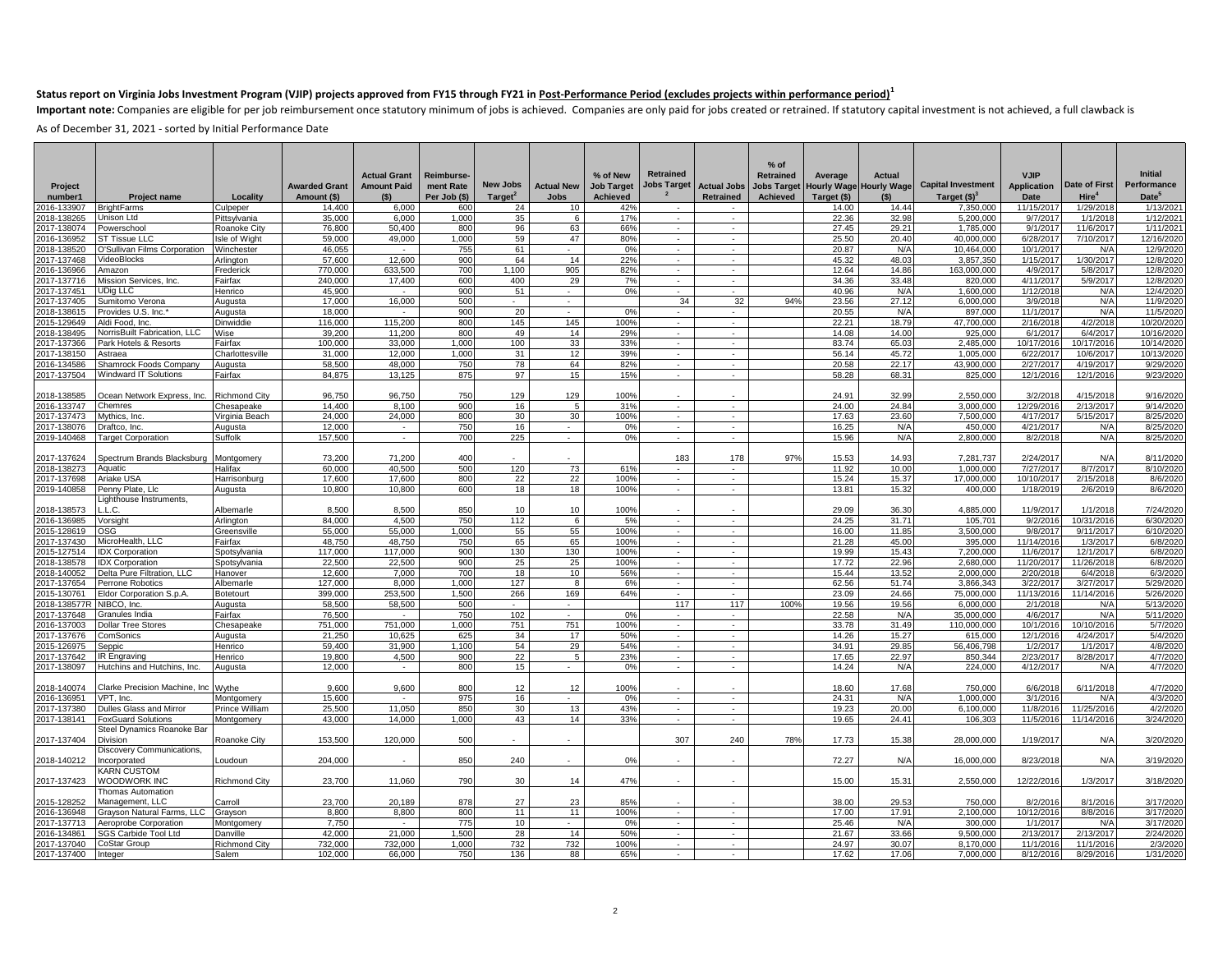Important note: Companies are eligible for per job reimbursement once statutory minimum of jobs is achieved. Companies are only paid for jobs created or retrained. If statutory capital investment is not achieved, a full cl

| Project                    |                                                | Locality              | <b>Awarded Grant</b> | <b>Actual Grant</b><br><b>Amount Paid</b> | Reimburse-<br>ment Rate<br>Per Job (\$) | New Jobs<br>Target <sup>2</sup> | <b>Actual New</b> | % of New<br><b>Job Target</b><br>Achieved | <b>Retrained</b><br><b>Jobs Target</b> | <b>Actual Jobs</b><br>Retrained | $%$ of<br><b>Retrained</b><br>Achieved | Average<br>Jobs Target Hourly Wage<br>Target (\$) | <b>Actual</b><br><b>Hourly Wage</b> | <b>Capital Investment</b> | <b>VJIP</b><br><b>Application</b><br><b>Date</b> | Date of First<br>Hire <sup>4</sup> | <b>Initial</b><br>Performance<br>Date <sup>5</sup> |
|----------------------------|------------------------------------------------|-----------------------|----------------------|-------------------------------------------|-----------------------------------------|---------------------------------|-------------------|-------------------------------------------|----------------------------------------|---------------------------------|----------------------------------------|---------------------------------------------------|-------------------------------------|---------------------------|--------------------------------------------------|------------------------------------|----------------------------------------------------|
| number1                    | <b>Project name</b><br>Ballast Point Brewing & |                       | Amount (\$)          | $($ \$)                                   |                                         |                                 | Jobs              |                                           |                                        |                                 |                                        |                                                   | $($ \$)                             | Target $(S)^3$            |                                                  |                                    |                                                    |
| 2015-129121                | <b>Spirits</b>                                 | Botetourt             | 80,000               | 33,600                                    | 800                                     | 100                             | 42                | 42%                                       |                                        |                                 |                                        | 20.89                                             | 22.12                               | 47,800,000                | 1/9/2017                                         | 1/9/2017                           | 1/29/2020                                          |
| 2017-137044                | SteelFab, Inc                                  | Emporia               | 14,400               | 14,400                                    | 800                                     | $\sim$                          |                   |                                           | 18                                     | 18                              | 100%                                   | 15.22                                             | 19.46                               | 2,500,000                 | 4/5/2017                                         | N/A                                | 1/29/2020                                          |
| 2017-137063                | omaxis, LLC                                    | Fairfax               | 277,500              | 30,500                                    | 500                                     | 555                             | 61                | 11%                                       | $\sim$                                 | ٠.                              |                                        | 59.40                                             | 55.39                               | 150,000                   | 7/27/201                                         | 8/14/2016                          | 1/22/2020                                          |
| 2017-137461                | CONCEPT PLUS LLC                               | Fairfax               | 27,125               | 7,000                                     | 875                                     | 31                              | 8                 | 26%                                       | $\sim$                                 | $\sim$                          |                                        | 55.94                                             | 51.85                               | 140,000                   | 11/29/201                                        | 11/29/2016                         | 1/22/202                                           |
| 2017-137210                | Novatech Patio Doors                           | Martinsville          | 45,000               | 27,900                                    | 900                                     | 50                              | 31                | 62%                                       | $\sim$                                 | $\sim$                          |                                        | 12.00                                             | 12.78                               | 4,000,000                 | 12/14/201                                        | 1/16/2017                          | 1/22/202                                           |
|                            |                                                |                       |                      |                                           |                                         |                                 |                   |                                           |                                        |                                 |                                        |                                                   |                                     |                           |                                                  |                                    |                                                    |
| 2017-138111                | Appalachian Power Company                      | Roanoke City          | 54.000               | 54.000                                    | 600                                     | 90                              | 90                | 100%                                      |                                        |                                 |                                        | 50.00                                             | 35.08                               | 12,700,000                | 6/8/201                                          | 6/12/2017                          | 1/9/2020                                           |
| 2017-137392                | Favor Techconsulting LLC                       | Fairfax               | 894,209              | 181,646                                   | 701                                     | 1,275                           | 259               | 20%                                       | $\sim$                                 | $\sim$                          |                                        | 46.37                                             | 39.91                               | 1,650,000                 | 7/8/2016                                         | 7/11/2016                          | 1/7/2020                                           |
| 2017-137399                | <b>Canatal Steel USA</b>                       | Botetourt             | 26,600               | 9.800                                     | 700                                     | 38                              | 14                | 37%                                       | $\sim$                                 |                                 |                                        | 17.18                                             | 16.13                               | 1.500.000                 | 9/23/201                                         | 10/3/2016                          | 12/17/2019                                         |
| 2018-138465<br>2016-133755 | WestRock<br>ADP                                | Covington<br>Norfolk  | 30,000<br>2,200,000  | 30,000<br>1,266,000                       | 500<br>1,000                            | $\sim$<br>2,200                 | $\sim$<br>1,266   | 58%                                       | 60<br>$\sim$                           | 60<br>٠                         | 100%                                   | 30.82<br>20.00                                    | 30.82<br>25.19                      | 248.400.000<br>42,150,000 | 2/1/2019<br>6/1/201                              | N/A<br>6/6/2016                    | 12/13/2019<br>12/12/2019                           |
| 2016-134902                | 84 Lumber Components                           | Frederick             | 75,000               | $\sim$                                    | 750                                     | 100                             | $\sim$            | 0%                                        | $\sim$                                 | $\sim$                          |                                        | 13.42                                             | N/A                                 | 3,900,000                 | 12/12/201                                        | N/A                                | 11/27/2019                                         |
| 2017-137462                | <b>Bloomberg Industry Group</b>                | Arlington             | 100,000              | $\sim$                                    | 800                                     | 125                             | $\sim$            | 0%                                        | $\sim$                                 | $\sim$                          |                                        | 31.68                                             | N/A                                 | 5,500,000                 | 3/1/201                                          | N/A                                | 11/27/2019                                         |
| 2017-138117                | Amwell                                         | Fairfax               | 22,950               | $\sim$                                    | 850                                     | 27                              | ×                 | 0%                                        | $\sim$                                 | $\sim$                          |                                        | 50.94                                             | N/A                                 | 191,680                   | 4/29/201                                         | N/A                                | 11/27/2019                                         |
|                            | <b>Applied Predictive</b>                      |                       |                      |                                           |                                         |                                 |                   |                                           |                                        |                                 |                                        |                                                   |                                     |                           |                                                  |                                    |                                                    |
| 2015-131887                | Fechnologies Inc                               | Arlington             | 368,000              | 133,000                                   | 1,000                                   | 368                             | 133               | 36%                                       |                                        |                                 |                                        | 57.20                                             | 50.12                               | 6,800,000                 | 10/20/201                                        | 7/11/2016                          | 11/22/2019                                         |
| 2017-137193                | NextUp Solutions                               | Arlington             | 497.650              | 114,700                                   | 925                                     | 538                             | 124               | 23%                                       | $\sim$                                 | $\sim$                          |                                        | 47.22                                             | 48.02                               | 203,772                   | 6/24/201                                         | 6/27/2016                          | 11/22/2019                                         |
| 2017-138082                | ENVERA HEALTH INC                              | Richmond City         | 169,400              |                                           | 700                                     | 242                             |                   | 0%                                        | $\sim$                                 | ×                               |                                        | 26.44                                             | N/A                                 | 11,718,375                | 5/5/201                                          | N/A                                | 11/21/2019                                         |
| 2017-137704                | Danone                                         | Rockingham            | 41,650               | 41,650                                    | 850                                     | 49                              | 49                | 100%                                      | $\sim$                                 | $\sim$                          |                                        | 23.88                                             | 19.11                               | 60,000,000                | 7/6/201                                          | 7/17/2017                          | 11/15/2019                                         |
| 2016-133750                | <b>Grant Thornton LLP</b>                      | Arlington             | 348,000              | 171.000                                   | 1,000                                   | 348                             | 171               | 49%                                       | $\sim$                                 | $\sim$                          |                                        | 42.06                                             | 51.91                               | 6,000,000                 | 2/1/201                                          | 2/1/2016                           | 11/4/2019                                          |
| 2017-137402                | Munters Corp                                   | Buena Vista           | 80,000               | 44,000                                    | 800                                     | 100                             | 55                | 55%                                       | $\sim$                                 | $\sim$                          |                                        | 14.62                                             | 24.40                               | 2,500,000                 | 11/1/201                                         | 11/7/2016                          | 10/24/201                                          |
| 2017-137059                | Notarize Inc.                                  | Arlington             | 385,900              | 11,050                                    | 850                                     | 454                             | 13                | 3%                                        | $\sim$                                 | $\sim$                          |                                        | 26.68                                             | 45.02                               | 500,000                   | 6/27/201                                         | 7/1/2016                           | 10/23/201                                          |
| 2017-137670                | JM Conveyors, LLC                              | Russell               | 32,000               | 32,000                                    | 800                                     | 40                              | 40                | 100%                                      | $\sim$                                 | $\sim$                          |                                        | 18.00                                             | 18.00                               | 4,500,000                 | 7/26/201                                         | 9/18/2017                          | 10/23/201                                          |
| 2017-137438                | RPC Superfos US, Inc.                          | Frederick             | 26,250               | 6.750                                     | 750                                     | 35                              | 9                 | 26%                                       | $\sim$                                 | $\sim$                          |                                        | 19.60                                             | 17.00                               | 9,700,000                 | 12/16/201                                        | 3/6/2017                           | 10/21/201                                          |
| 2017-137201                | JK Moving & Storage, Inc                       | Loudoun               | 544,475              | 76,125                                    | 725                                     | 751                             | 105               | 14%                                       | $\sim$<br>$\sim$                       | $\sim$<br>$\sim$                |                                        | 17.21                                             | 19.61                               | 19,000,000                | 7/8/201                                          | 7/11/2016                          | 10/1/201                                           |
| 2017-137663                | Winchester Metals, Inc                         | Frederick             | 13,600<br>5,600      | 4,000<br>5,600                            | 800<br>800                              | 17                              | 5                 | 29%                                       | $\overline{7}$                         | $\overline{7}$                  | 100%                                   | 14.57<br>30.51                                    | 16.25<br>16.50                      | 870,000<br>750,000        | 3/7/201<br>5/3/201                               | 3/15/2017<br>N/A                   | 10/1/2019<br>9/30/201                              |
| 2018-140342<br>2017-137667 | Blue Ridge Optics, LLC<br>Hapco                | Bedford<br>Washington | 22.400               | 22.400                                    | 800                                     | 28                              | 28                | 100%                                      | $\sim$                                 | ٠                               |                                        | 15.12                                             | 15.58                               | 6,750,000                 | 8/8/2017                                         | 8/16/2017                          | 9/16/2019                                          |
| 2016-134268                | Starsprings                                    | Henry                 | 68,000               | 32,000                                    | 1,000                                   | 68                              | 32                | 47%                                       | $\sim$                                 | $\sim$                          |                                        | 16.21                                             | 13.84                               | 3,689,875                 | 8/10/2016                                        | 8/10/2016                          | 9/13/2019                                          |
| 2018-138598                | <b>Symplicity Corporation</b>                  | Arlington             | 78,000               |                                           | 650                                     | 120                             |                   | 0%                                        | $\sim$                                 | $\sim$                          |                                        | 35.79                                             | N/A                                 | 300,000                   | 10/30/2017                                       | N/A                                | 8/23/2019                                          |
| 2017-137428                | All Traffic Solutions                          | Fairfax               | 73,100               | 18,700                                    | 850                                     | 86                              | 22                | 26%                                       | $\sim$                                 | $\sim$                          |                                        | 44.56                                             | 49.5'                               | 100,000                   | 7/22/201                                         | 8/22/2016                          | 8/22/2019                                          |
| 2017-137476                | Numbers Place Inc.                             | Fairfax               | 39,600               | $\sim$                                    | 900                                     | 44                              |                   | 0%                                        | $\sim$                                 |                                 |                                        | 81.26                                             | N/A                                 | 100,000                   | 1/6/2017                                         | N/A                                | 8/21/2019                                          |
| 2016-134876                | Phone2Action                                   | Arlington             | 127,800              | 66,600                                    | 900                                     | 142                             | 74                | 52%                                       | $\sim$                                 | $\sim$                          |                                        | 49.48                                             | 36.69                               | 150,000                   | 4/4/201                                          | 4/14/2016                          | 8/6/2019                                           |
| 2016-136960                | Pacific Life                                   | Lynchburg             | 210,000              | 166,600                                   | 700                                     | 300                             | 238               | 79%                                       | $\sim$                                 | $\sim$                          |                                        | 24.00                                             | 30.08                               | 3,698,800                 | 5/12/201                                         | 6/9/2016                           | 7/26/201                                           |
| 2017-137452                | 2nd Life Inc                                   | Richmond City         | 51,013               | $\sim$                                    | 773                                     | 66                              |                   | 0%                                        | $\sim$                                 | $\sim$                          |                                        | 17.05                                             | N/A                                 | 975,000                   | 12/7/201                                         | N/A                                | 7/22/201                                           |
| 2015-131308                | Hardywood Park                                 | Goochland             | 55,664               | 23,709                                    | 1,031                                   | 54                              | 23                | 43%                                       | $\sim$                                 | $\overline{\phantom{a}}$        |                                        | 16.00                                             | 19.51                               | 30,000,000                | 3/17/201                                         | 7/5/2016                           | 7/16/201                                           |
| 2015-131463                | Euro Composites Group                          | Culpeper              | 48,199               | 25,706                                    | 803                                     | 60                              | 32                | 53%                                       | $\sim$                                 | $\sim$                          |                                        | 15.80                                             | 16.38                               | 10,000,000                | 7/8/201                                          | 7/11/2016                          | 7/12/2019                                          |
| 2016-137022                | Owens & Minor                                  | <b>Richmond City</b>  | 300,000              | 300,000                                   | 1,000                                   | 300                             | 300               | 100%                                      | $\sim$                                 | $\sim$                          |                                        | 26.00                                             | 20.30                               | 15,000,000                | 8/18/201                                         | 3/13/2017                          | 7/12/2019                                          |
| 2016-134291                | Davis Defense Group                            | Orange                | 27,348               | $\sim$                                    | 977                                     | 28                              | $\sim$            | 0%                                        | $\sim$                                 | $\sim$                          |                                        | 30.05                                             | N/A                                 | 2,200,000                 | 7/28/201                                         | N/A                                | 7/8/2019                                           |
| 2018-140189                | Huntington Ingalls                             | Newport News          | 283,000              | 283,000                                   | 100                                     |                                 | $\sim$            |                                           | 2,830                                  | 2,830                           | 100%                                   | 29.99                                             | 25.50                               | 8,745,492                 | 7/26/201                                         | N/A                                | 7/2/2019                                           |
| 2017-137420                | Validatek, Inc.                                | Fairfax               | 206,400              | 121,600                                   | 800                                     | 258                             | 152               | 59%                                       | $\sim$                                 | $\sim$                          |                                        | 53.70                                             | 45.64                               | 450,000                   | 4/19/2016                                        | 4/26/2016                          | 7/1/2019                                           |
| 2018-138488                | Hermitage Hill Farm and<br><b>Stables</b>      | Augusta               | 5,600                |                                           | 800                                     | $\overline{7}$                  |                   | 0%                                        |                                        |                                 |                                        | 11.57                                             | N/A                                 | 500.000                   | 10/1/201                                         | N/f                                | 7/1/2019                                           |
| 2018-138577                | NIBCO, Inc                                     | Augusta               | 22,500               | 22,500                                    | 750                                     | 30                              | 30                | 100%                                      | $\sim$                                 | $\sim$                          |                                        | 18.40                                             | 19.56                               | 8,000,000                 | 2/1/2018                                         | 2/5/2018                           | 7/1/2019                                           |
| 2018-140234                | <b>IMS</b> Gear Virginia                       | Virginia Beach        | 57,500               | 57,500                                    | 500                                     | $\sim$                          | $\sim$            |                                           | 115                                    | 115                             | 100%                                   | 15.00                                             | 17.85                               | 1.050.000                 | 4/4/2018                                         | N/A                                | 6/28/2019                                          |
| 2014-105704                | Micronic Technologies                          | Wise                  | 25,055               | 12,026                                    | 1,002                                   | 25                              | 12                | 48%                                       | $\sim$                                 | $\sim$                          |                                        | 23.00                                             | 32.47                               | 2,000,000                 | 5/1/201                                          | 5/2/2016                           | 6/14/2019                                          |
| 2016-136883                | ronNet Cybersecurity                           | Fairfax               | 85,500               | 33,250                                    | 950                                     | 90                              | 35                | 39%                                       | $\sim$                                 | $\sim$                          |                                        | 65.50                                             | 69.21                               | 1,400,000                 | 11/10/201                                        | 11/16/2015                         | 6/14/201                                           |
| 2016-133139                | American Woodmark                              | Frederick             | 55,000               | 53,000                                    | 1,000                                   | 55                              | 53                | 96%                                       | $\sim$                                 | $\sim$                          |                                        | 24.27                                             | 26.19                               | 30,000,000                | 1/1/201                                          | 1/11/2016                          | 6/14/2019                                          |
| 2016-137011                | Alarm.com                                      | Fairfax               | 153,000              | 162,180                                   | 765                                     | 200                             | 200               | 100%                                      | ٠                                      | ×,                              |                                        | 37.73                                             | 40.68                               | 3,000,000                 | 5/6/2016                                         | 5/9/2016                           | 6/14/2019                                          |
|                            | ndependence Lumber                             |                       |                      |                                           |                                         |                                 |                   |                                           |                                        |                                 |                                        |                                                   |                                     |                           |                                                  |                                    |                                                    |
| 2014-116385                | Company                                        | Grayson               | 37,741               | 33,726                                    | 803                                     | 47                              | 42                | 89%                                       |                                        |                                 |                                        | 11.65                                             | 12.20                               | 5.200.000                 | 5/26/201                                         | 5/30/201                           | 6/14/2019                                          |
| 2016-136962                | Ag Lasers Technologies LLC                     | Warren                | 30,400               | 20,900                                    | 950                                     | 32                              | 22                | 69%                                       | $\sim$                                 | $\sim$                          |                                        | 17.40                                             | 13.41                               | 3,100,000                 | 2/4/201                                          | 6/27/2016                          | 6/13/2019                                          |
| 2016-134601                | AvePoint                                       | Arlington             | 66,000               | 22,800                                    | 1,200                                   | 55                              | 19                | 35%                                       | $\sim$                                 | $\overline{\phantom{a}}$        |                                        | 55.30                                             | 59.86                               | 500,000                   | 2/18/201                                         | 1/30/2016                          | 6/13/2019                                          |
| 2016-134546                | AvePoint                                       | Richmond City         | 120,000              | 72,000                                    | 1,200                                   | 100                             | 60                | 60%                                       | $\sim$                                 | $\sim$                          |                                        | 40.86                                             | 29.91                               | 1,000,000                 | 7/25/201                                         | 2/1/2016                           | 6/13/2019                                          |
| 2016-136987                | <b>Polymer Solutions</b>                       | Montgomery            | 19,000               | 6,000                                     | 1,000                                   | 19                              | 6                 | 32%                                       | $\sim$                                 | $\sim$                          |                                        | 19.74                                             | 22.90                               | 650,000                   | 3/1/201                                          | 3/7/2016                           | 6/5/201                                            |
| 2015-127516                | Somic America Inc                              | Wythe                 | 151,500              | 151,500                                   | 500                                     | $\sim$                          | $\sim$            |                                           | 303                                    | 303                             | 100%                                   | 12.83                                             | 11.62                               | 16,200,000                | 5/1/201                                          | N/A                                | 5/28/201                                           |
| 2017-137395<br>2017-137216 | Smyth Companies, Inc.                          | Bedford               | 14,000<br>113,400    | 14,000<br>113,400                         | 500<br>600                              | $\sim$<br>189                   | 189               | 100%                                      | 28                                     | 28                              | 100%                                   | 24.62<br>15.15                                    | 24.03<br>15.57                      | 6,500,000<br>2,771,182    | 4/1/201                                          | N/A                                | 5/28/201                                           |
| 2016-13694                 | Maximus<br>ntegrity Windows and Doors          | Hampton<br>Roanoke    | 45,000               | 45,000                                    | 750                                     | 60                              | 60                | 100%                                      | $\sim$<br>$\sim$                       | $\sim$<br>$\sim$                |                                        | 13.93                                             | 12.50                               | 1,692,487                 | 2/15/201<br>4/5/201                              | 1/29/2017<br>4/25/2016             | 5/15/2019<br>5/8/201                               |
|                            | Sentry Control Systems                         | Loudoun               | 35,700               | 26,350                                    | 850                                     | 42                              | 31                | 74%                                       | $\sim$                                 |                                 |                                        | 34.60                                             | 32.67                               | 128,065                   | 9/30/201                                         | 1/1/2016                           | 5/2/201                                            |
| 2016-136910<br>2017-137419 | ScienceLogic                                   | Fairfax               | 123,000              | 27,750                                    | 750                                     | 164                             | 37                | 23%                                       |                                        |                                 |                                        | 52.53                                             | 52.14                               | 1,300,000                 | 1/1/2016                                         | 1/4/2016                           | 5/2/2019                                           |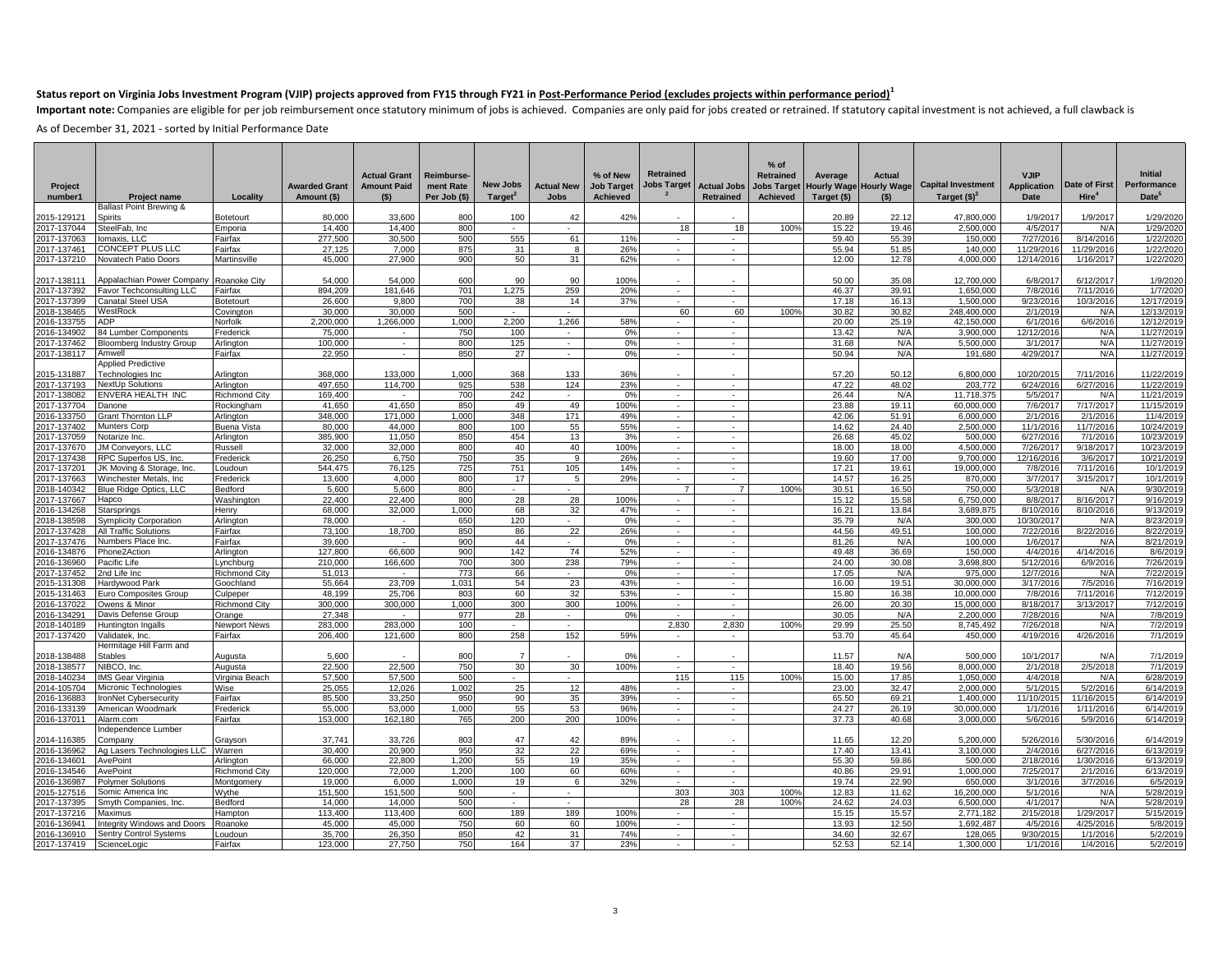Important note: Companies are eligible for per job reimbursement once statutory minimum of jobs is achieved. Companies are only paid for jobs created or retrained. If statutory capital investment is not achieved, a full cl

|                             |                                                               |                           |                      |                     |              |                     |                             |                   |                  |                          | $%$ of           |                                |                    |                           |                        |                        |                         |
|-----------------------------|---------------------------------------------------------------|---------------------------|----------------------|---------------------|--------------|---------------------|-----------------------------|-------------------|------------------|--------------------------|------------------|--------------------------------|--------------------|---------------------------|------------------------|------------------------|-------------------------|
|                             |                                                               |                           |                      | <b>Actual Grant</b> | Reimburse-   |                     |                             | % of New          | <b>Retrained</b> |                          | <b>Retrained</b> | Average                        | Actual             |                           | <b>VJIP</b>            |                        | <b>Initial</b>          |
| Project                     |                                                               |                           | <b>Awarded Grant</b> | <b>Amount Paid</b>  | ment Rate    | New Jobs            | <b>Actual New</b>           | <b>Job Target</b> | Jobs Target      | <b>Actual Jobs</b>       |                  | <b>Jobs Target Hourly Wage</b> | <b>Hourly Wage</b> | <b>Capital Investment</b> | <b>Application</b>     | Date of First          | Performance             |
| number1                     | <b>Project name</b>                                           | Locality                  | Amount (\$)          | (S)                 | Per Job (\$) | Target <sup>2</sup> | <b>Jobs</b>                 | Achieved          |                  | <b>Retrained</b>         | Achieved         | Target (\$)                    | (S)                | Target $(S)^3$            | <b>Date</b>            | Hire <sup>4</sup>      | Date <sup>5</sup>       |
|                             | Innovative Refrigeration                                      |                           |                      |                     |              |                     |                             |                   |                  |                          |                  |                                |                    |                           |                        |                        |                         |
| 015-126493<br>2015-129653   | Systems<br>Carfax                                             | Augusta<br>Fairfax        | 93,500<br>84.000     | 72,930<br>70.000    | 935<br>700   | 100<br>120          | 78<br>100                   | 78%<br>83%        |                  | $\sim$                   |                  | 21.25<br>44.11                 | 20.74<br>38.99     | 1,600,000<br>5.000.000    | 4/15/201<br>12/21/2015 | 4/18/201<br>12/16/2015 | 4/26/2019<br>4/24/2019  |
|                             | ohmann Specialty Coatings,                                    |                           |                      |                     |              |                     |                             |                   |                  |                          |                  |                                |                    |                           |                        |                        |                         |
| 2016-134270                 | ТC                                                            | Orange                    | 67,824               | 36,334              | 1,211        | 56                  | 30                          | 54%               |                  |                          |                  | 20.89                          | 24.45              | 6,700,000                 | 6/15/201               | 3/14/2016              | 4/11/2019               |
| 2018-138588                 | <b>Magnets USA</b>                                            | Roanoke                   | 35.000               | 35,000              | 500          | $\sim$              |                             |                   | 70               | 70                       | 100%             | 11.20                          | 13.00              | 1.500.000                 | 8/1/201                | N/A                    | 4/11/2019               |
| 2016-135806                 | Fleetwood Homes Inc                                           | Franklin                  | 95,538               | 79.296              | 955          | 100                 | 83                          | 83%               |                  |                          |                  | 15.76                          | 12.22              | 2.303.863                 | 10/28/201              | 11/19/2015             | 4/9/2019                |
| 2017-137207                 | Hershey Chocolate of<br>Virginia, Inc.                        | Augusta                   | 51.750               | 51.750              | 750          | 69                  | 69                          | 100%              |                  |                          |                  | 21.40                          | 18.93              | 26.800.000                | 1/18/201               | 2/27/201               | 4/8/2019                |
| 2017-137421                 | Whereoware, LLC                                               | Fairfax                   | 126,433              | 26,340              | 878          | 144                 | 30                          | 21%               | $\sim$           | $\sim$                   |                  | 60.00                          | 28.67              | 225,000                   | 1/5/2016               | 1/18/2016              | 4/2/2019                |
| 2018-138503                 | <b>Instant Systems</b>                                        | Norfolk                   | 57,600               | 5,600               | 800          | 72                  | -5                          | 7%                | $\sim$           | $\sim$                   |                  | 18.06                          | 13.00              | 460,000                   | 10/13/201              | 11/1/2017              | 3/26/2019               |
| 2016-136894                 | WalMart IT                                                    | Fairfax                   | 261.340              | 102.030             | 895          | 292                 | 114                         | 39%               | $\sim$           | $\sim$                   |                  | 58.33                          | 45.07              | 7,551,365                 | 9/24/201               | 9/28/2015              | 3/25/2019               |
| 2017-137218                 | Modea                                                         | Montgomery                | 55,010               | $\sim$              | 1,000        | 55                  | $\mathcal{L}_{\mathcal{A}}$ | 0%                | $\sim$           | $\sim$                   |                  | 33.08                          | N/A                | 100,000                   | 7/20/201               | N/A                    | 3/20/2019               |
| 2017-138148                 | Defense Technology<br>Equipment Inc.                          | Loudoun                   | 12.000               |                     | 600          | 20                  |                             | 0%                |                  |                          |                  | 17.77                          | N/A                | 866,500                   | 6/12/2017              | N/A                    | 3/11/2019               |
| 2015-127134                 | Route 11 Potato Chips                                         | Shenandoah                | 10,400               | 10,400              | 800          | 13                  | 13                          | 100%              | $\sim$           | $\sim$                   |                  | 11.69                          | 13.32              | 1,250,000                 | 6/1/201                | 10/10/2015             | 3/6/2019                |
| 2016-134870                 | Tech Wizards, Inc                                             | King George               | 27,200               | 5.100               | 850          | 32                  | 6                           | 19%               | $\sim$           | $\sim$                   |                  | 32.71                          | 31.91              | 100.000                   | 1/19/201               | 2/22/2016              | 3/6/201                 |
| 2015-127525                 | <b>Toray Plastics</b>                                         | Warren                    | 26,400               | 26.400              | 800          | 33                  | 33                          | 100%              | $\sim$           | in 19                    |                  | 25.89                          | 27.67              | 45,000,000                | 6/1/201                | 6/12/2015              | 2/26/201                |
| 2016-136953                 | Great-Circle Technologies                                     | Fairfax                   | 269,759              | 4.977               | 995          | 271                 | $5\overline{)}$             | 2%                |                  |                          |                  | 69.93                          | 64.90              | 100,000                   | 11/5/201               | 11/21/2015             | 2/26/201                |
| 2016-133890                 | Sestra Systems                                                | Loudoun                   | 99,876               | 24.318              | 868          | 115                 | 28                          | 24%               | $\sim$           | $\sim$                   |                  | 31.84                          | 40.08              | 804,275                   | 8/31/201               | 9/1/2015               | 2/23/2019               |
| 2016-134873                 | Speyside Cooperage                                            | Bath                      | 22,500               | 22,500              | 750          | 30                  | 30 <sup>2</sup>             | 100%              | $\sim$           | $\sim$                   |                  | 14.11                          | 14.63              | 6.000.000                 | 7/31/201               | 7/31/2017              | 2/21/2019               |
| 015-119431                  | <b>BDO</b><br>Corenso North America                           | Fairfax                   | 191,400              | 166,800             | 600          | 319                 | 278                         | 87%               | $\sim$           | $\sim$                   |                  | 45.59                          | 46.47              | 4,500,000                 | 8/13/201               | 8/19/2015              | 2/11/2019               |
| 2018-13858                  | Corporation                                                   | <b>Richmond City</b>      | 6.000                | 6.000               | 500          |                     |                             |                   | 12               | 12                       | 100%             | 17.32                          | 17.66              | 160,000                   | 3/26/201               | N/A                    | 2/6/2019                |
| 2016-134558                 | ProChem Inc.                                                  | Montgomery                | 23,250               | 7,750               | 775          | 30                  | $10$                        | 33%               | $\sim$           | $\overline{\phantom{a}}$ |                  | 15.73                          | 23.77              | 400,000                   | 7/24/201               | 8/3/2015               | 1/28/2019               |
| 2017-137057                 | <b>Walmart Distribution</b>                                   | Dinwiddie                 | 77,947               | 77,947              | 709          | 110                 | 110                         | 100%              | $\sim$           | $\sim$                   |                  | 19.50                          | 16.21              | 4,000,000                 | 11/10/2016             | 11/12/2016             | 1/23/2019               |
| 2017-137455                 | Muhlbauer, Inc.                                               | <b>Newport News</b>       | 9.600                | 4.000               | 800          | 12                  | -5                          | 42%               | $\sim$           | $\sim$                   |                  | 18.33                          | 21.00              | 3.500.000                 | 11/27/201              | 1/2/2018               | 1/22/2019               |
|                             | The Standard Insurance                                        |                           |                      |                     |              |                     |                             |                   |                  |                          |                  |                                |                    |                           |                        |                        |                         |
| 2016-136943                 | Company                                                       | Campbell                  | 194,958              | 99.896              | 806          | 242                 | 124                         | 51%               |                  |                          |                  | 15.87                          | 19.50              | 1,714,235                 | 7/14/201               | 7/19/2016              | 1/18/2019               |
| 2016-135432<br>2016-137037  | Opterna<br>Virid, Inc                                         | Loudoun<br>Fairfax        | 12,000<br>19,950     | $\sim$<br>6,650     | 600<br>950   | 20<br>21            | $\sim$<br>$\overline{7}$    | 0%<br>33%         | $\sim$<br>$\sim$ | $\sim$<br>$\sim$         |                  | 14.36<br>49.05                 | N/A<br>39.70       | 250,000<br>500,000        | 5/15/2017<br>7/27/2015 | N/A<br>8/3/2015        | 1/15/2019<br>1/11/2019  |
| 2016-134880                 | Atarfil SL                                                    | Suffolk                   | 19.500               | 19.500              | 1.300        | 15                  | 15                          | 100%              | $\sim$           | $\sim$                   |                  | 19.52                          | 16.00              | 5.000.000                 | 3/14/201               | 6/5/201                | 1/3/2019                |
| 015-131454                  | <b>BGF</b> Industries Inc                                     | Campbel                   | 34,000               | 17.000              | 1,000        | 34                  | 17                          | 50%               | a.               | in 19                    |                  | 14.54                          | 14.70              | 2,400,000                 | 3/2/201                | 4/6/2017               | 1/2/201                 |
| 2016-134881                 | Ozmo App                                                      | Montgomen                 | 55,000               | 44,000              | 1,000        | 55                  | 44                          | 80%               | $\sim$           | $\overline{\phantom{a}}$ |                  | 28.91                          | 24.70              | 560,000                   | 1/1/201                | 1/1/2016               | 12/31/201               |
| 2017-137441                 | Allfirst L.L.C.                                               | Suffolk                   | 19,305               | 4,290               | 715          | 27                  | 6                           | 22%               | $\sim$           | ÷.                       |                  | 15.51                          | 23.33              | 100,000                   | 12/8/201               | 1/15/2018              | 12/20/2018              |
|                             | Anheuser-Busch,                                               |                           |                      |                     |              |                     |                             |                   |                  |                          |                  |                                |                    |                           |                        |                        |                         |
| 2017-137398                 | Williamsburg Brewery<br><b>Walmart Distribution</b>           | James City<br>Rockingham  | 202,500              | 159,300<br>86,100   | 900          |                     |                             |                   | 225              | 177<br>$\sim$            | 79%              | 32.00                          | 31.78              | 8,500,000<br>6.000.000    | 5/11/201               | N/A<br>1/10/2017       | 12/20/2018              |
| 2017-137408<br>2018-138467R | Standard Calibrations, Inc.                                   | Chesapeake                | 86,100<br>21.700     |                     | 700<br>700   | 123                 | 123                         | 100%              | 31               | $\sim$                   | 0%               | 18.03<br>22.70                 | 17.55<br>N/A       | 221.000                   | 12/20/201<br>7/27/201  | N/A                    | 12/19/201<br>12/18/2018 |
| 2018-138467                 | Standard Calibrations, Inc.                                   | Chesapeake                | 120,000              | 11,200              | 800          | 150                 | 14                          | 9%                | $\sim$           | $\sim$                   |                  | 21.43                          | 20.68              | 287,546                   | 7/27/2011              | 1/2/2018               | 12/18/2018              |
| 2015-129678                 | Indoor Biotechnologies                                        | Charlottesville           | 8,000                | 7.000               | 000,1        | -8                  | $\overline{7}$              | 88%               | $\sim$           | $\sim$                   |                  | 23.88                          | 5.89               | 2,481,920                 | 2/28/201               | 11/9/2015              | 12/5/201                |
| 2017-137200                 | Infolock Technologies                                         | Arlinaton                 | 11.200               | 11.200              | 800          | 14                  | 14                          | 100%              | $\sim$           | $\sim$                   |                  | 35.88                          | 38.62              | 200,000                   | 6/1/201                | 6/27/2016              | 11/20/201               |
| 2017-137431                 | /ignet                                                        | Fairfax                   | 72,750               | 72,750              | 750          | 97                  | 97                          | 100%              | $\sim$           | ÷.                       |                  | 55.88                          | 53.17              | 2.250.000                 | 8/1/201                | 8/1/2016               | 11/20/201               |
| 2015-131616                 | <b>Wholesome Harvest</b>                                      | Roanoke City              | 129,824              | 125,816             | 401          | $\sim$              | a.                          |                   | 324              | 314                      | 97%              | 18.97                          | 16.21              | 22,100,000                | 11/10/201              | N/A                    | 11/15/201               |
| 2018-138603<br>2013-84146   | Innovairre Communications<br>Hardide                          | Bedford<br>Henry          | 36.000<br>29,000     | 36.000<br>9.000     | 500<br>1,000 | ÷<br>29             | $\sim$<br>9                 | 31%               | 72<br>$\sim$     | 72<br>$\sim$             | 100%             | 22.36<br>24.63                 | 17.70<br>23.35     | 35.000.000<br>7,250,000   | 1/1/2018<br>4/16/201   | N/A<br>5/17/2015       | 11/15/201<br>11/5/201   |
| 2014-105465                 | <b>Detectame</b>                                              | Henrico                   | 22,688               | 15,125              | 756          | 30                  | 15                          | 50%               | $\sim$           | $\sim$                   |                  | 23.23                          | 21.28              | 500,000                   | 3/25/201               | 10/1/2015              | 10/18/201               |
| 2013-74241                  | Evonik Corp                                                   | Chesterfield              | 100.000              |                     | 2.000        | 50                  |                             | 0%                | $\sim$           | in 19                    |                  | 53.00                          | N/A                | 15,000,000                | 6/10/201               | N/A                    | 10/5/201                |
| 2014-108657                 | Stone Brewing Co.                                             | <b>Richmond City</b>      | 108,613              | 80,280              | 1,181        | 92                  | 68                          | 74%               | $\sim$           | $\sim$                   |                  | 24.98                          | 25.42              | 50,000,000                | 3/18/201               | 7/6/2015               | 10/2/201                |
| 2015-122395                 | Bam Bams                                                      | Manassas                  | 27.950               | 9.750               | 650          | 43                  | 15                          | 35%               |                  | $\overline{\phantom{a}}$ |                  | 12.70                          | 16.00              | 1.070.000                 | 9/25/201               | 10/6/2015              | 9/27/2018               |
| 2016-132301                 | <b>Wolf Hills Fabricators</b>                                 | Washington                | 40,000               | 25.600              | 800          | $\sim$              | $\sim$                      |                   | 50               | 32                       | 64%              | 18.00                          | 17.62              | 1.300.000                 | 9/25/201               | N/A                    | 9/24/2018               |
| 2015-131450                 | ConvergentAI, Inc.                                            | Harrisonburg              | 34,000               | 5,000               | 1.000        | 34                  | 5                           | 15%               | $\sim$           | $\sim$                   |                  | 37.47                          | 37.50              | 1,500,000                 | 5/12/201               | 9/14/2015              | 9/18/2018               |
| 015-129128                  | <b>AccuTec Blades</b><br>Precision Pipeline Solutions         | Augusta                   | 53,000<br>197.250    | 28,000<br>57.750    | 1,000<br>750 | 53<br>263           | 28<br>$\overline{77}$       | 53%               | $\sim$<br>a.     | $\sim$<br>in 19          |                  | 16.00<br>16.41                 | 23.95<br>18.00     | 5,376,000                 | 8/1/201                | 8/17/2015              | 9/18/201<br>9/14/201    |
| 015-131891<br>2016-134855   | Collaboratve Solutions, LLC                                   | Prince William<br>Fairfax | 321,341              | 37,365              | 934          | 344                 | 40                          | 29%<br>12%        |                  | $\overline{\phantom{a}}$ |                  | 46.43                          | 42.85              | 5,000,000<br>150,000      | 7/13/201<br>7/1/201    | 7/21/2015<br>7/15/2015 | 9/13/201                |
| 016-13581                   | Rivanna Medical                                               | Charlottesville           | 12,622               | $\sim$              | 971          | 13                  | $\sim$                      | 0%                | $\sim$           | $\sim$                   |                  | 19.75                          | N/A                | 242,950                   | 1/21/201               | N/A                    | 8/31/201                |
| 2016-137009                 | Old Barn Reclaimed Wood                                       | Henrico                   | 22.848               | $\sim$              | 914          | 25                  | $\sim$                      | 0%                | $\sim$           | $\sim$                   |                  | 19.34                          | N/A                | 200.000                   | 4/12/201               | N/A                    | 8/31/201                |
| 2015-128250                 | Monogram Snacks                                               | Henry                     | 329,382              | 167,101             | 803          | 410                 | 208                         | 51%               | $\sim$           | $\sim$                   |                  | 12.00                          | 11.76              | 36,500,000                | 12/10/201              | 12/11/2014             | 8/30/201                |
| 2017-137721                 | Unanet, Inc.                                                  | Loudoun                   | 28,500               | 28,500              | 750          | 38                  | 38                          | 100%              | a.               | $\sim$                   |                  | 31.53                          | 42.10              | 1,675,000                 | 9/22/201               | 9/26/2016              | 8/17/2018               |
|                             |                                                               |                           |                      |                     |              |                     |                             |                   |                  |                          |                  |                                |                    |                           |                        |                        |                         |
| 2018-140281                 | GS Industries of Bassett, Inc.<br>2017-137417 Nomadic Display | Henry<br>Fairfax          | 3,000<br>18,000      | 3,000<br>$\sim$     | 500<br>600   | 30                  | $\sim$                      | 0%                | 6<br>$\sim$      | $\sim$                   | 100%             | 16.02<br>16.57                 | 14.71<br>N/A       | 451,720<br>309.890        | 4/26/201<br>7/1/2016   | N/A<br>N/A             | 8/10/2018<br>8/2/2018   |
|                             | 2017-137417R Nomadic Display                                  | Fairfax                   | 33.550               | 26.400              | 550          |                     |                             |                   | 61               | 48                       | 79%              | 23.21                          | 22.20              | 630.110                   | 7/1/2016               | N/A                    | 8/2/2018                |
|                             |                                                               |                           |                      |                     |              |                     |                             |                   |                  |                          |                  |                                |                    |                           |                        |                        |                         |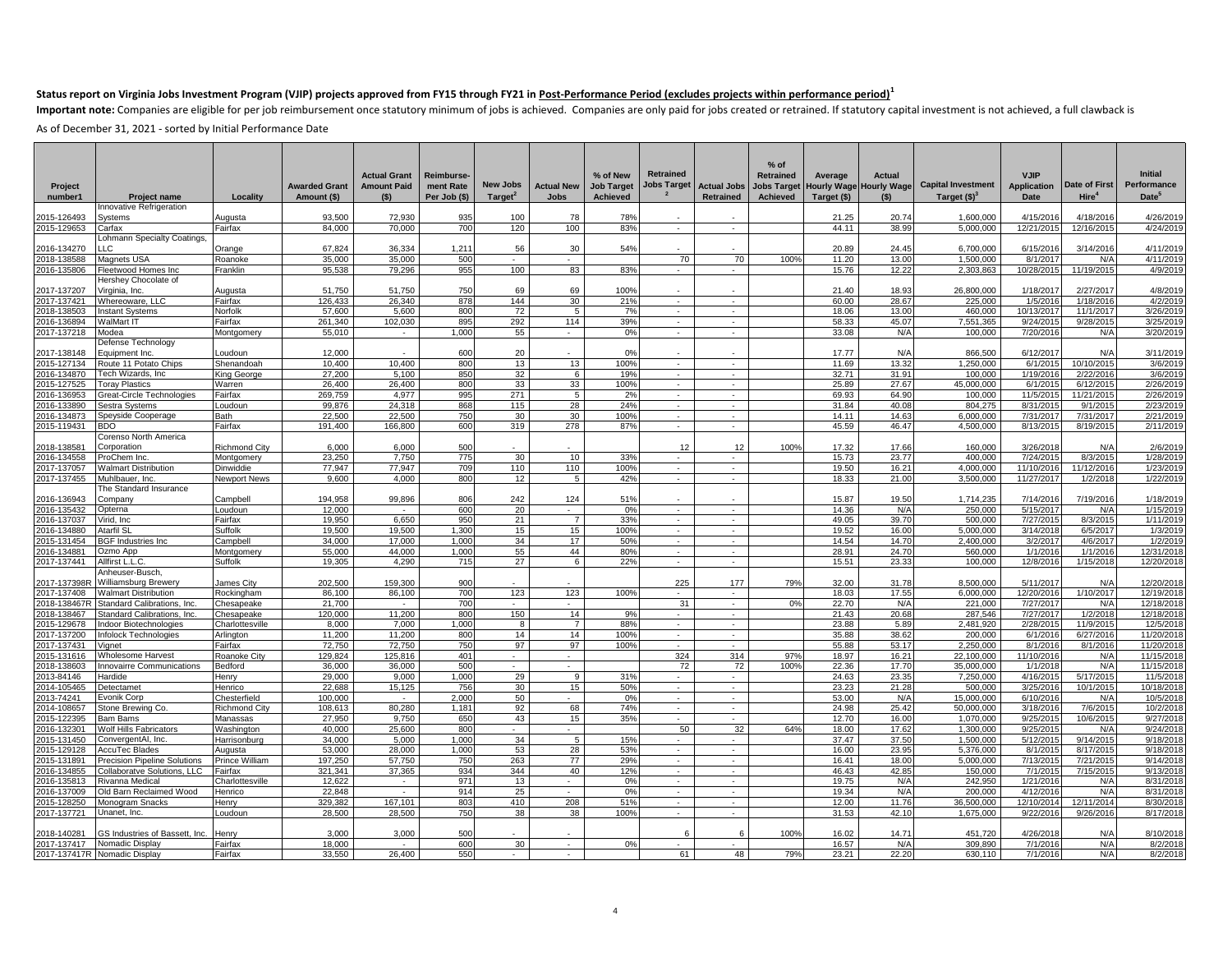Important note: Companies are eligible for per job reimbursement once statutory minimum of jobs is achieved. Companies are only paid for jobs created or retrained. If statutory capital investment is not achieved, a full cl

|                            |                                                              |                         |                       |                     |                           |                                 |                                  |                                      |                          |                                        | $%$ of             |                      |                           |                                            |                                   |                                    |                                  |
|----------------------------|--------------------------------------------------------------|-------------------------|-----------------------|---------------------|---------------------------|---------------------------------|----------------------------------|--------------------------------------|--------------------------|----------------------------------------|--------------------|----------------------|---------------------------|--------------------------------------------|-----------------------------------|------------------------------------|----------------------------------|
|                            |                                                              |                         |                       | <b>Actual Grant</b> | <b>Reimburse-</b>         |                                 |                                  | % of New                             | <b>Retrained</b>         |                                        | <b>Retrained</b>   | Average              | <b>Actual</b>             |                                            | <b>VJIP</b>                       |                                    | <b>Initial</b>                   |
| Project                    |                                                              | Locality                | <b>Awarded Grant</b>  | <b>Amount Paid</b>  | ment Rate<br>Per Job (\$) | New Jobs<br>Target <sup>2</sup> | <b>Actual New</b><br><b>Jobs</b> | <b>Job Target</b><br><b>Achieved</b> | Jobs Target              | <b>Actual Jobs</b><br><b>Retrained</b> | <b>Jobs Target</b> | <b>Hourly Wage</b>   | <b>Hourly Wage</b><br>(S) | <b>Capital Investment</b><br>Target $(§)3$ | <b>Application</b><br><b>Date</b> | Date of First<br>Hire <sup>4</sup> | Performance<br>Date <sup>5</sup> |
| number1<br>016-131915      | <b>Project name</b><br>Colonna's Shipyard, Inc.              | Norfolk                 | Amount (\$)<br>51,000 | (5)<br>51,000       | 1,000                     | 51                              | 51                               | 100%                                 |                          |                                        | Achieved           | Target (\$)<br>22.00 | 23.41                     | 34,250,000                                 | 8/4/2016                          | 8/7/2017                           | 7/11/2018                        |
| 015-131883                 | OnDeck                                                       | Arlington               | 89,500                | 29,535              | 895                       | 100                             | 33                               | 33%                                  | $\sim$                   | $\sim$                                 |                    | 47.60                | 33.05                     | 1,000,000                                  | 6/2/201                           | 6/4/2015                           | 7/10/2018                        |
| 2015-131474                | Ventech Solutions LLC                                        | Prince William          | 198,600               | 89.767              | 794                       | 250                             | 113                              | 45%                                  | $\sim$                   | $\sim$                                 |                    | 38.46                | 46.77                     | 1.000.000                                  | 6/15/2015                         | 6/22/2015                          | 7/9/2018                         |
| 016-136903                 | <b>Global Technical Systems</b>                              | Virginia Beach          | 18,900                | $\sim$              | 900                       | 21                              | $\sim$                           | 0%                                   | $\sim$                   | $\overline{\phantom{a}}$               |                    | 31.00                | N/A                       | 4,100,000                                  | 5/24/2017                         | N/A                                | 7/9/2018                         |
| 2015-131301                | Target Corp                                                  | Suffolk                 | 627,208               | 594.407             | 800                       | 784                             | 743                              | 95%                                  | $\sim$                   | $\sim$                                 |                    | 15.45                | 16.11                     | 50,000,000                                 | 3/23/201                          | 1/4/2016                           | 7/6/2018                         |
|                            | 22nd Century Technologies                                    |                         |                       |                     |                           |                                 |                                  |                                      |                          |                                        |                    |                      |                           |                                            |                                   |                                    |                                  |
| 2015-131885                | nc                                                           | Fairfax                 | 296,411               | 279,472<br>8.742    | 706<br>874                | 420                             | 396                              | 94%                                  |                          |                                        |                    | 39.95<br>32.98       | 41.74<br>71.05            | 1,000,000                                  | 2/15/2015                         | 2/23/2015                          | 6/20/2018                        |
| 2016-134883                | <b>Resilient Corp</b><br><b>GLAD Manufacturing</b>           | Fairfax                 | 53,323                |                     |                           | 61                              | 10                               | 16%                                  | $\sim$                   | $\sim$                                 |                    |                      |                           | 250,000                                    | 6/15/2015                         | 7/1/2015                           | 6/20/2018                        |
| 2016-135805                | Company                                                      | Amherst                 | 82,962                | 10,995              | 1,000                     | 83                              | 11                               | 13%                                  |                          |                                        |                    | 19.53                | 19.91                     | 20,600,000                                 | 9/7/2016                          | 3/6/2017                           | 6/20/2018                        |
| 2016-137012                | Eaton Crouse-Hinds                                           | Roanoke City            | 100.270               | 99.900              | 370                       | $\sim$                          | $\sim$                           |                                      | 271                      | 270                                    | 100%               | 13.00                | 15.77                     | 1.052.060                                  | 11/1/2016                         | N/A                                | 6/18/2018                        |
| 2017-137442                | Atlantic Bay Mortgage                                        | Virginia Beach          | 84,000                | 51.100              | 700                       | 120                             | 73                               | 61%                                  | $\sim$                   |                                        |                    | 25.30                | 22.06                     | 1.000.000                                  | 10/14/2016                        | 9/12/2016                          | 6/15/2018                        |
| 2017-137455R               | Muhlbauer, Inc.                                              | Newport News            | 17,500                | 17,500              | 700                       | $\sim$                          | $\sim$                           |                                      | 25                       | 25                                     | 100%               | 20.00                | 26.50                     | 3,500,000                                  | 11/27/2017                        | N/A                                | 6/15/2018                        |
| 2015-131470                | Arkay Packaging                                              | <b>Botetourt</b>        | 48.000                | 34,400              | 800                       | 60                              | 43                               | 72%                                  | $\sim$                   | ٠                                      |                    | 17.14                | 14.76                     | 11.000.000                                 | 8/16/2015                         | 8/17/2015                          | 6/14/2018                        |
| 2016-134874                | Zero Point                                                   | Virginia Beach          | 35,200                | 6.400               | 800                       | 44                              | $\overline{8}$                   | 18%                                  | $\sim$                   | $\sim$                                 |                    | 29.12                | 27.04                     | 2,530,000                                  | 5/19/2015                         | 6/15/2015                          | 6/13/2018                        |
|                            | <b>Sutherland Global Services,</b>                           |                         |                       |                     |                           |                                 |                                  |                                      |                          |                                        |                    |                      |                           |                                            |                                   |                                    |                                  |
| 2015-131456                | nc                                                           | Chesapeake              | 187.019<br>40.840     | 136.746<br>36.835   | 1,005<br>801              | 186<br>51                       | 136<br>46                        | 73%<br>90%                           | ×.                       |                                        |                    | 11.92<br>15.43       | 14.21<br>16.49            | 2,168,750                                  | 2/25/201<br>3/22/2016             | 9/28/2016                          | 6/13/2018<br>6/13/2018           |
| 2015-130780<br>2016-132059 | Printpack Inc<br>Movement Mortgage                           | Newport News<br>Norfolk | 140,000               |                     | 700                       | 200                             |                                  | 0%                                   |                          |                                        |                    | 19.23                | N/A                       | 20,000,000<br>5,000,000                    | 5/18/2017                         | 3/28/2016<br>N/A                   | 6/13/2018                        |
|                            |                                                              |                         |                       |                     |                           |                                 |                                  |                                      |                          |                                        |                    |                      |                           |                                            |                                   |                                    |                                  |
| 2017-138146                | Graham Packaging Company                                     | Campbell                | 7,200                 | 7.200               | 900                       | -8                              | 8                                | 100%                                 |                          |                                        |                    | 22.00                | 15.99                     | 3,350,000                                  | 11/3/2017                         | 1/8/2018                           | 6/13/2018                        |
| 2015-130800                | <b>Canvas Solutions</b>                                      | Fairfax                 | 170,767               | 40,244              | 1,088                     | 157                             | 37                               | 24%                                  | $\sim$                   | ÷.                                     |                    | 34.40                | 34.76                     | 550,000                                    | 3/1/2015                          | 3/2/2015                           | 6/11/2018                        |
| 2016-136970                | Studio Center                                                | Virginia Beach          | 16,000                | $\sim$              | 800                       | 20                              | $\sim$                           | 0%                                   | $\sim$                   | $\sim$                                 |                    | 22.25                | N/A                       | 1,300,000                                  | 7/5/2010                          | N/A                                | 6/11/2018                        |
|                            | Anheuser-Busch,                                              |                         |                       |                     |                           |                                 |                                  |                                      |                          |                                        |                    |                      |                           |                                            |                                   |                                    |                                  |
| 2017-137398                | Williamsburg Brewery                                         | James City              | 41.000                |                     | 1,000                     | 41                              |                                  | 0%                                   |                          |                                        |                    | 32.00                | N/f                       | 8,500,000                                  | 5/11/2017                         | N/A                                | 6/11/2018                        |
| 2015-131459                | Convoke, Inc.                                                | Arlington               | 18,006                | 13,004              | 1,000                     | 18                              | 13                               | 72%                                  | $\sim$                   | $\sim$                                 |                    | 55.56                | 54.71                     | 560,000                                    | 5/29/2015                         | 6/22/2015                          | 6/8/2018                         |
| 2012-66334                 | Liberty Source PBC                                           | Hampton                 | 477.443               | 166.566             | 718                       | 665                             | 232                              | 35%                                  | $\sim$                   | $\sim$<br>×.                           |                    | 14.34                | 16.08                     | 1.500.000                                  | 7/17/2014                         | 7/28/2014                          | 6/6/2018                         |
| 2014-117715                | VivaTerra                                                    | Madison                 | 17,323                | 20.327              | 577                       | 30                              | 25                               | 0%<br>23%                            | $\sim$                   | ٠                                      |                    | 14.76<br>35.26       | N/A<br>32.21              | 4,533,000                                  | 3/17/201                          | N/A                                | 6/4/2018                         |
| 2015-127125<br>2015-123589 | Aerojet Rocketdyne<br><b>Camrett Logistics</b>               | Orange<br>Pulaski       | 87,812<br>37.600      | 37,600              | 813<br>800                | 108<br>47                       | 47                               | 100%                                 | $\sim$<br>$\sim$         | ٠                                      |                    | 13.49                | 12.54                     | 11,500,000<br>3,125,000                    | 11/11/2015<br>8/1/2015            | 6/1/2015<br>8/4/2015               | 6/4/2018<br>6/1/2018             |
| 2017-137441R               | Allfirst L.L.C.                                              | Suffolk                 | 31,000                | 31,000              | 500                       | $\sim$                          | $\sim$                           |                                      | 62                       | 62                                     | 100%               | 23.42                | 21.06                     | 86,000                                     | 12/8/2010                         | N/A                                | 6/1/2018                         |
| 2016-137036                | Moore Company, The                                           | Henrico                 | 209.971               | 103.690             | 864                       | 243                             | 120                              | 49%                                  | $\sim$                   | ٠                                      |                    | 12.00                | 11.00                     | 1.000.000                                  | 4/25/2016                         | 5/7/2015                           | 5/15/2018                        |
| 2017-137703                | Altec Industries                                             | Botetourt               | 139,500               | 139,500             | 775                       | 180                             | 180                              | 100%                                 | a.                       | in 19                                  |                    | 20.93                | 26.22                     | 30,200,000                                 | 1/4/2017                          | 1/4/2017                           | 5/15/2018                        |
| 2016-133500                | Perfect Sense                                                | Fairfax                 | 89,520                | 58,802              | 878                       | 102                             | 67                               | 66%                                  | ÷.                       | $\overline{\phantom{a}}$               |                    | 52.60                | 60.80                     | 500,000                                    | 3/7/201                           | 3/30/2015                          | 5/10/2018                        |
| 2015-126996                | Mavalerio Ltd.                                               | Hanover                 | 36,016                | $\sim$              | 706                       | 51                              | $\sim$                           | 0%                                   | $\overline{\phantom{a}}$ | $\overline{\phantom{a}}$               |                    | 14.00                | N/A                       | 5,000,000                                  | 5/27/2015                         | N/A                                | 4/27/2018                        |
|                            | Electric Motor & Contracting                                 |                         |                       |                     |                           |                                 |                                  |                                      |                          |                                        |                    |                      |                           |                                            |                                   |                                    |                                  |
| 2018-138524                | Company, Inc.                                                | Chesapeake              | 104,000               | 104,000             | 800                       |                                 |                                  |                                      | 130                      | 130                                    | 100%               | 28.00                | 23.00                     | 3,000,000                                  | 11/22/2017                        | N/A                                | 4/27/2018                        |
| 2014-114342                | Lidl U.S.                                                    | Arlington               | 500.000               | 500,000             | 1,000                     | 500                             | 500                              | 100%                                 | $\sim$                   |                                        |                    | 54.90                | 54.90                     | 77,000,000                                 | 11/21/2014                        | 11/25/2014                         | 4/24/2018                        |
| 2014-117714<br>2015-131458 | Merck<br>Hudson industries                                   | Rockingham<br>Henrico   | 450,000<br>47.672     | 450.000             | 750<br>548                | 87                              | $\sim$                           | 0%                                   | 600                      | 600                                    | 100%               | 43.92<br>12.10       | 38.17<br>N/A              | 168.000.000<br>750,000                     | 4/21/2015<br>6/13/2016            | N/A<br>N/A                         | 4/24/2018<br>4/23/2018           |
| 2016-136936                | <b>IMT Holdings Herndon</b>                                  | Fairfax                 | 24,751                | $\sim$<br>12,375    | 825                       | 30                              | $\sim$<br>15                     | 50%                                  | $\sim$<br>$\sim$         | $\sim$<br>$\sim$                       |                    | 37.41                | 46.15                     | 100,000                                    | 2/16/2015                         | 4/21/2015                          | 4/19/2018                        |
| 2015-129677                | TeleTech                                                     | Scott                   | 337.600               | 240.000             | 800                       | 422                             | 300                              | 71%                                  | $\sim$                   | ×                                      |                    | 10.32                | 10.00                     | 1.525.000                                  | 3/2/2016                          | 11/13/2015                         | 4/17/2018                        |
| 016-134863                 | Java Productions, Inc.                                       | Montgomery              | 17,000                | 14,450              | 850                       | 20                              | 17                               | 85%                                  | $\sim$                   | ÷.                                     |                    | 28.97                | 26.63                     | 100,000                                    | 4/30/201                          | 6/1/2015                           | 4/3/2018                         |
| 2015-125900                | <b>ABC Imaging</b>                                           | Fairfax                 | 174,000               | $\sim$              | 750                       | 232                             |                                  | 0%                                   | $\mathcal{L}$            |                                        |                    | 30.23                | N/A                       | 9,707,006                                  | 5/29/201                          | N/A                                | 4/3/2018                         |
| 2015-129134                | <b>Elephant Insurance Services</b>                           | Henrico                 | 939.022               | 195.329             | 801                       | 1.173                           | 244                              | 21%                                  | $\sim$                   | $\sim$                                 |                    | 15.20                | 20.30                     | 1,100,000                                  | 2/27/2015                         | 3/2/2015                           | 3/27/2018                        |
|                            |                                                              |                         |                       |                     |                           |                                 |                                  |                                      |                          |                                        |                    |                      |                           |                                            |                                   |                                    |                                  |
| 2017-138146R               | Graham Packaging Company                                     | Campbell                | 29,600                | 29.600              | 800                       |                                 |                                  |                                      | 37                       | 37                                     | 100%               | 22.00                | 21.69                     | 3,350,000                                  | 10/16/2017                        | N/A                                | 3/27/2018                        |
| 2016-133885                | Sykes Enterprises, Inc.                                      | Wise                    | 400.000               | 268.800             | 800                       | 500                             | 336                              | 67%                                  | $\sim$                   |                                        |                    | 14.07                | 14.07                     |                                            | 5/1/2016                          | 6/1/2017                           | 3/16/2018                        |
| 2017-137364                | <b>BMS Direct</b>                                            | Lynchburg               | 41,153                | 38,867              | 1,143                     | 36                              | 34                               | 94%                                  | $\sim$                   | $\sim$                                 |                    | 12.80                | 14.09                     | 1,181,052                                  | 1/4/2010                          | 1/4/2016                           | 3/9/2018                         |
| 2014-104531<br>2016-134597 | <b>Friant and Associates</b><br><b>Blue Ridge Fiberboard</b> | Suffolk<br>Danville     | 133.617<br>26,075     | 48.806<br>$\sim$    | 800<br>1.003              | 167<br>26                       | 61<br>$\sim$                     | 37%<br>0%                            | $\sim$<br>$\sim$         | $\sim$<br>$\sim$                       |                    | 11.57<br>14.20       | 10.99<br>N/A              | 17.419.000<br>2.000.000                    | 8/31/2014<br>3/4/2016             | 2/17/2015<br>N/A                   | 3/8/2018<br>3/8/2018             |
|                            | Atlantic Core Building                                       |                         |                       |                     |                           |                                 |                                  |                                      |                          |                                        |                    |                      |                           |                                            |                                   |                                    |                                  |
| 015-129626                 | Products                                                     | Chesapeake              | 40.000                |                     | 800                       | 50                              |                                  | 0%                                   |                          |                                        |                    | 42.42                | N/f                       | 3,000,000                                  | 1/13/2017                         | N/A                                | 3/8/2018                         |
| 2014-117740                | Lidl U.S.                                                    | Arlington               | 64,000                | 64.000              | 800                       | 80                              | 80                               | 100%                                 | $\sim$                   | $\sim$                                 |                    | 41.61                | 41.61                     | 125,000,000                                | 11/21/2014                        | 6/1/2015                           | 3/7/2018                         |
| 2018-138508                | <b>&amp;F Alliance Group</b>                                 | Hampton                 | 83,300                |                     | 700                       | 119                             |                                  | 0%                                   |                          |                                        |                    | 46.78                | N/A                       | 100,000                                    | 9/6/2017                          | N/A                                | 3/7/2018                         |
| 2017-137359                | Mikro Systems, Inc.                                          | Albemarle               | 34.910                | 34.909              | 919                       | 38                              | 38                               | 100%                                 | $\sim$                   | ٠                                      |                    | 19.63                | 15.40                     | 1,550,000                                  | 10/19/2016                        | 10/10/2016                         | 3/6/2018                         |
| 2017-137197                | Grand Springs, Inc.                                          | Halifax                 | 22,400                | 22,400              | 800                       | 28                              | 28                               | 100%                                 | $\sim$                   | $\sim$                                 |                    | 10.00                | 10.80                     | 800.000                                    | 12/10/2016                        | 12/27/2016                         | 3/6/2018                         |
| 2015-129634                | Discover Technology                                          | Fairfax                 | 96,590                | 29,397              | 1,050                     | 92                              | 28                               | 30%                                  | $\sim$                   | $\sim$                                 |                    | 39.95                | 66.11                     | 105,000                                    | 2/5/201                           | 3/2/2015                           | 3/5/2018                         |
| 2015-131312                | NexVortex                                                    | Fairfax                 | 23,596                | 10,323              | 737                       | 32                              | 14                               | 44%                                  | a.                       | $\sim$                                 |                    | 31.59                | 29.19                     | 259,000                                    | 2/6/201                           | 2/9/2015                           | 3/2/2018                         |
| 2016-134582                | Hitachi Vantara                                              | Fairfax                 | 54.935                | 54.935              | 901                       | 61                              | 61                               | 100%                                 | $\sim$                   |                                        |                    | 48.74                | 48.46                     | 103.000                                    | 3/1/201                           | 4/1/2015                           | 3/2/2018                         |
| 2013-80080                 | Cvent<br>Hermitage Hill Farm and                             | Fairfax                 | 76,875                | 95,000              | 625                       | 123                             | 123                              | 100%                                 | $\sim$                   | $\sim$                                 |                    | 35.52                | 38.02                     | 9,609,173                                  | 2/25/2015                         | 3/2/2015                           | 3/1/2018                         |
| 2016-133894                | <b>Stables</b>                                               | Augusta                 | 9.600                 | 9.600               | 800                       | 12                              | 12                               | 100%                                 |                          |                                        |                    | 15.83                | 10.83                     | 650.000                                    | 8/9/2015                          | 2/2/2016                           | 2/21/2018                        |
|                            |                                                              |                         |                       |                     |                           |                                 |                                  |                                      |                          |                                        |                    |                      |                           |                                            |                                   |                                    |                                  |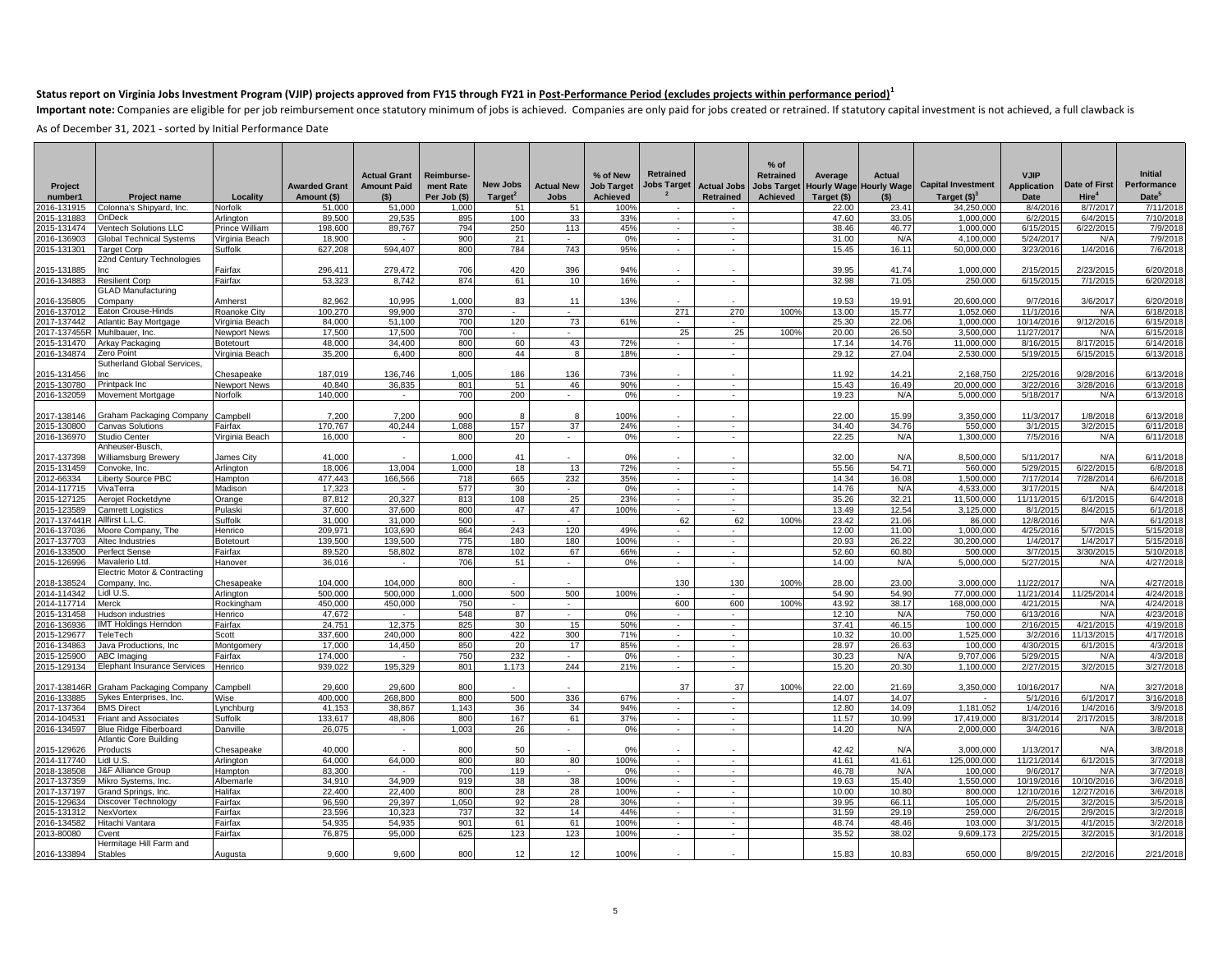Important note: Companies are eligible for per job reimbursement once statutory minimum of jobs is achieved. Companies are only paid for jobs created or retrained. If statutory capital investment is not achieved, a full cl

| Project<br>number1<br>2016-136895 | <b>Project name</b><br><b>Novel Applications</b> | Locality<br>Fairfax         | <b>Awarded Grant</b><br>Amount (\$)<br>78,579 | <b>Actual Grant</b><br><b>Amount Paid</b><br>(5) | <b>Reimburse</b><br>ment Rate<br>Per Job (\$)<br>903 | New Jobs<br>Target <sup>2</sup><br>87 | <b>Actual New</b><br><b>Jobs</b> | % of New<br><b>Job Target</b><br><b>Achieved</b><br>0% | <b>Retrained</b><br>Jobs Target | <b>Actual Jobs</b><br>Retrained    | $%$ of<br>Retrained<br>Achieved | Average<br><b>Jobs Target Hourly Wage</b><br>Target (\$)<br>58.38 | Actual<br><b>Hourly Wage</b><br>(S)<br>N/A | <b>Capital Investment</b><br>Target $(§)3$<br>102,811 | <b>VJIP</b><br><b>Application</b><br><b>Date</b><br>2/18/201 | Date of First<br>Hire <sup>4</sup><br>N/A | <b>Initial</b><br>Performance<br>Date <sup>5</sup><br>2/20/2018 |
|-----------------------------------|--------------------------------------------------|-----------------------------|-----------------------------------------------|--------------------------------------------------|------------------------------------------------------|---------------------------------------|----------------------------------|--------------------------------------------------------|---------------------------------|------------------------------------|---------------------------------|-------------------------------------------------------------------|--------------------------------------------|-------------------------------------------------------|--------------------------------------------------------------|-------------------------------------------|-----------------------------------------------------------------|
| 018-138543                        | Becker Global America                            | <b>Nashington</b>           | 44,100                                        | 44,100                                           | 700                                                  |                                       |                                  |                                                        | 63                              | 63                                 | 100%                            | 28.07                                                             | 14.35                                      | 150,000                                               | 10/23/201                                                    | N/A                                       | 2/16/201                                                        |
| 2015-131905                       | deagen                                           | Montgomen                   | 35,000                                        | 12.000                                           | 1.000                                                | 35                                    | 12                               | 34%                                                    |                                 |                                    |                                 | 29.36                                                             | 32.19                                      | 2,000,000                                             | 2/18/201                                                     | 2/25/2015                                 | 2/13/2018                                                       |
| 2016-134579                       | U Group                                          | Arlington                   | 219.969                                       | 97,313                                           | 1.014                                                | 217                                   | 96                               | 44%                                                    | $\sim$                          | $\overline{\phantom{a}}$           |                                 | 39.95                                                             | 55.82                                      | 307,900                                               | 2/1/201                                                      | 2/2/2015                                  | 2/9/2018                                                        |
| 017-137443                        | Global Guardian                                  | Fairfax                     | 18,700                                        | $\overline{\phantom{a}}$                         | 850                                                  | 22                                    |                                  | 0%                                                     | $\sim$                          | $\sim$                             |                                 | 25.54                                                             | N/A                                        | 125,000                                               | 4/21/201                                                     | N/A                                       | 2/9/2018                                                        |
| 2016-133892                       | Graphic Packaging                                | Staunton                    | 45.000                                        | 32,000                                           | 1.000                                                | 45                                    | 32                               | 71%                                                    | $\sim$                          | $\sim$                             |                                 | 17.93                                                             | 16.57                                      | 20.000.000                                            | 1/5/201                                                      | 1/26/2015                                 | 2/7/2018                                                        |
|                                   |                                                  |                             |                                               |                                                  |                                                      |                                       |                                  |                                                        |                                 |                                    |                                 |                                                                   |                                            |                                                       |                                                              |                                           |                                                                 |
| 2014-92495                        | Yokohama Tire Manufacturino                      | Salem                       | 507,499                                       | 453,446                                          | 601                                                  |                                       |                                  |                                                        | 845                             | 755                                | 89%                             | 25.80                                                             | 17.66                                      | 15,000,000                                            | 5/6/201                                                      | N/A                                       | 2/7/2018                                                        |
| 2014-117750                       | <b>Agueous Solutions LLC</b>                     | <b>Richmond City</b>        | 20.650                                        |                                                  | 898                                                  | 23                                    | ٠                                | 0%                                                     |                                 | $\overline{\phantom{a}}$           |                                 | 26.74                                                             | N/A                                        | 1.800.000                                             | 9/23/201                                                     | N/A                                       | 2/7/2018                                                        |
| 014-117734                        | Core Health & Fitness, LLC                       | Grayson                     | 211,568                                       | 93,936                                           | 846                                                  | 250                                   | 111                              | 44%                                                    | $\sim$                          | $\sim$                             |                                 | 17.85                                                             | 18.91                                      | 2.000.000                                             | 1/2/201                                                      | 1/10/2015                                 | 2/7/2018                                                        |
| 2015-130797                       | Bingham & Taylor                                 | Stafford                    | 24.500                                        | $\sim$                                           | 700                                                  | 35                                    | $\sim$                           | 0%                                                     | $\sim$                          | $\sim$                             |                                 | 11.00                                                             | N/A                                        | 3.000.000                                             | 3/22/201                                                     | N/A                                       | 2/7/2018                                                        |
| 2017-137440                       | Temperpack                                       | <b>Richmond City</b>        | 18.550                                        | 18.550                                           | 807                                                  | 23                                    | 23                               | 100%                                                   | $\sim$                          | ÷.                                 |                                 | 25.00                                                             | 33.29                                      | 2.000.000                                             | 12/7/201                                                     | 1/1/2017                                  | 2/6/2018                                                        |
|                                   | Continental Automotive                           |                             |                                               |                                                  |                                                      |                                       |                                  |                                                        |                                 |                                    |                                 |                                                                   |                                            |                                                       |                                                              |                                           |                                                                 |
| 2014-105588                       | Systems, Inc                                     | <b>Newport News</b>         | 363.149                                       | 268.154                                          | 1,202                                                | 302                                   | 223                              | 74%                                                    |                                 |                                    |                                 | 15.24                                                             | 14.80                                      | 152.000.000                                           | 1/5/201                                                      | 1/5/201                                   | 1/29/2018                                                       |
| 2014-108780                       | McKesson Medical-Surgical                        | Henrico                     | 227,900                                       | 125,598                                          | 1,013                                                | 225                                   | 124                              | 55%                                                    | $\sim$                          | $\sim$                             |                                 | 38.00                                                             | 31.26                                      | 12,200,000                                            | 7/31/201                                                     | 8/4/2014                                  | 1/19/2018                                                       |
| 2016-137017                       | <b>Blue Ridge Industries</b>                     | Frederick                   | 55,200                                        | 55,200                                           | 600                                                  | $\sim$                                | $\sim$<br>$\overline{7}$         |                                                        | 92<br>$\sim$                    | 92<br>×                            | 100%                            | 17.25                                                             | 18.28                                      | 2,000,000                                             | 10/10/201                                                    | N/A                                       | 1/17/201                                                        |
| 2015-129668<br>2016-134275        | PsiKick, Inc.                                    | Charlottesville             | 40.000<br>22,400                              | 7.000                                            | 1.000<br>800                                         | 40<br>28                              |                                  | 18%<br>0%                                              | $\sim$                          | ×.                                 |                                 | 39.99<br>12.46                                                    | 60.00<br>N/A                               | 1.000.000<br>892,427                                  | 9/25/201<br>10/8/201                                         | 2/4/2015<br>N/A                           | 1/16/201<br>1/9/201                                             |
| 2014-117591                       | <b>Tactical Walls</b><br>InMotion U.S.           | Page<br>Montgomery          | 71.000                                        | 24.000                                           | 1,000                                                | 71                                    | 24                               | 34%                                                    | $\sim$                          | $\sim$                             |                                 | 14.18                                                             | 22.36                                      | 7,000,000                                             | 10/6/201                                                     | 10/13/2014                                | 1/4/201                                                         |
| 2015-128650                       | Niagara Bottling LLC                             | Chesterfield                | 114.011                                       | 114.011                                          | 1.500                                                | 76                                    | 76                               | 100%                                                   |                                 |                                    |                                 | 25.00                                                             | 15.77                                      | 95.000.000                                            | 9/19/201                                                     | 12/29/2016                                | 1/4/2018                                                        |
| 2016-134856                       | Zerion Software, Inc                             | Fairfax                     | 23,200                                        | 11,200                                           | 800                                                  | 29                                    | 14                               | 48%                                                    | $\sim$                          | $\sim$                             |                                 | 28.35                                                             | 29.36                                      | 138,507                                               | 10/7/2014                                                    | 11/24/2014                                | 1/3/2018                                                        |
| 2015-128495                       | <b>Hubbell Lighting</b>                          | Montgomery                  | 90.000                                        | 90.000                                           | 900                                                  | 100                                   | 100                              | 100%                                                   | $\sim$                          | $\sim$                             |                                 | 17.59                                                             | 15.05                                      | 6.015.000                                             | 12/12/201                                                    | 12/15/2014                                | 1/3/2018                                                        |
| 015-129679                        | Afton Scientific                                 | Albemarle                   | 12,070                                        |                                                  | 710                                                  | 17                                    |                                  | 0%                                                     |                                 | ×.                                 |                                 | 19.15                                                             | N/A                                        | 1,000,000                                             | 8/15/201                                                     | N/A                                       | 12/20/2017                                                      |
| 2016-134281                       | <b>Abbott Nutrition</b>                          | Campbell                    | 65,639                                        | 20,475                                           | 602                                                  | $\sim$                                | $\mathcal{L}_{\mathcal{A}}$      |                                                        | 109                             | 34                                 | 31%                             | 17.00                                                             | 23.79                                      | 500,000                                               | 4/21/201                                                     | N/A                                       | 12/18/2017                                                      |
| 2016-134580                       | <b>Dynology Corporation</b>                      | Fairfax                     | 51.850                                        | $\overline{\phantom{a}}$                         | 850                                                  | 61                                    | $\sim$                           | 0%                                                     | $\sim$                          | ٠                                  |                                 | 47.89                                                             | N/A                                        | 101.000                                               | 10/1/201                                                     | N/A                                       | 12/4/2017                                                       |
| 2016-133759                       | Lowers Risk Group                                | Loudoun                     | 165,765                                       | 112,862                                          | 588                                                  | 282                                   | 192                              | 68%                                                    | $\sim$                          | $\sim$                             |                                 | 12.17                                                             | 12.00                                      | 439,000                                               | 11/11/2014                                                   | 11/19/2014                                | 11/29/2017                                                      |
|                                   | Bowman Andros Products,                          |                             |                                               |                                                  |                                                      |                                       |                                  |                                                        |                                 |                                    |                                 |                                                                   |                                            |                                                       |                                                              |                                           |                                                                 |
| 2015-127373                       | LC.                                              | Shenandoah                  | 81.500                                        | 13.000                                           | 500                                                  | 163                                   | 26                               | 16%                                                    |                                 |                                    |                                 | 12.37                                                             | 21.20                                      | 73,000,000                                            | 11/13/201                                                    | 11/21/2014                                | 11/29/2017                                                      |
| 2015-128615                       | Cerro Fabricated Products                        | Augusta                     | 42.625                                        | 10.850                                           | 775                                                  | 55                                    | 14                               | 25%                                                    |                                 | in 19                              |                                 | 13.79                                                             | 10.86                                      | 5.100.000                                             | 12/4/201                                                     | 12/10/2014                                | 11/29/2017                                                      |
| 2015-128236<br>014-99111          | Seven Hills Food<br>Simplimatic Automation       | Lynchburg                   | 42,220<br>25,581                              | 24.225<br>25,580                                 | 692<br>775                                           | 61<br>33                              | 35<br>33                         | 57%<br>100%                                            | $\sim$                          | $\overline{\phantom{a}}$<br>$\sim$ |                                 | 14.23<br>25.42                                                    | 10.50<br>20.00                             | 3.000.000<br>5,342,000                                | 11/3/201                                                     | 1/19/2015<br>11/3/2014                    | 11/22/2017<br>11/15/2017                                        |
| 2017-137388                       | Tri-Dim Filter Corp                              | Bedford<br>Louisa           | 7,058                                         | 6,416                                            | 642                                                  | $\sim$                                | a.                               |                                                        | 11                              | 10                                 | 91%                             | 17.73                                                             | 20.24                                      | 700,000                                               | 10/1/201<br>10/26/201                                        | N/A                                       | 11/14/2017                                                      |
| 2015-126844                       | ppon                                             | <b>Richmond City</b>        | 35.400                                        | 22.527                                           | 805                                                  | 44                                    | 28                               | 64%                                                    |                                 |                                    |                                 | 47.16                                                             | 45.00                                      | 112,000                                               | 8/3/201                                                      | 9/10/2014                                 | 11/13/2017                                                      |
| 2015-122391                       | Point Broadband                                  | Scott                       | 18,000                                        | 9.000                                            | 600                                                  |                                       |                                  |                                                        | 30                              | 15                                 | 50%                             | 13.40                                                             | 11.33                                      | 100,000                                               | 9/1/201                                                      | N/A                                       | 11/13/2017                                                      |
|                                   | <b>Nolverine Advanced</b>                        |                             |                                               |                                                  |                                                      |                                       |                                  |                                                        |                                 |                                    |                                 |                                                                   |                                            |                                                       |                                                              |                                           |                                                                 |
| 2014-115293                       | Materials                                        | Montgomery                  | 80,197                                        | 72.177                                           | 802                                                  | 100                                   | 90                               | 90%                                                    |                                 |                                    |                                 | 14.80                                                             | 13.64                                      | 10,600,000                                            | 11/1/201                                                     | 11/3/2014                                 | 11/13/2017                                                      |
| 2015-119281                       | Provides Metalmeccanica                          | Augusta                     | 42,300                                        | 42.300                                           | 900                                                  | 47                                    | 47                               | 100%                                                   | $\sim$                          | $\sim$                             |                                 | 21.16                                                             | 22.40                                      | 6.100.000                                             | 1/5/201                                                      | 1/12/201                                  | 11/13/2017                                                      |
| 2016-134556                       | <b>GEICO</b>                                     | Stafford                    | 879.316                                       | 436.657                                          | 500                                                  | 1.758                                 | 873                              | 50%                                                    |                                 | $\sim$                             |                                 | 17.28                                                             | 18.13                                      | 1.730.310                                             | 10/19/201                                                    | 2/24/2014                                 | 11/13/2017                                                      |
| 2016-134907                       | Lynchburg Metallics                              | Lynchburg                   | 10,788                                        |                                                  | 432                                                  |                                       |                                  |                                                        | 25                              | $\sim$                             | 0%                              | 19.46                                                             | N/A                                        | 6,945,000                                             | 4/9/201                                                      | N/A                                       | 11/9/2017                                                       |
| 2015-122398                       | Dominion Packaging                               | Henrico                     | 60.000                                        | 60.000                                           | 1.000                                                | 60                                    | 60                               | 100%                                                   |                                 |                                    |                                 | 25.48                                                             | 19.28                                      | 25.100.000                                            | 3/3/201                                                      | 12/5/2016                                 | 11/6/2017                                                       |
| 2015-126494                       | Canon Virginia, Inc.                             | Newport News                | 42,000                                        | 42.000                                           | 700                                                  |                                       | ۰.                               |                                                        | 60                              | 60                                 | 100%                            | 11.66                                                             | 14.40                                      | 75,000,000                                            | 11/12/201                                                    | N/A                                       | 11/1/2017                                                       |
| 2015-129146                       | SC &A Inc.                                       | Fairfax                     | 73.930                                        | $\sim$                                           | 1.103                                                | 67                                    | $\sim$                           | 0%                                                     | $\sim$                          | ٠                                  |                                 | 35.34                                                             | N/A                                        | 1.000.000                                             | 2/5/201                                                      | N/A                                       | 10/31/2017                                                      |
| 2016-134581                       | CRA Inc                                          | Fairfax                     | 16.184                                        | $\sim$                                           | 809                                                  | 20                                    |                                  | 0%                                                     | a.<br>$\sim$                    | ×.<br>×.                           |                                 | 33.16                                                             | N/A                                        | 200.000                                               | 8/3/201                                                      | N/A                                       | 10/31/2017                                                      |
| 2015-123585                       | <b>Buildertrend</b>                              | Albemarle                   | 48,000<br>34.078                              | 48,000                                           | 1,000                                                | 48<br>34                              | 48<br>34                         | 100%                                                   |                                 |                                    |                                 | 36.77                                                             | 30.23                                      | 144,000                                               | 8/19/201                                                     | 9/1/2014<br>6/20/2016                     | 10/24/2017                                                      |
| 2016-134281<br>2016-134905        | <b>Abbott Nutrition</b><br>Borrowed & Blue Inc   | Campbell<br>Charlottesville | 24.500                                        | 34,078<br>$\overline{\phantom{a}}$               | 1,002<br>875                                         | 28                                    | $\sim$                           | 100%<br>0%                                             | $\sim$                          | $\sim$<br>$\sim$                   |                                 | 17.00<br>26.10                                                    | 19.59<br>N/A                               | 34,000,000<br>250.000                                 | 4/21/201<br>11/24/201                                        | N/A                                       | 10/20/2017<br>10/19/2017                                        |
| 2014-116980                       | Bloomaker USA, Inc.                              | Augusta                     | 10,000                                        | 5,000                                            | 1,000                                                | 10                                    | 5                                | 50%                                                    | $\sim$<br>$\sim$                | $\sim$                             |                                 | 19.20                                                             | 23.86                                      | 1,800,000                                             | 8/1/201                                                      | 8/4/2014                                  | 10/4/2011                                                       |
| 2014-87015                        | Metrostar Systems, Inc.                          | Fairfax                     | 72.000                                        | 24.000                                           | 800                                                  | 90                                    | 30                               | 33%                                                    | $\sim$                          | $\sim$                             |                                 | 39.00                                                             | 43.90                                      | 2.300.000                                             | 9/30/201                                                     | 4/21/2014                                 | 10/4/2011                                                       |
| 2016-137005                       | <b>TAG Lumber Services</b>                       | Winchester                  | 21,763                                        | 21.763                                           | 806                                                  | 27                                    | 27                               | 100%                                                   | a.                              | n.                                 |                                 | 14.76                                                             | 10.00                                      | 5,000,000                                             | 6/17/201                                                     | 8/1/2016                                  | 9/22/2011                                                       |
| 2014-100435                       | <b>Bode Technology</b>                           | Fairfax                     | 145,751                                       | 53,303                                           | 833                                                  | 175                                   | 64                               | 37%                                                    | $\sim$                          | ٠                                  |                                 | 16.00                                                             | 17.10                                      | 1,200,000                                             | 8/6/201                                                      | 8/18/2014                                 | 9/16/2017                                                       |
| 2015-128622                       | Scitent                                          | Charlottesville             | 15,000                                        | 9.000                                            | 000,                                                 | 15                                    | 9                                | 60%                                                    | $\sim$                          | $\sim$                             |                                 | 31.67                                                             | 36.22                                      | 100.000                                               | 9/16/201                                                     | 5/13/2015                                 | 9/16/2017                                                       |
| 2013-70694                        | Korona S.A                                       | Pulaski                     | 136,206                                       | 136,205                                          | 801                                                  | 170                                   | 170                              | 100%                                                   | $\sim$                          | $\sim$                             |                                 | 15.10                                                             | 12.00                                      | 18,380,000                                            | 7/1/201                                                      | 7/28/2014                                 | 8/30/2017                                                       |
| 2015-131457                       | NorrisBuilt Fabrication, LLC                     | Wise                        | 44.000                                        | 44.000                                           | 800                                                  | 55                                    | 55                               | 100%                                                   | $\sim$                          | $\sim$                             |                                 | 14.79                                                             | 15.95                                      | 1.450.000                                             | 11/2/201                                                     | 11/10/2015                                | 8/30/2017                                                       |
| 2015-129122                       | <b>New Country Organics</b>                      | Waynesboro                  | 12,750                                        | 5,100                                            | 850                                                  | 15                                    | 6                                | 40%                                                    | $\sim$                          | in 19                              |                                 | 12.00                                                             | 20.83                                      | 200,000                                               | 10/1/201                                                     | 11/5/2014                                 | 8/24/2017                                                       |
| 2016-134278                       | Manalto Inc.                                     | Fairfax                     | 17,556                                        | $\sim$                                           | 924                                                  | 19                                    |                                  | 0%                                                     | $\sim$                          | ä,                                 |                                 | 56.78                                                             | N/A                                        | 103,742                                               | 5/14/201                                                     | N/A                                       | 8/18/2017                                                       |
| 2015-127129                       | <b>Clark Brothers Welding</b>                    | Roanoke City                | 20,155                                        | $\sim$                                           | 775                                                  | 26                                    | $\sim$                           | 0%                                                     | $\sim$                          | $\sim$                             |                                 | 14.20                                                             | N/A                                        | 275,000                                               | 10/24/2014                                                   | N/A                                       | 8/4/2017                                                        |
| 2013-79402                        | <b>Shearer Foods</b>                             | <b>Bristol</b>              | 17,600                                        | 17,600                                           | 800                                                  | 22                                    | 22                               | 100%                                                   | $\sim$                          | $\sim$                             |                                 | 13.24                                                             | 11.75                                      | 4,750,000                                             | 7/26/201                                                     | 2/24/2013                                 | 7/28/2017                                                       |
| 2014-117220                       | <b>DYNAX America Corporation</b>                 | Botetour                    | 80,800                                        |                                                  | 800                                                  | 101                                   | $\sim$                           | 0%                                                     | $\sim$                          | $\sim$                             |                                 | 13.58                                                             | N/A                                        | 32,600,000                                            | 7/1/201                                                      | N/A                                       | 6/20/2017                                                       |
| 2015-129129                       | <b>DS</b> Smith                                  | Roanoke                     | 15,400                                        | 3,500                                            | 700                                                  | 22                                    | 5                                | 23%                                                    | $\sim$                          | $\sim$                             |                                 | 18.02                                                             | 18.58                                      | 117,900                                               | 8/29/201                                                     | 9/15/2014                                 | 6/20/2011                                                       |
| 2015-126994                       | <b>DS Smith</b>                                  | Frederick                   | 10.500<br>22,500                              | $\sim$<br>21.000                                 | 700                                                  | 15                                    | $\sim$                           | 0%                                                     | $\sim$                          | $\sim$                             |                                 | 21.19                                                             | N/A                                        | 5.083.346                                             | 10/20/201                                                    | N/A                                       | 6/20/2017                                                       |
| 2015-127133<br>2015-129129R       | Shenandoah Growers<br><b>DS Smith</b>            | Rockingham<br>Roanoke       | 28,000                                        | 26.400                                           | 750<br>400                                           | 30<br>$\sim$                          | 28<br>$\sim$                     | 93%                                                    | 70                              | $\overline{\phantom{a}}$<br>66     | 94%                             | 18.87<br>35.80                                                    | 12.11<br>18.58                             | 8.700.000<br>164,514                                  | 11/4/201<br>6/8/201                                          | 11/12/2014<br>N/A                         | 6/20/2017<br>6/20/2017                                          |
| 2015-126994R DS Smith             |                                                  | Frederick                   | 14.800                                        |                                                  | 400                                                  | $\sim$                                | $\sim$                           |                                                        | 37                              | $\sim$                             | 0%                              | 20.41                                                             | N/A                                        | 110.104                                               | 6/15/201                                                     | N/A                                       | 6/20/2017                                                       |
|                                   |                                                  |                             |                                               |                                                  |                                                      |                                       |                                  |                                                        |                                 |                                    |                                 |                                                                   |                                            |                                                       |                                                              |                                           |                                                                 |